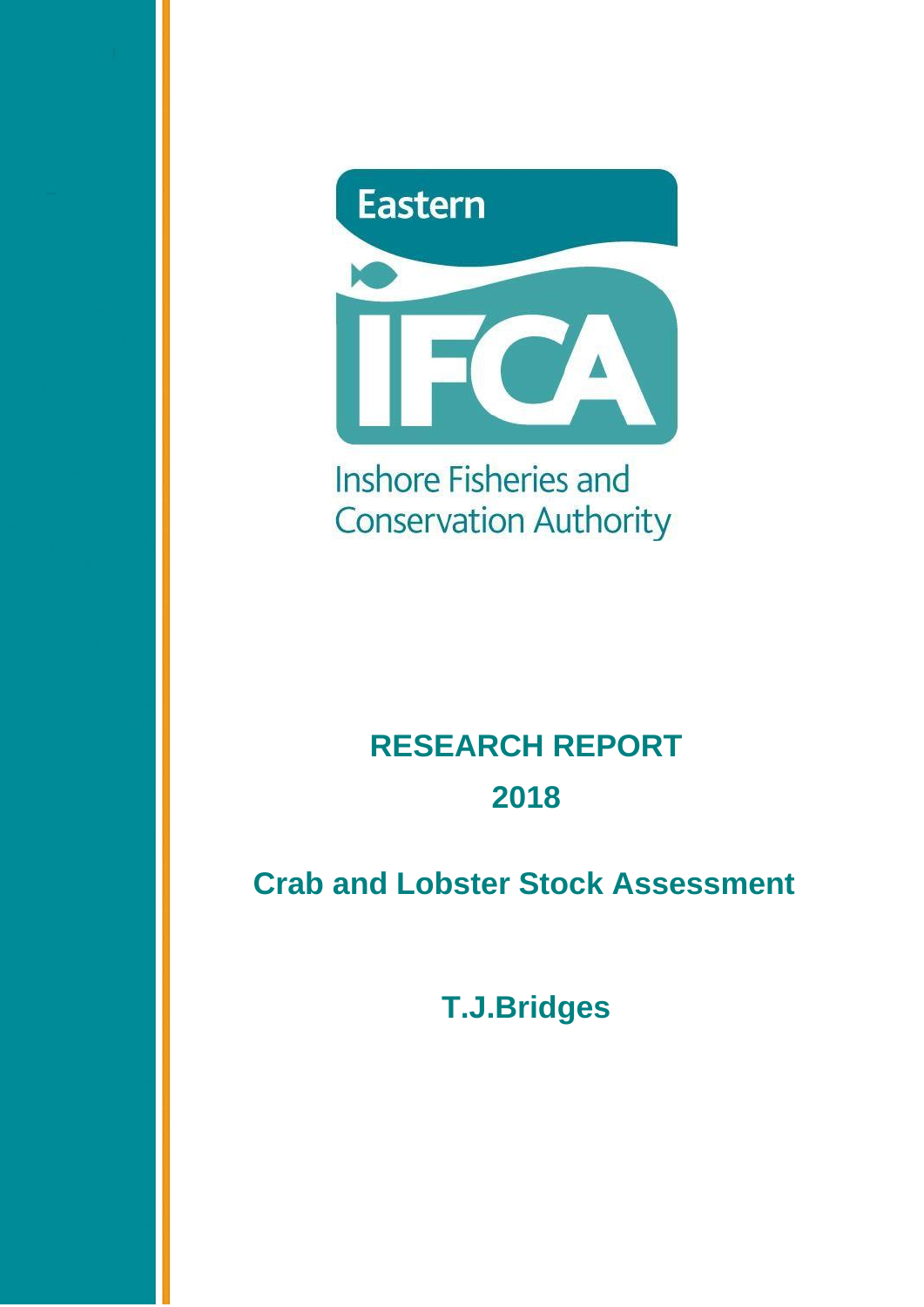# **Contents**

| Introduction                                             |  |
|----------------------------------------------------------|--|
|                                                          |  |
|                                                          |  |
|                                                          |  |
|                                                          |  |
|                                                          |  |
| Data collection and methods                              |  |
|                                                          |  |
|                                                          |  |
|                                                          |  |
|                                                          |  |
|                                                          |  |
| Summary statistics of Monthly Shellfish Activity Returns |  |
|                                                          |  |
|                                                          |  |
|                                                          |  |
|                                                          |  |
|                                                          |  |
|                                                          |  |
|                                                          |  |
| <b>Bio-sampling - Mortality Estimates</b>                |  |
|                                                          |  |
|                                                          |  |
|                                                          |  |
|                                                          |  |
|                                                          |  |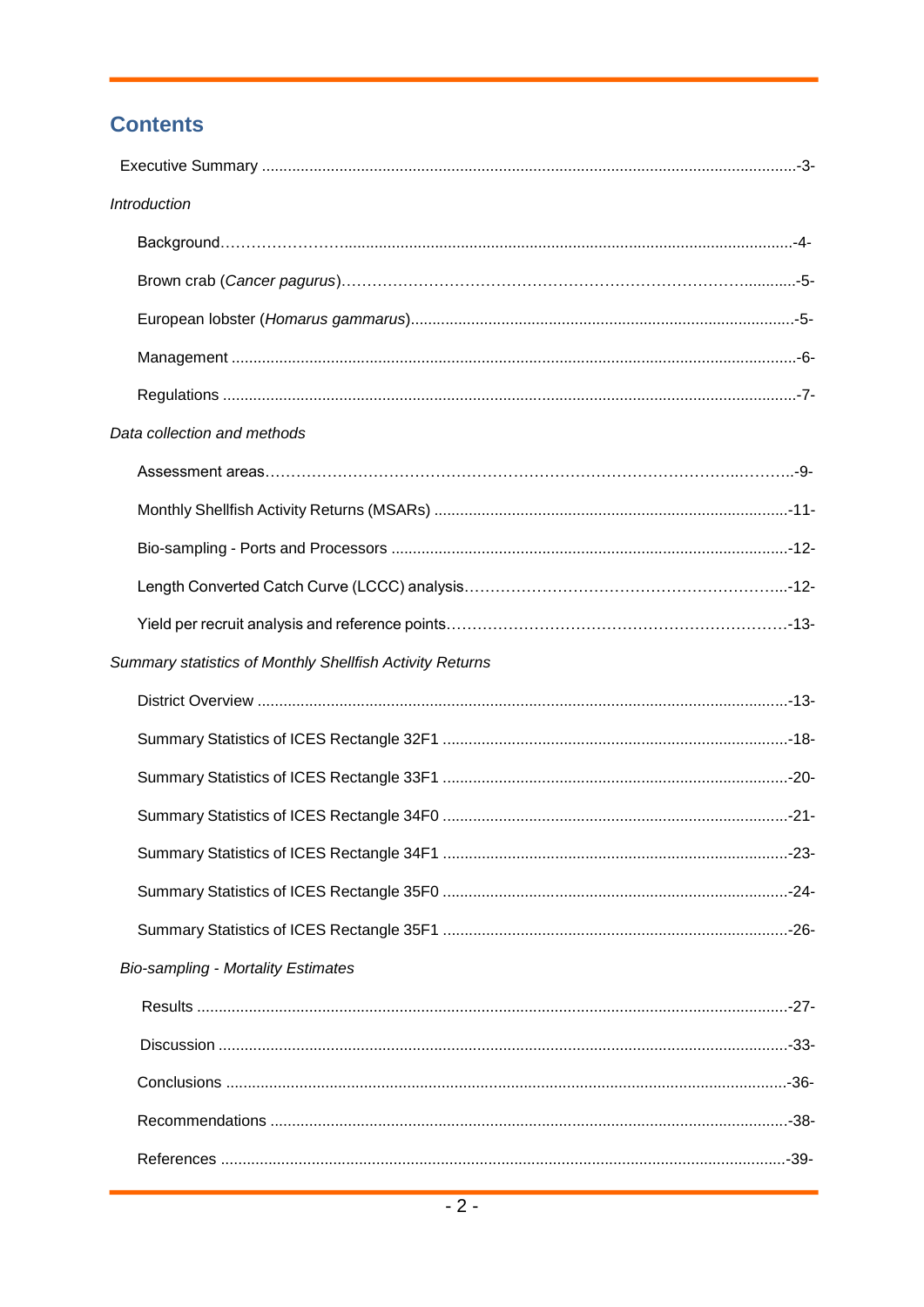#### *1. EXECUTIVE SUMMARY*

As the regulatory Authority, a primary objective of EIFCA is to ensure sustainable exploitation of commercial fish populations in order to fulfil duties under Section 153 of the Marine and Coastal Access Act (2009) and to ensure the sustainable exploitation of sea fisheries resources whilst achieving good environmental status in all EU marine waters by 2020 set by the Marine Strategy Framework Directive (MSFD). EIFCA initiated the crustacean stock assessment project in 2013, focusing on Brown crab (*C. pagurus*) and European lobster (*H. gammarus*) stocks. The objective, to build on the current understanding of potting fisheries operating within the district with the aim of developing the techniques necessary to conduct stock assessments at a localised level. This includes a long-term monitoring strategy that uses catch return data and biometric sampling (bio-sampling) to analyse the district's fishing grounds by ICES rectangle, estimating fishing mortality by sex/species using Length Converted Catch Curve (LCCC) and Yield Per Recruit (YPR) models. While quantifying Maximum Sustainable Yield (MSY) in the district's crustacean fishery is not directly stated as a MSFD term objective, it does state that 'stocks should be exploited sustainably consistent with high long-term yields which implies the same desired outcome as achieving MSY, however there are limitations in using the LCCC model for establishing this threshold in crustacean populations. Consequently, alternative methods have been employed to set and monitor progress towards sustainability in the fishery using LCCC as the primary driver for management and Landings Per Unit Effort (LPUE) to provide an overview of stock health. MSFD descriptors and mortality estimates and reference points can be used as proxies for indicating stock health and assessing progress towards Fmax. Used in this way, long-term stability in LPUE would indicate contemporary levels of effort were not having an observable impact on the stock, while declining LPUE would suggest effort is too high. Reference points derived from the YPR models can provide objectives to work towards and annual mortality estimates can be used as a monitoring tool and measure of success in achieving the MSFD Descriptor 3 targets. For Brown crab, LCCC has identified that the fishery is likely to be operating beyond maximum sustainable yield, however the fishery is not in imminent danger of collapse – landings per unit effort (LPUE) have been relatively stable since 2013. For European lobster there is much less data available, however results indicate that the fishery is operating above maximum sustainable yield. Progress towards the reference points will be achieved through a suite of management options that look to address MSFD descriptor criteria, and in doing so improve the health and productivity of the stock. Sampling effort of *C*. *pagurus* has reached a point where data requirements are achievable. Sampling for H. *gammarus* falls short of this target and as yet has failed to provide adequate data from which appropriate control measures could be based. A revised approach for surveying *H*. *gammarus* at processors will be an intrinsic part of recommendations moving forward. Recommendations based on the current stock assessment would look to address high fishing mortality in the fishery identified through the Yield Per Recruit models whilst the continuation of bio-sampling and MSAR data acquisition and analysis will facilitate management and the subsequent monitoring of necessary measures, including monitoring of data to establish patterns in migration and recruitment. Ensuring modelling methods for crustacean for the stock assessment are current provides opportunity to promote better working relationships between organisations and maintain and build relationships with industry members to promote knowledge sharing and inclusion in decision making.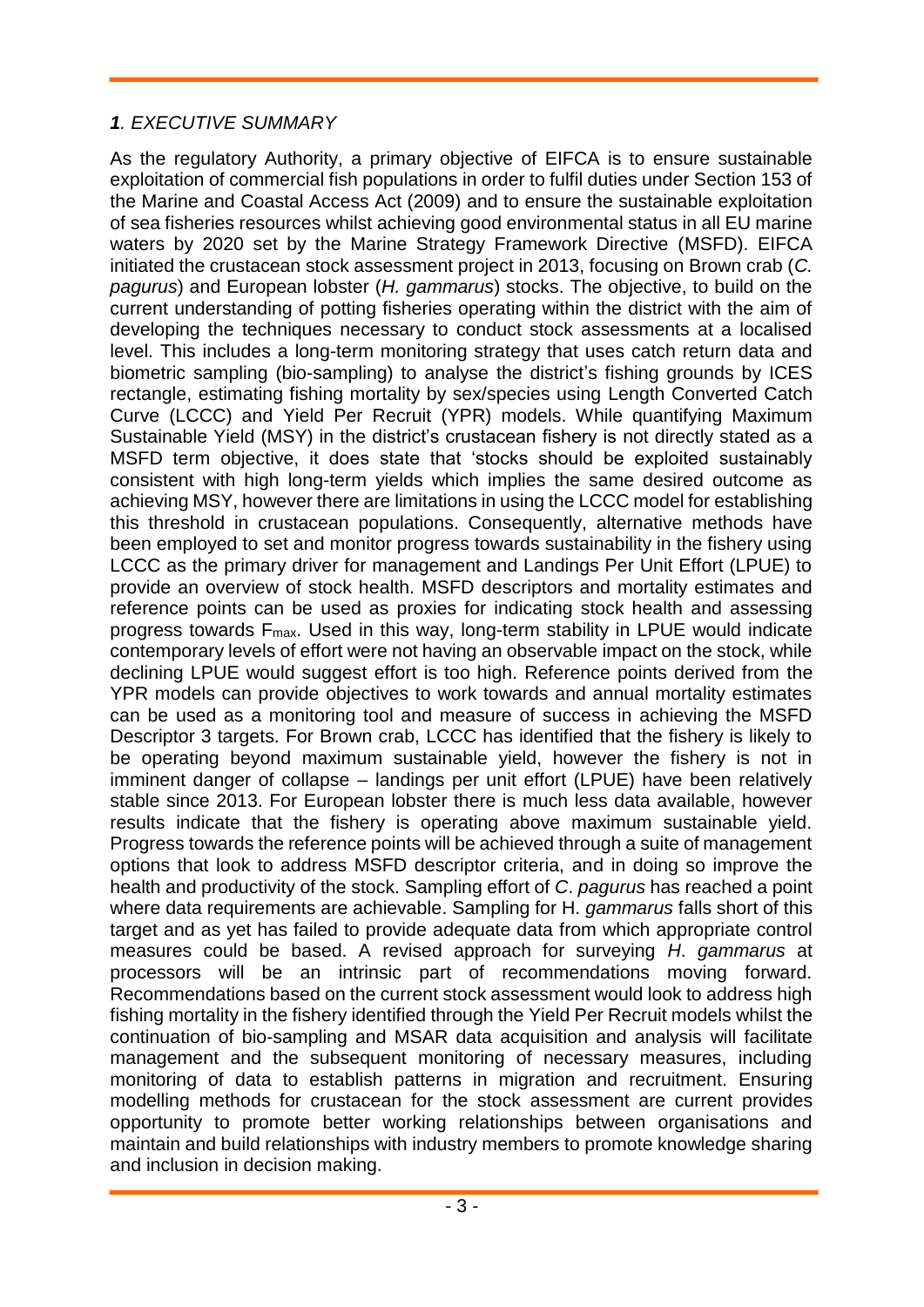#### *2. INTRODUCTION*

#### *2.1 Background*

EIFCA initiated the Crustacean stock assessment project in 2013, focusing on Brown crab (*C. pagurus*) and European lobster (*H. gammarus*) stocks. The objective, to build on the current understanding of potting fisheries operating within the district with the aim of developing the techniques necessary to conduct stock assessments at a localised level. This includes a long-term monitoring strategy that uses catch return data and biometric sampling (bio-sampling) to analyse the district's fishing grounds by ICES rectangle, estimating fishing mortality by sex/species using length converted catch curve (LCCC) and yield per recruit (YPR) models. This feeds into an adaptive management approach, protecting the health of stocks and the viability of the fishery.

The main season for *C*. *pagurus* commences around late March/early April with peak landings in May and June, dropping off through to late September/early October. The main season for *H*. *gammarus* generally follows closely behind, starting around May/early-June, peaking in late-June/July and dropping off in October (Cefas, 2014). As a mixed fishery, both crabs and lobsters are important species for the fishing industry operating within the Eastern IFCA district, from Saltfleet in Lincolnshire, throughout Norfolk and down to the southern limits of the District in Felixstowe. Although potting activity is prevalent throughout the district, it is predominantly focused along the North Norfolk coast; an area with long standing historical and cultural traditions of fishing for these species. Economically, the fishery supports many fishers and businesses with average annual combined crab and lobster landings of 771 tonnes at a value of first sale of £1,758,000.

Historically the fishery was an inshore mixed species creel fishery operating within 2nm of the coastline (MAFF, 1975), primarily due to accessibility restrictions on vessels. However, improved technology and the ability to store and transport live animals in subsequent years has increased the range in which potters operate, enabling fishing grounds further afield to be utilised (Turner et al. 2009) and ultimately leading to the development of an offshore fishery for brown crab. This, and the development of new markets for brown crab has resulted in a substantial increase in effort over the past 50 years, driven by an increase in efficiency and speed at which pots can be deployed and hauled from a vessel. Despite this, a significant number of potters still fish in close proximity to the shore, consequently the fleet is represented by a range of vessels with varying capability. The majority of vessels operating within the EIFCA District are categorised as <10m. Smaller vessels target inshore grounds whilst larger vessels accessing less pressured deeper water target individuals further offshore.

Potting fisheries specifically target crab and lobster through the deployment of static gear consisting of a string of 20-30 baited pots which are typically left to soak for 24- 48 hours before being hauled. Vessels will fish several shanks on a rotational basis, hauling between 100-500 pots each trip (*Pers. Comms., 2018*). Catch is sorted at sea with any undersize or poor-quality individuals returned immediately, whilst the remainder is sold to processors and restaurant outlets once landed. Static gear use has low mortality rates of incidental bycatch in pot fisheries compared to other fishing gear and survival rates are high amongst discards (Rodrigues et al. 2015), allowing them to grow to a size where they will recruit to the fishery.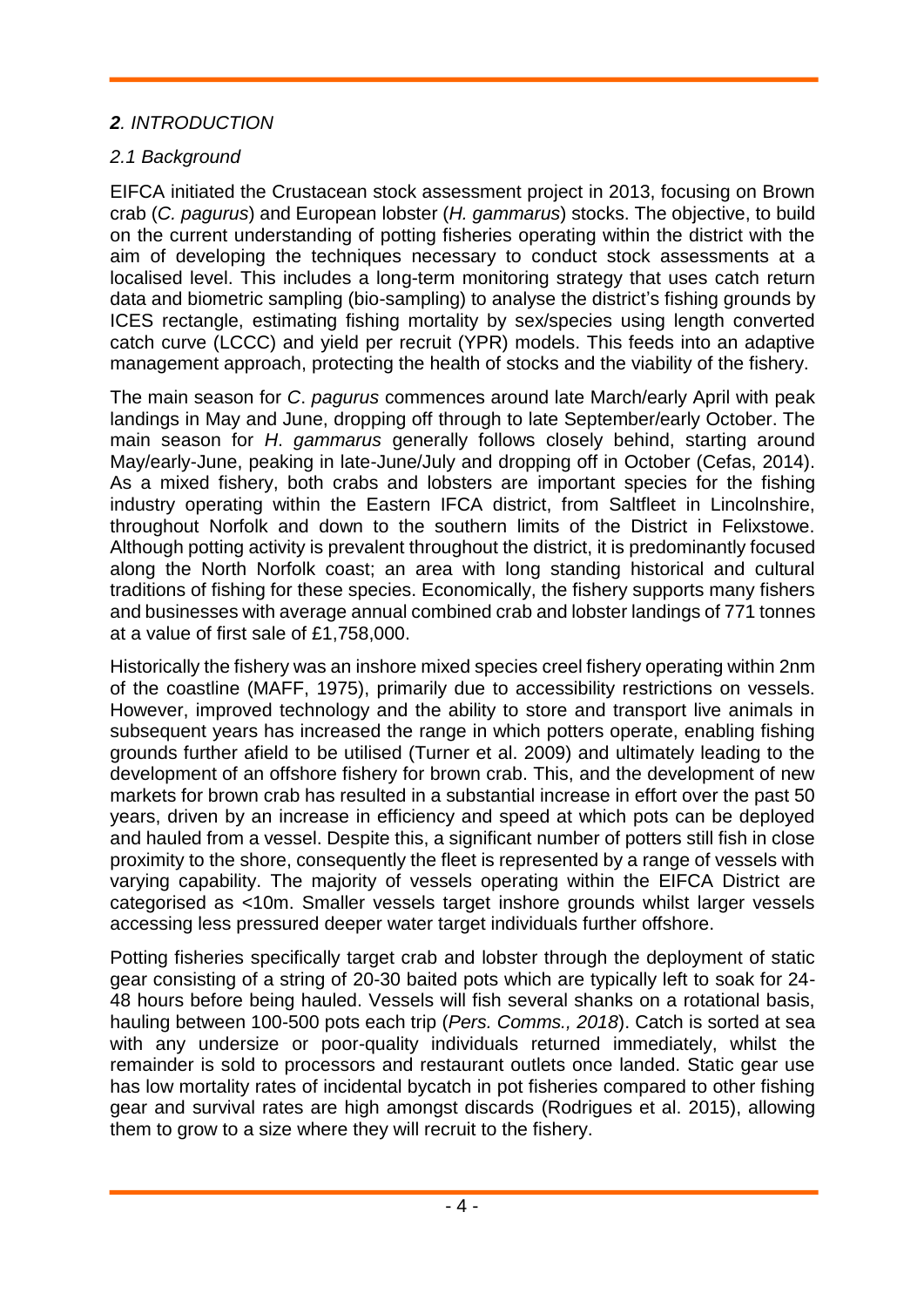Importantly, to caveat the landings and effort data for 2018, as with previous years of data reporting for the crustacean stock assessment, there is a cut-off point of March in which to collate all current data and compile the stock assessment for the year of reporting. As a result, a small number of MSARs will not have been returned and entered into the database by this date, therefore landings and effort data can be expected to rise not significantly whilst final forms are returned. This has no impact on the fishing mortality and exploitation modelled outputs as these are derived from biosampling data. A number of differences are evident in the reported landings and effort values between the 2017 crustacean stock assessment and the current assessment. During this period the data held in the MSAR database has been scrutinised and a small number of erroneous data entries including landed weight, pots hauled and the incorrect/non recording of ICES statistical rectangle when recording area fished, identified and rectified, however this has not affected the general trend in landings and effort of the fishery.

## *2.2 Brown Crab (Cancer pagurus)*

While sharing a similar geographic range as *H. gammarus, C. pagurus* is found on a wider range of habitats, including rocky reefs, soft mud and sand. The species can be found from Scandinavia to Portugal, however stock boundaries for edible crab remain poorly understood and both sexes move quite widely at times; females in particular have been shown to travel large distances in relation to spawning activity. As with *H. gammarus*, studies have revealed a smaller size structure in *C. pagurus* populations in North Norfolk when compared to adjacent areas. Unlike *H. gammarus* however this has not been associated with habitat requirements but is believed to be a consequence of migration and recruitment (Bennett 1995). Due to this smaller average size of *C. pagurus* within the District, there is a dispensation from the national MLS of 130mm carapace width for this species, allowing individuals of 115mm to be caught and landed. Egg carrying females are largely inactive over the winter brooding period but the eggs hatch in the spring and summer. After around five weeks in the plankton, the crab larvae settle on the seabed. Growth is dependent on the frequency of moulting as well as the increase in size on each moulting occasion and it typically takes about four or five years for a juvenile crab to grow to commercial size. Mating activity peaks in the summer when the female has moulted with spawning occurring in the late autumn or winter (Cefas, 2017).

# *2.3 European Lobster (Homarus Gammarus)*

The population range for European lobster extends from Scandinavia to North Africa, however, they are mainly centred around the British Isles where a large proportion of annual landings occur (Cefas, 2017). *H. gammarus* is one of the most commercially exploited shellfish species found in UK waters and has one of the highest value/Kg (*Pers. Comms., 2018*). They occupy solitary shelters in rocky substrate and crevices between rocks and boulders and availability of suitable habitat of this type has been suggested as a key driver in influencing the carrying capacity and size structure of *H. gammarus* populations (Seitz et al. 2014). Moulting occurs in summer approximately once a year for adults, becoming less frequent in older animals, and mating occurs soon after the female has moulted. After the eggs hatch the larvae are in the water for 34 weeks before the first juvenile stages settle on the seabed. Larval distribution depends on local hydrographical conditions and the behaviour of individuals. With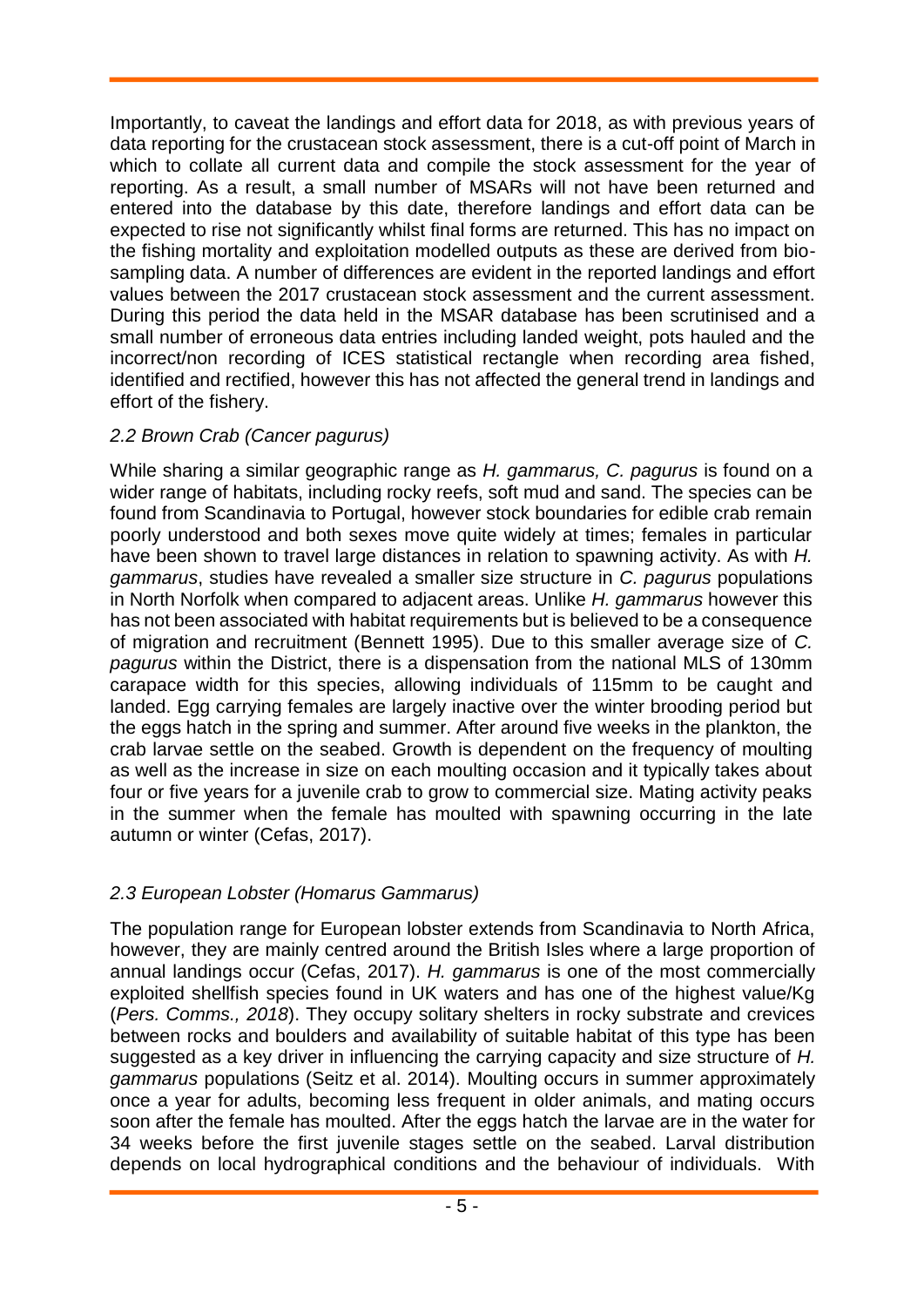such a lengthy time in the plankton, the probability of individual larvae surviving is low and consequently recruitment levels are highly variable. Both sexes are considered fairly sedentary, although some inshore/offshore and longshore migration is known to take place at some locations (Cefas, 2014).



Figure 1. Brown crab (*C*. *pagurus*) and European Lobster (*H*. *gammarus*).

#### *2.4 Management*

The Authority's Strategic Assessment identified the districts crustacean fishery as a high priority based on limited regulation to address effort, gear or catch control combined with low confidence in activity data. This prompted the consideration of management needs driven by the following points:

- Assessments indicating that stocks are approaching or exceeding exploitation rates that would be required to achieve Maximum Sustainable Yield (MSY).
- Requests from the industry to consider revised management.
- Obligations under the Marine and Coastal Access Act 2009 (MACAA) and the Marine Strategy Framework Directive 2008 (MSFD).

Furthermore, the EIFCA Strategic Assessment 2019 outlines assessing the impact of fishing activities on the Cromer Shoal Chalk Beds (MCZ) and delivering management measures (if required) as a high priority, providing a concurrent driver to establish management measures for the fishery. The Cromer Shoal Chalk Beds site was designated in January 2016 and management assessments and activities are less advanced than for Special Areas of Conservation (SACs) and Special Protected Areas (SPAs). As the regulatory Authority, a primary objective of EIFCA is to ensure sustainable exploitation of commercial fish populations in order to fulfil:

- Duties under Section 153 of the Marine and Coastal Access Act (2009) to ensure the sustainable exploitation of sea fisheries resources and;
- Achieving good environmental status in all EU marine waters by 2020 set by the Marine Strategy Framework Directive (2008).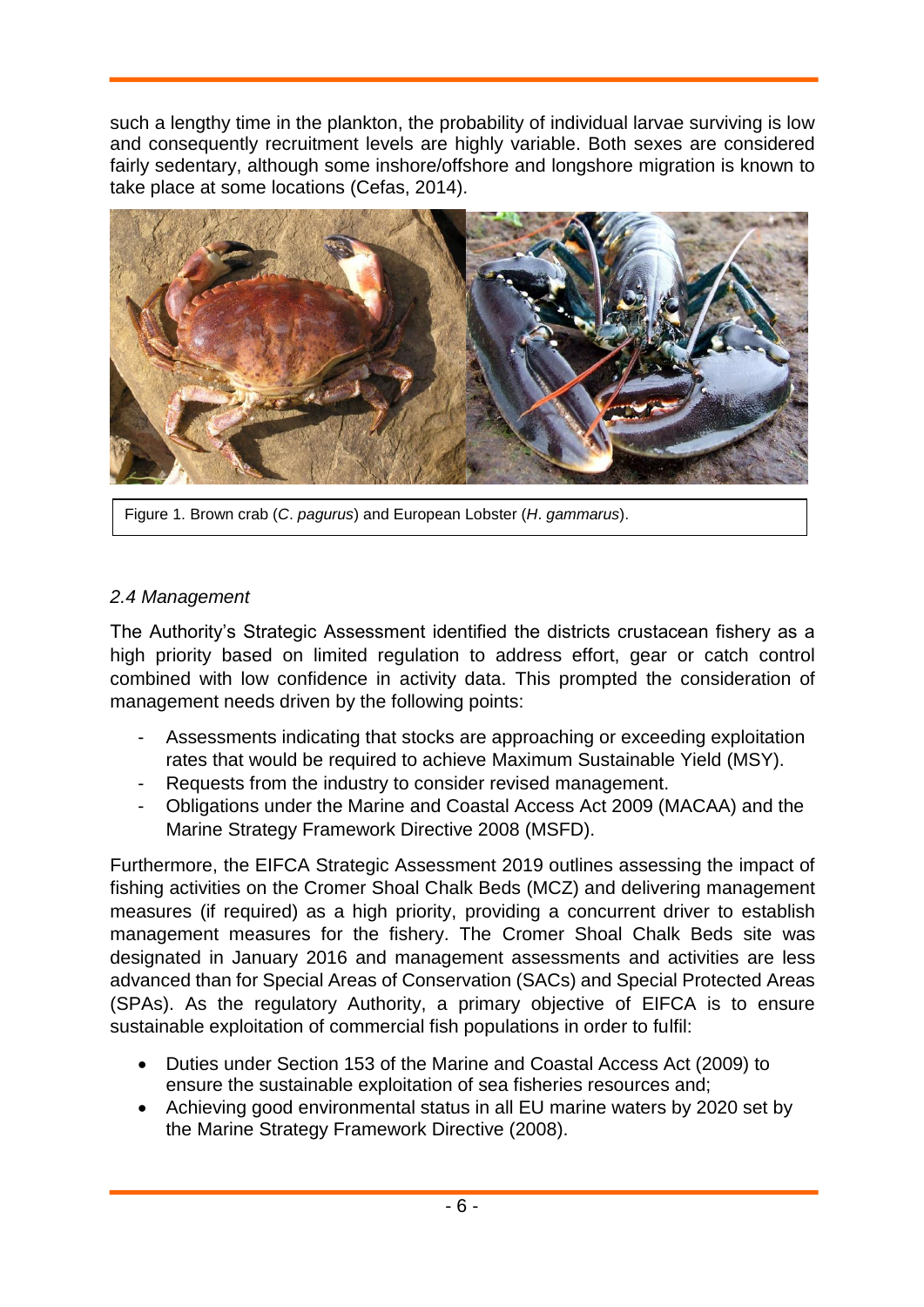- Descriptor 3: Commercial Fish and Shellfish, as described in the Marine Strategy Framework Directive (MSFD), implies that stocks should be:
	- 1. exploited sustainably consistent with high long-term yields
	- 2. have full reproductive capacity in order to maintain stock biomass and;
	- 3. the proportion of older and larger fish/shellfish should be maintained (or increased) being an indicator of a healthy stock

All three attributes must be fulfilled to achieve Good Environmental Status. In fulfilling the criteria, all commercially exploited stocks should be in a healthy state and exploitation should be sustainable, yielding the Maximum Sustainable Yield (MSY). This equates to an increasing pressure to ensure that management measures are in place to support the sustainability of commercially exploited stocks. Based on these implications, and in line with duties under MACCA and MSFD, requirement for the introduction of technical measures may be necessary to address issues identified within the fishery.

The benefits of introducing technical measures include:

- reducing the rate of exploitation (as identified with fishing mortality estimates)
- affording protection to a higher proportion of mature individuals
- reducing incidental mortality on immature individuals in the stock and;
- improve spawning and subsequent recruitment within the stock.

While quantifying Maximum Sustainable Yield (MSY) in the district's crustacean fishery is not directly stated as a MSFD term objective, it does state that 'stocks should be exploited sustainably consistent with high long-term yields which implies the same desired outcome as achieving MSY, however there are limitations in using the LCCC model for establishing this threshold in crustacean populations. Instead, alternative methods have been employed to set and monitor progress towards sustainability in the fishery using LCCC as the primary driver for management and LPUE to provide an overview of stock health<sup>1</sup>. MSFD descriptors and mortality estimates and reference points can be used as proxies for indicating stock health and assessing progress towards Fmax. Used in this way, long-term stability in LPUE would indicate contemporary levels of effort were not having an observable impact on the stock, while declining LPUE would suggest effort is too high. Reference points derived from LCCC Yield Per Recruit (YPR) models can provide objectives to work towards and annual mortality estimates can be used as a monitoring tool and measure of success in achieving the MSFD Descriptor 3 targets. Progress towards the reference points will be achieved through a suite of management options that look to address MSFD descriptor criteria, and in doing so improve the health and productivity of the stock.

l

 $1$  LPUE cannot be relied upon in isolation as it fails to inform on the specifics of stock health, including the descriptors set out in the MSFD. It only tells us how the stock as a whole is reacting to fishing pressure, if indeed it is reacting at all.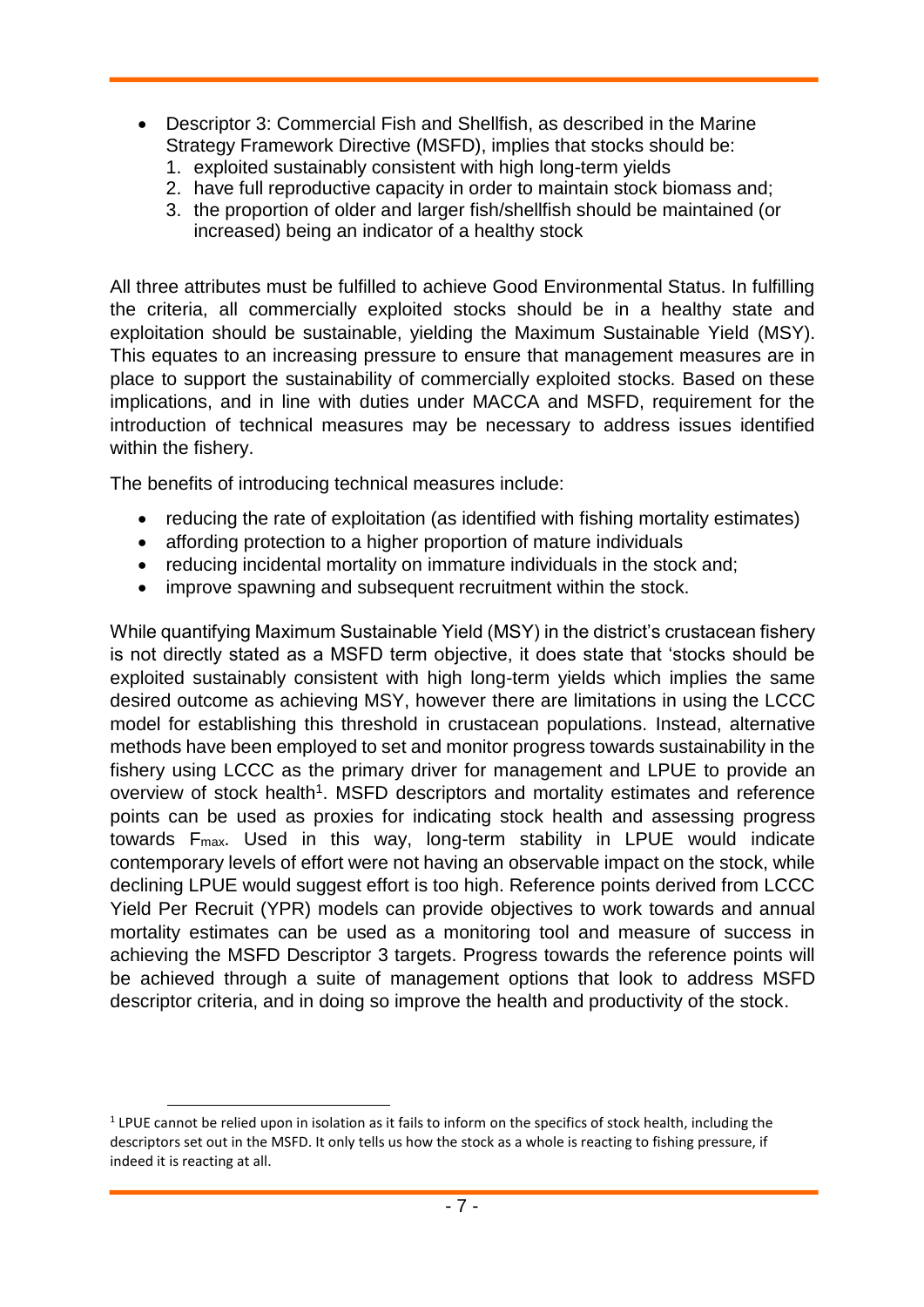#### *2.5 Regulations*

The target species fishery is currently managed nationally through Marine Management Organisation (MMO) licensing and regionally by IFCA byelaw. International EU regulations set limits on minimum landing size (MLS). EU minimum landing size restrictions for crab are reflected in UK law by statutory instrument, however there is a smaller MLS in the EIFCA district than outside due to a dispensation for smaller crab to be fished. (Undersized Edible Crabs Order 2000 (2000 No 2029)). Minimum landing sizes are set at 115mm carapace width for *C*. *pagurus* and 87mm carapace length for lobster within the EIFCA district. These were reflected nationally for *C. pagurus;* however, these were reviewed in 1986 and 1990, raising MLS to between 130-160mm in other districts. The area falling within EIFCA jurisdictional boundary was given derogation to retain the smaller MLS based on research that identified individuals of the Norfolk population to be, on average, smaller than in other areas (Addison and Bennett, 1992). In the Eastern IFCA District vessels fishing for brown crab and lobster must have a licence with a shellfish entitlement. The quantities that are permitted to be landed are not restricted. Owners of vessels that are 10m and under with a shellfish entitlement are required to complete Monthly Shellfish Activity Returns (MSARs) for all landings of crab and lobster and submit them on a monthly basis to the Marine Management Organisation (MMO). For vessels over 10m in length, data on fishing activity must be recorded in an EU logbook and submitted to the MMO. The crab and lobster fishery is not subject to EU TAC regulations or national quotas. Details of the regulations relevant to the fishery are outlined below in table 1.

| <b>Regulation</b>                                                                                                                                                                         | <b>Effect</b>                                                                                                                                    | <b>Intent</b>                                                                                                                                     |
|-------------------------------------------------------------------------------------------------------------------------------------------------------------------------------------------|--------------------------------------------------------------------------------------------------------------------------------------------------|---------------------------------------------------------------------------------------------------------------------------------------------------|
| <b>MMO Vessel Licencing</b><br>shellfish permit                                                                                                                                           | Prohibits the fishing for shellfish<br>without relevant permits                                                                                  | Limits entry into the fishery as<br>no new permits are being<br>issued.                                                                           |
| <b>Council Regulation</b><br>850/98 ANNEX XII for<br>the conservation of<br>fishery resources<br>through technical<br>measures for the<br>protection of juveniles<br>of marine organisms. | Prohibits landing of organisms<br>below minimum legal landing<br>sizes (115mm CW for brown<br>crab, 87mm CL for European<br>lobster)             | Prevents removal of organisms<br>from the fishery before<br>reproductive maturity is<br>reached.                                                  |
| Statutory instrument:<br><b>Undersized Edible</b><br>Crabs Order 2000<br>(2000 No 2029)                                                                                                   | Increases MLS for brown crab<br>(Cancer pagurus) to at least<br>130mm CW in areas outside of<br>the Eastern Sea Fisheries<br>Committee district. | Increases MLS for crab in<br>areas outside of the EIFCA<br>district while maintaining the<br>lower 115mm CW EU MLS for<br>the Norfolk population. |

Table 1. Regulations relevant to trap fisheries targeting crustaceans in the EIFCA district.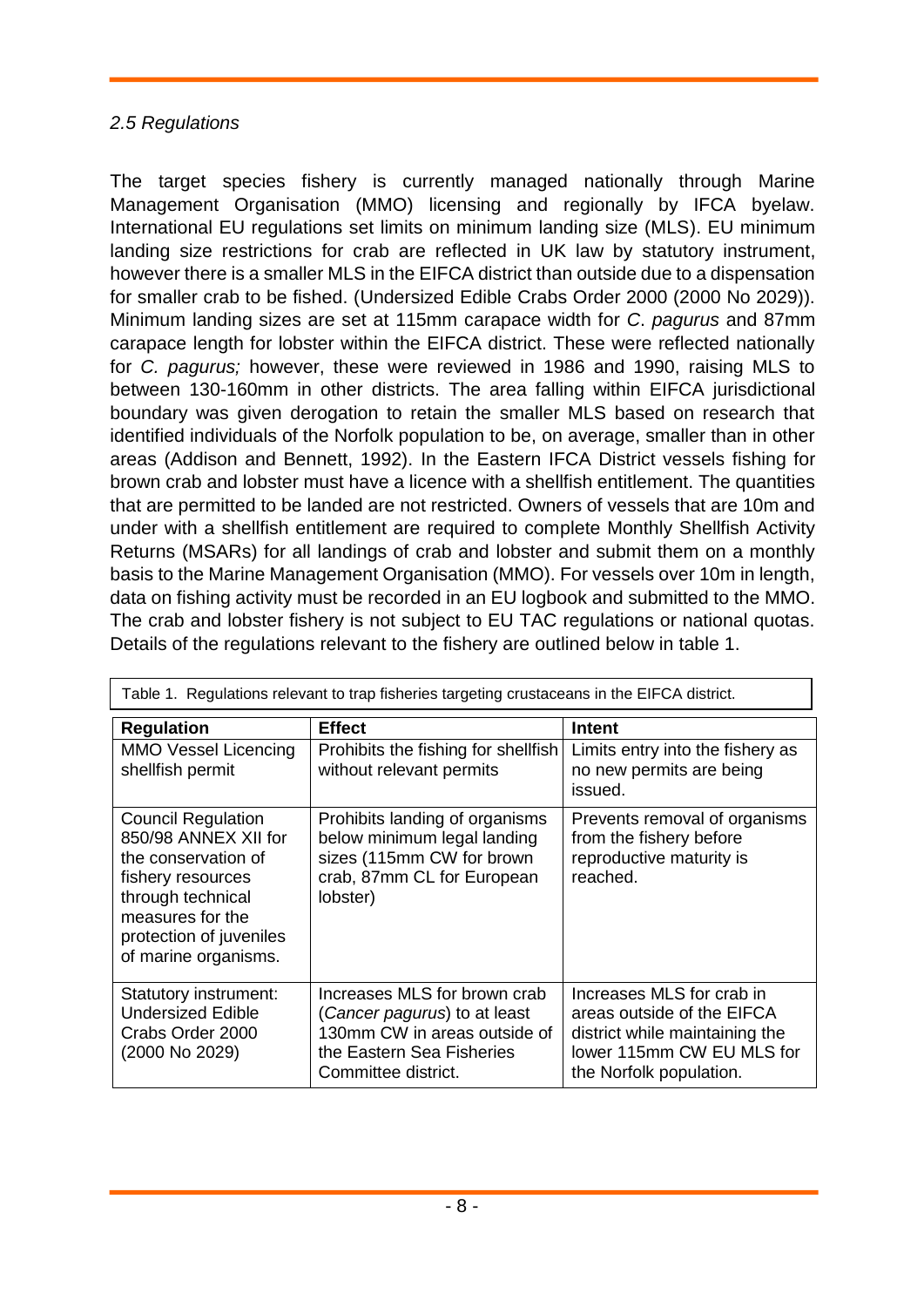| <b>Lobster and Crawfish</b><br>(Prohibition of Fishing<br>and Landing) Order<br>2000                           | Prohibits fishing for, and<br>landing of, lobsters and<br>crawfish bearing a V notch or<br>mutilated in such a manner as<br>to obscure a V notch.                                                      | Protects brood stock that has<br>been marked for protection<br>using a V notch cut into the tail<br>of the animal.                                             |
|----------------------------------------------------------------------------------------------------------------|--------------------------------------------------------------------------------------------------------------------------------------------------------------------------------------------------------|----------------------------------------------------------------------------------------------------------------------------------------------------------------|
| EIFCA Byelaw 5: -<br>Prohibition on the use<br>of edible crab (C.<br>pagurus) for bait.                        | Prohibits the use of edible crab<br>in any form (cooked or<br>uncooked) as bait.                                                                                                                       | Prevents animals below MLS<br>or of low value from being<br>removed from the fishery<br>without being landed.                                                  |
| EIFCA Byelaw 6: -<br>Berried (egg-bearing) or<br>soft-shelled crab (C.<br>pagurus) or lobster (H.<br>gammarus) | Prohibits removal from the<br>fishery any edible crab or<br>lobster that is soft-shelled or<br>bearing eggs.                                                                                           | Protection of current and future<br>brood stock and prevention of<br>poor practice in landing low<br>quality catch.                                            |
| EIFCA Byelaw 7: - Parts<br>of shellfish                                                                        | Prohibits landing of edible crab<br>(Cancer pagurus), Velvet crab<br>(Necora puber) or lobster<br>(Homarus gammarus) or parts<br>thereof which cannot be<br>measured to ensure<br>compliance with MLS. | Closes a loophole where parts<br>of undersized animals could be<br>landed potentially removing<br>immature organisms from the<br>fishery.                      |
| EIFCA Byelaw 9: -<br>Redeposition of<br>shellfish                                                              | Requires that any shellfish, the<br>removal of which is prohibited,<br>be returned to the sea<br>immediately and as near as<br>possible in the place from<br>which they were taken.                    | Ensures that organisms are<br>returned the habitat from which<br>they were taken, thus ensuring<br>a greater chance of their<br>survival on return to the sea. |
| EIFCA Byelaw 10: -<br>Whitefooted edible crab                                                                  | Prohibits the landing of<br>'whitefooted' crab (Cancer<br>pagurus) between the 1 <sup>st</sup> of<br>November and the 30 <sup>th</sup> of June.                                                        | Further prevents the landing of<br>poor-quality catch by<br>prohibiting 'whitefooted' crabs<br>which have not fully hardened<br>from being landed              |

#### **3**. DATA COLLECTION AND METHODS

#### *3.1 Assessment Areas*

To facilitate the analysis and assessment of fished stocks in the North Sea, ICES divide the North Sea into 3 broad areas; IVa, classed as the Northern North Sea, IVb classed as the Central North Sea and IVc classed as the Southern North Sea, the latter inclusive of the area for which EIFCA is the relevant Authority. These are further divided into gridded Statistical Rectangles providing greater resolution. Statistical Rectangles define boundaries of fished grounds by operators in the district, enabling analysis on a site by site basis and this is further supported by the requirement of fishers to submit MSAR forms, clearly stating which ICES Statistical Rectangle has been fished in. Importantly, effort and catch is unevenly distributed throughout all fishing grounds within EIFCA's jurisdictional boundary and is concentrated in certain areas, corresponding closely with the position of major contributing ports, with key production areas located off the North Norfolk coast as defined by ICES, outlined below (figure 2).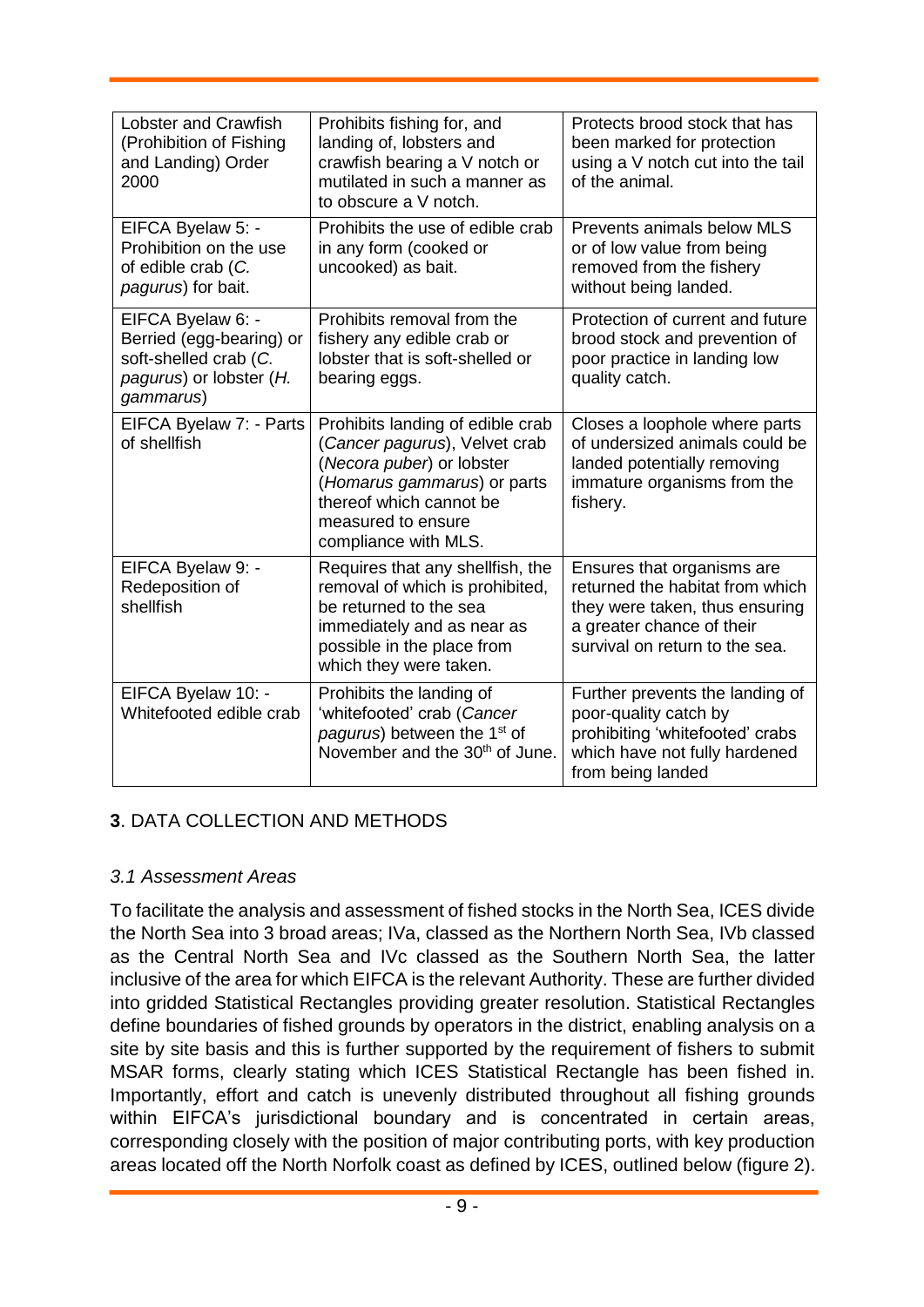

ICES Rectangle 32F1, located at the southern extremity of the district, overlaps considerably with Kent and Essex IFCA. The area is fished by a small number of ports and vessels from our district, reflected by relatively low levels of reported effort and landings.



ICES Rectangle 33F1, situated off the Suffolk coast, covers an area between the Orford and Lowestoft. A comparatively small number of ports and vessels fish this area and this is reflected in the relatively low landings and effort compared to the Norfolk coast.



ICES Rectangle 34F0 straddles the Norfolk/Lincolnshire border, including The Wash and a partial section of the North Norfolk Coast. Relatively low effort is currently dedicated to crab and lobster fishing in the area, however this appears to be increasing steadily.



ICES Rectangle 34F1 contains the primary fishing grounds for vessels operating out of Cromer and is fished by many vessels from ports along the North Norfolk coast. Effort and landings figures reflect the high number of vessels fishing this area, making this the most productive potting ground in the district.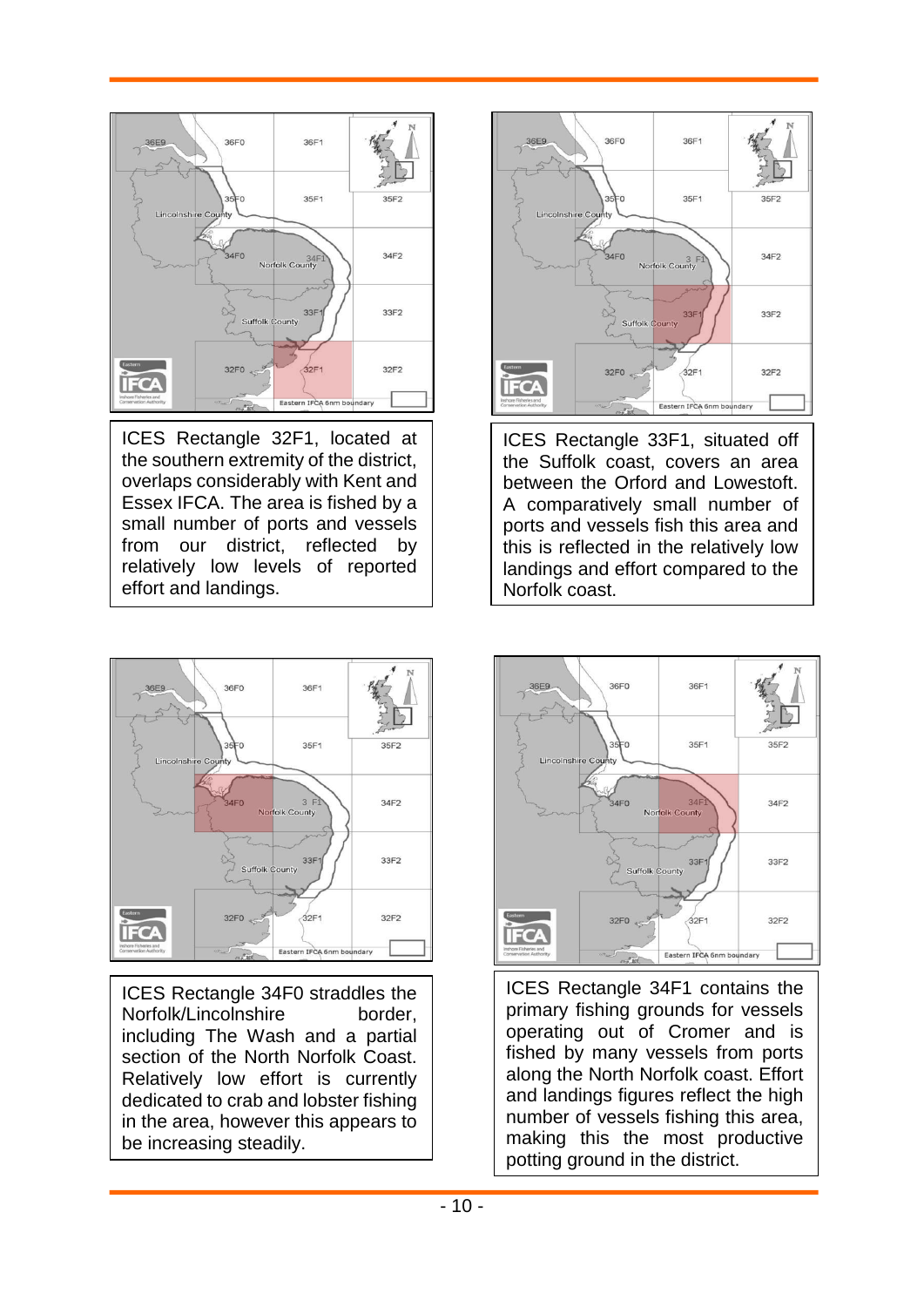

ICES Rectangle 35F0 is the main offshore potting ground fished by vessels operating out of Wells and Lincolnshire. Although vessels outside of the EIFCA district fish these grounds, only data captured on MSARs originating from vessels landing within the EIFCA district are included in the analysis.



ICES Rectangle 35F1 falls largely outside of the 6nm district limits, however as the third most productive potting ground in the district it is still considered within this assessment as it is fished by a few ports and vessels originating within the EIFCA boundary.

Figure 2. ICES statistical rectangles fished within the Eastern IFCA district.

#### *3.2 Landings and Effort Data – Monthly Shellfish Activity Returns (MSARs)*

Monthly Shellfish Activity Returns (MSARs) are standardised forms in which fishers report on catch to be sent to the Authority, forming a foundation dataset which arrives primarily in paper format. Data is then digitised and captured in a bespoke Access database, providing opportunity to perform queries on elements that form the database. Submission of MSARs has been obligatory for shellfish entitlement holders operating vessels <10m since 2006, providing daily records of fishing activity including; areas fished (by ICES Statistical Rectangle), landings (Kg), effort (number of pots hauled) and port of landing. MSAR data is used to generate statistics on landings and effort annually, monthly or daily; by port, area fished or vessel. This approach provides an overview of the fishery; highlighting productive grounds, relative port activity and concentrations of fishing activity. Landings Per Unit Effort (LPUE) compares landings figures with effort to determine an approximation of productivity. Compared annually it provides a method of monitoring changes in productivity of the fishery. Landings and effort data can be further utilised to determine LPUE by fishing ground. LPUE can also be used conservatively as a proxy for abundance, potentially highlighting areas with higher LPUE as having higher population densities (Welby 2016).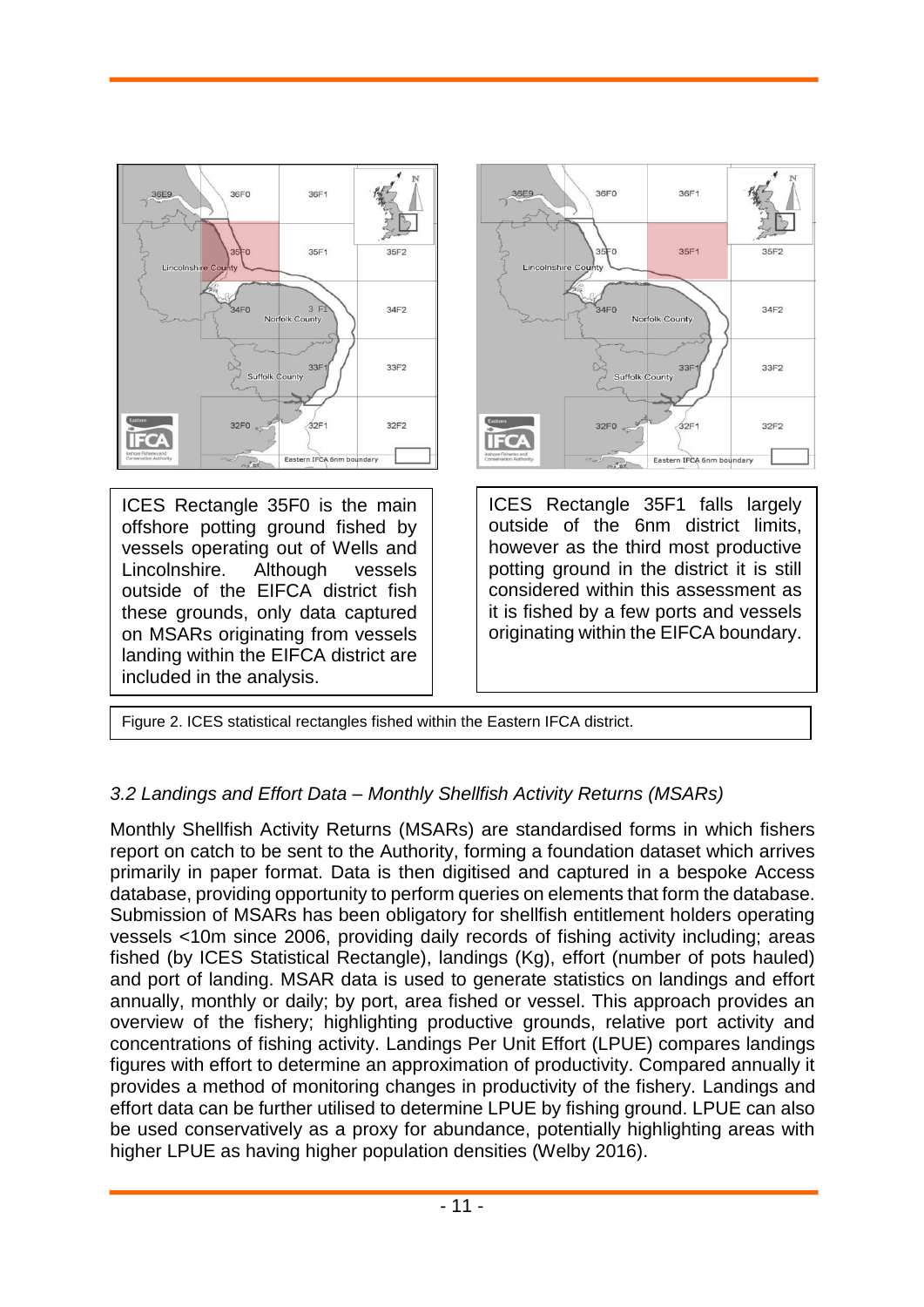Discard data is not currently collected within the Eastern IFCA district for the crab and lobster fishery and any mortality due to discarding practices is not taken into account within the annual stock assessment. Current research (Rodrigues et al. 2018) indicates that survivability of discarded individuals is high in brown crab fisheries, with some results suggesting an estimated survival rate of up to 92.7%. Anecdotally this is widely recognised within the fishery due to the passive nature of pot fishing with pots often being fitted with escape hatches for smaller individuals. Discard rates are generally high in pot fisheries; however, this is matched by an equally high survival rate. Discards typically comprise individuals that do not meet landings requirements including undersize individuals, animals with soft shells following moult or berried female individuals. For the purposes of stock assessments within the Eastern IFCA district landings are assumed equal to catch.

## *3.3 Biological Data – Bio-sampling at ports and processors*

Landings length-frequency data were collected by Eastern IFCA officers as part of its biometric sampling programme (bio-sampling) from processors and ports within the district. All data are held on a bespoke Access database developed by Eastern IFCA. Sampling effort is currently targeted at ports and processors on a proportion of catch from randomly selected vessels at the point of landing or once catch has been distributed to local processors. Sampling measurements include the carapace width (CW) for Brown crab, measured across the widest part of the body and carapace length (CL) for lobster, measured from the eye socket to the base of the thorax carapace. Area fished (ICES statistical rectangle) and number of pots hauled are recorded, along with weight sampled and total vessel landing weight are also recorded. This data is used to assess exploitation of the stock (fishing mortality) using the length converted catch curve and yield per recruit methodologies, outlined in the following sections.

# *3.4 Length Converted Catch Curve Analysis (LCCC)*

LCCC models provide an insight into the amount of fishing mortality within the fishery. It looks at the rate of mortality between different size classes and estimates how much can be attributed to fishing. Catch curve analysis was conducted using length frequency data collected from bio-sampling, converted to age frequency using the inverse of the Von Bertalanffy Growth Formula (VBGF) (Equation 1) and the growth parameters  $t =$  pseudo age at length,  $L_t =$  Length at time and  $t_0 =$  age at length zero.

#### **Equation 1.**  $t = \left(-\frac{1}{\nu}\right)$  $\frac{1}{K}$ ) ln(1 –  $L_t/L_{\infty}$ ) +  $t_0$

Log transformed frequencies were plotted against pseudo age and a regression line fitted through the descending points, starting from points where animals had fully recruited to the fishery and ending where data reliability was compromised due to small sample size. The slope of this regression provided estimates of total mortality rate (*Z*) which was then converted to fishing mortality rate (*F)* by subtracting natural mortality (*M*), assumed to be 0.2. Rates were then converted to percentage biomass loss using equation 2 where *x* is substituted for *Z, F* or *M*.

**Equation 2.** %  $\%$  biomass  $\text{loss} = 1 - \exp(x)$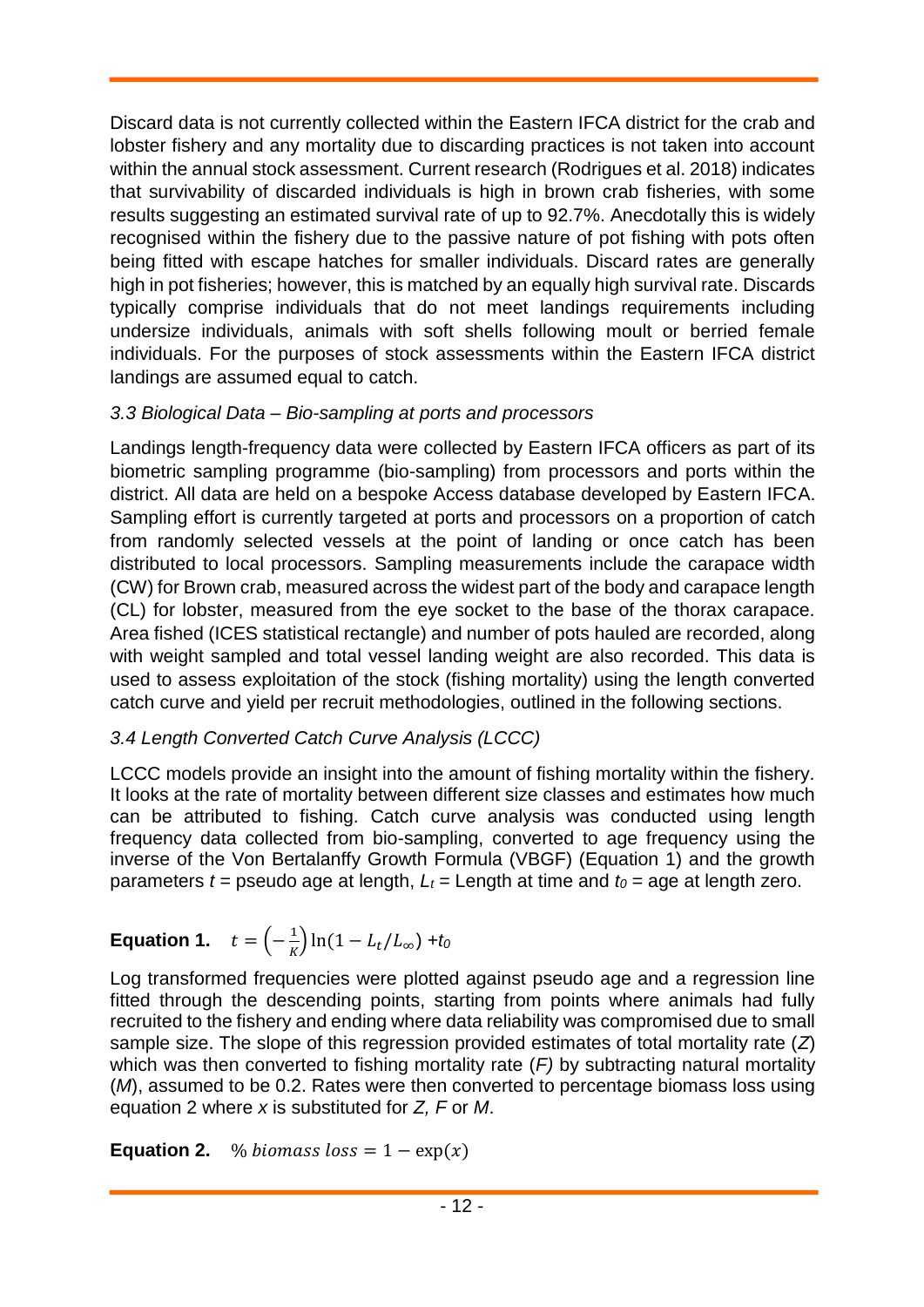## *3.5 Yield per recruit analysis and reference points*

Yield per recruit models were then developed based on mortality estimates to provide insight into the effect of exploitation on the stock. Initially, growth parameters for *L<sup>∞</sup>* were converted into weights (*W∞*) and YPR curves generated using the method, which uses a series of five calculations the sum of which is multiplied by a hypothetical rate of *F* to provide an estimate of yield per recruit for any given rate. Once plotted rates of *F* derived from catch curve analysis were added indicating current rates of exploitation. Biological reference points Fmax and F0.1 were calculated from the curves as the highest achievable yield and the point on the curve where slope  $= 10\%$  of its initial value respectively. Changes in current rates of *F* necessary to meet these references point were then calculated, with the results converted to percentage changes using equation 5 (Welby 2015).

The results of the LCCC were used to calculate yield per recruit (YPR) relative to changes in fishing mortality (F) which give an indication of stock status when observing growth overfishing. The relationship between YPR and F is typically dome shaped – low levels of F result in low landings. Typically, when these models are used for tropical finfish population, for which they were developed, the relationship between YPR and F is usually domed shape where both low and high levels of F may result in a reduction in yield, either due to fewer individuals being caught or a reduction in yield and biomass as animals are caught before they have had time to grow to a size that would contribute much weight to the yield (growth overfishing). In between these is  $F_{MAX}$ , the fishing mortality rate that maximises YPR and F<sub>0.1</sub> which identifies F at which the slope of the YPR curve is 10% of the slope of the YPR of the unexploited stock. There are inherent problems in directly estimating the maximum sustainable yield (MSY) for data limited stock such as crab and lobsters, therefore Eastern IFCA adopt an approach widely used by ICES (ICES, 2010) for numerous crustacean species including *Nephrops*, where  $F_{\text{max}}$  was used as a proxy for  $F_{\text{MSY}}$ . A summary of stock status in terms of fishing mortality in relation to FMSY was provided for both crab and lobster stocks.

The available information is used together to build an understanding of the sustainability of the fishery. The models and data do not tell us the size of the stocks or what management measures are needed. Information from the industry, including discussions at the quayside provide useful context to the outputs of the models and data.

# *4. Summary statistics of Monthly Shellfish Activity Returns*

# *4.1 District overview*

Historically, crustacean stock assessments conducted by Eastern IFCA have included data for landings and effort reaching back to the inception of MSARs in 2006, providing a more substantial data period from which to infer trends within the fishery. Errors can be found within the MSAR database, derived either from source when forms are filled out by fishers at sea or at the data entry stage by ourselves. The database is routinely QA'd for errors, which will identify the larger errors, for example an entry for Kg landed for crab read 102102Kg (assumed to be 102Kg and repeated on entry) when only a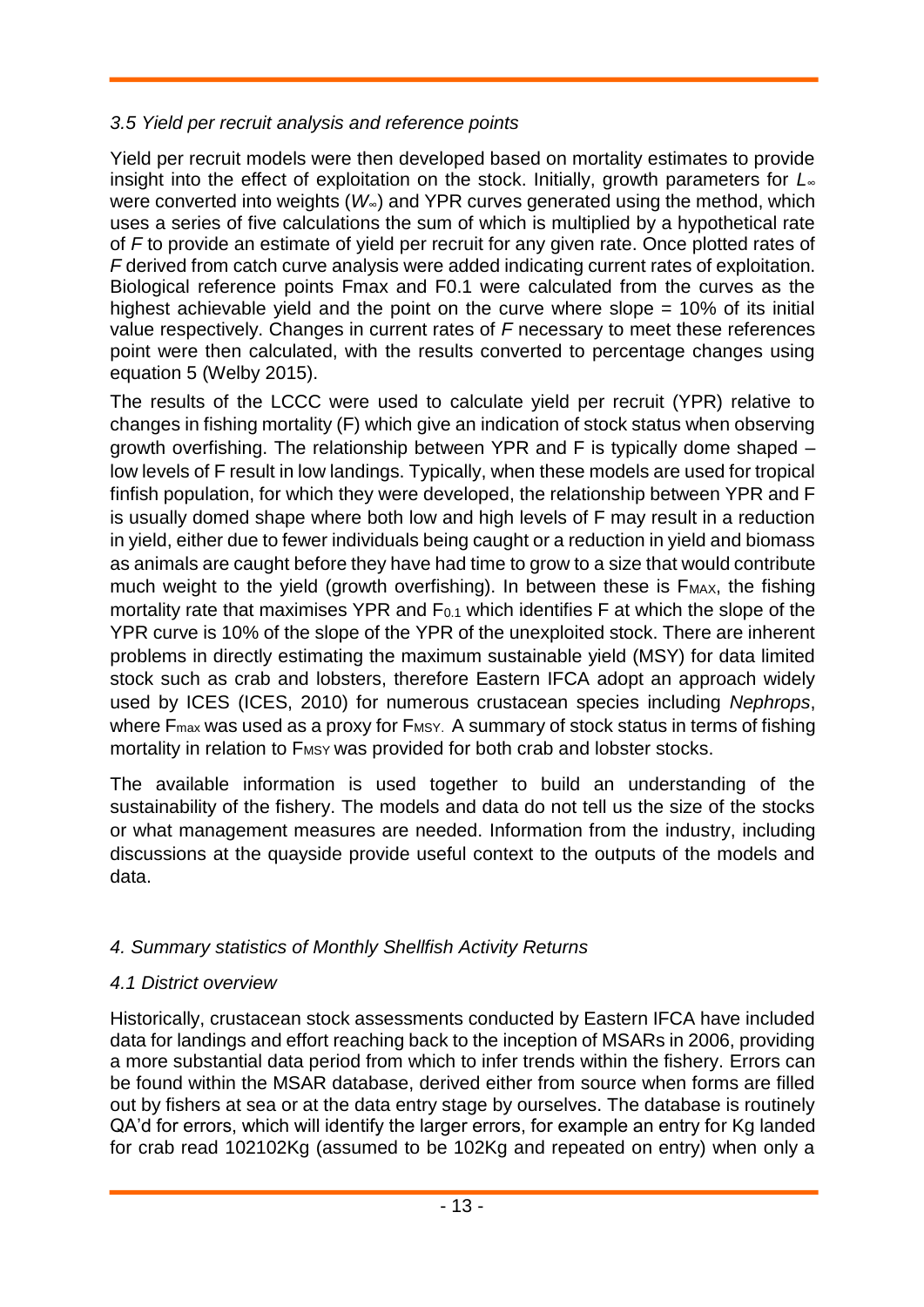small number of pots were deployed and hauled. This immediately flags an issue and is rectified if possible or removed if this isn't possible as it has the potential to inflate the LPUE had it not been found. For the purpose of the current assessment, MSAR data between 2015-2018 has been scrutinised and small erroneous data entries rectified. An overview of the effort and landings figures for 2006-2017 has been provided in figure 3. highlighting the overall trend in the data and that there are no significant changes in overall trends following the rectifications in the MSAR database.



erroneous data entries being rectified.



Figure 4. Annual district wide landings and effort (dashed line) by species for 2015-2018 following the rectification of erroneous entries in the database.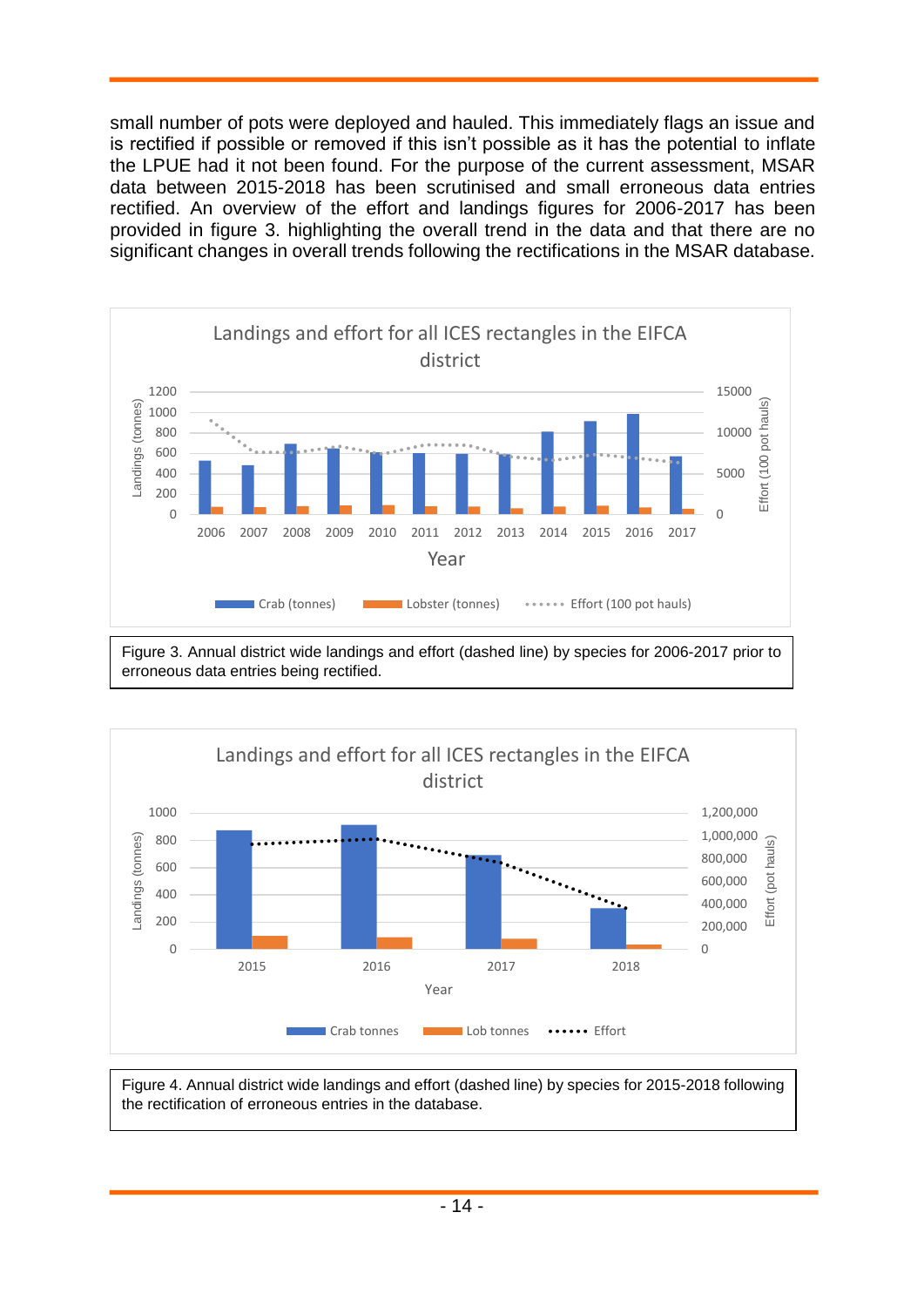Key differences to note between the two graphs include a less significant increase in landings between 2015 and 2016 in figure 3. Figure 2 shows an increase of 914.5 tonnes to 986 tonnes of crab whereas figure 3 shows an increase of 875 tonnes to 915 tonnes. A difference of 71.5 tonnes and 40 tonnes respectively. Figure 4 provides the total landed weight of crab for 2017 of 693 tonnes whereas figure 3, with a cut-off point of March 2018 was incomplete with a total of 571.9 tonnes.

Figure 3 identifies significant increases in effort. In 2015 figure 3 identified 737,700 pot hauls whereas figure 4 identifies 926,761 pot hauls. In 2016 figure 3 identified 688,200 pot hauls whereas figure 4 identified 972,471 pot hauls. 2017 was an incomplete dataset therefore no comparison can be made and data for 2018 was unavailable at the time so no comparison can be made.

Historically, since the inception of MSARs in 2006 effort has remained relatively stable between 2007–2013, fluctuating around the annual mean. Between 2014-2016 landings steadily rose whilst effort remained stable across the dataset. Following a peak in 2016 of 915 tonnes of crab landed, landings fell to 693 tonnes in 2017, similar in trend to landings across the dataset. Although 2018 data is currently incomplete, the majority of MSAR have been received and recorded in the database, therefore it is likely that landings figures will follow a similar trend to 2017. Although landings data for 2017 were lower than the preceding three years, they are relatively similar to the annual means, and more representative of the years preceding 2014 where landings began to climb significantly.

The dataset reported on in the current study ranging from 2015-2018 identified a slight increasing trend from 2015 to 2016, rising from 875 tonnes crab and 98.2 tonnes lobster (combined landings – 973.2 tonnes) in 2015 to 915 tonnes crab and 89.1 tonnes lobster (combined landings – 1004.1 tonnes) in 2016. Following the 2016 fishery, there was a significant decrease in landings in 2017 to 693 tonnes crab and 77.7 tonnes lobster (combined landings – 770.7 tonnes) and this was matched by an equally significant decrease in effort. Currently, although incomplete, the 2018 data identifies 301.5 tonnes crab and 34.5 tonnes lobster (combined landings – 336 tonnes) and following trends in last year's fishery this is not expected to rise significantly due to the collation of the majority of the fishery data for the year. Combined landings for crab and lobster in 2017 equated to 645 tonnes by the March 2018 cut off point, and individually equated to 587 tonnes for crab and 58 tonnes for lobster. The 2018 stock assessment reports on a complete dataset of all landings for the 2017 fishery of 693 tonnes crab and 77.7 tonnes lobster (combined landings – 770.7 tonnes).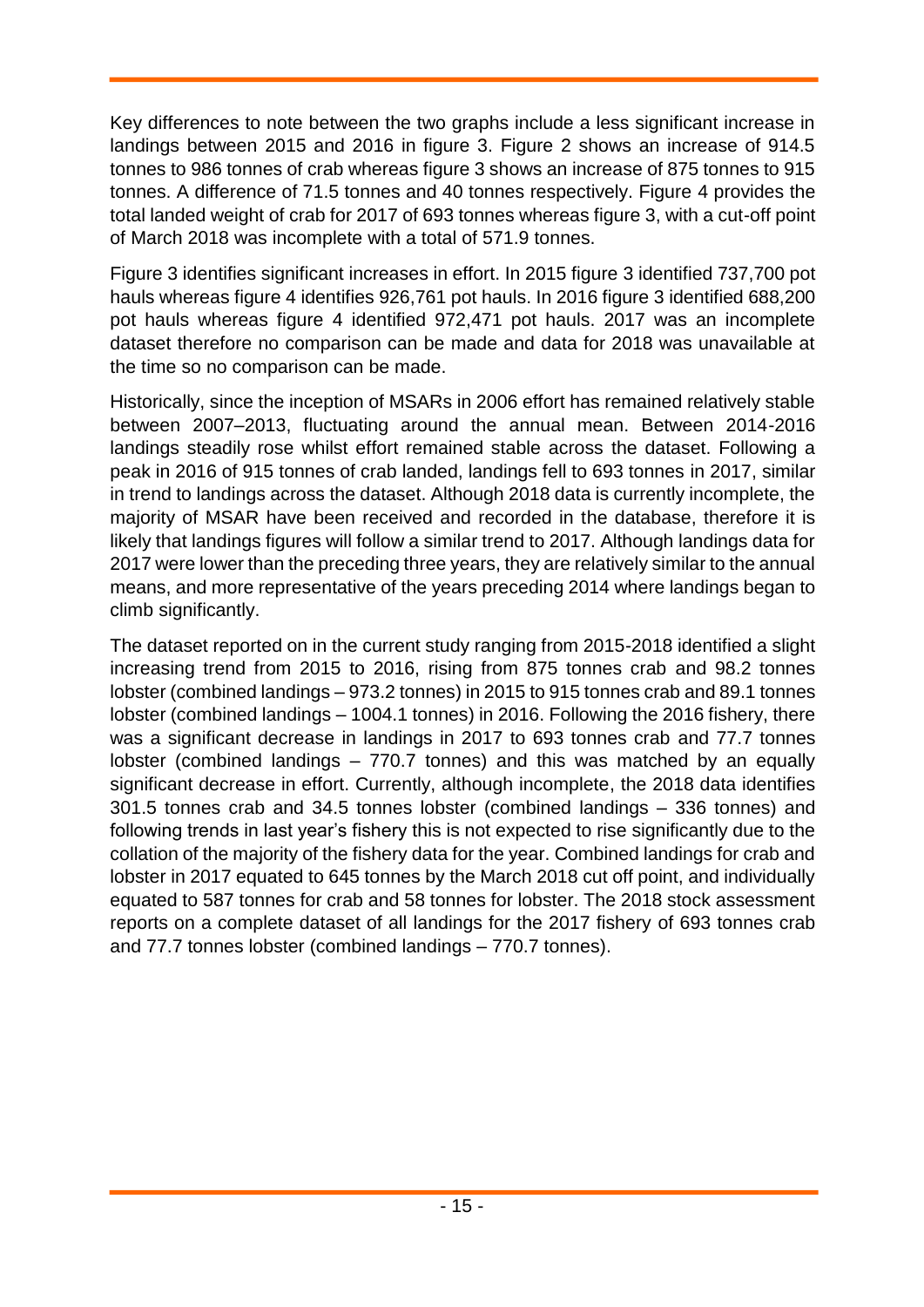

Figure 5. Annual district wide LPUE by species for 2006-2017 prior to erroneous data entries being rectified.



Figure 6. Annual district wide LPUE by species for 2015-2018 following the rectification of erroneous entries in the database.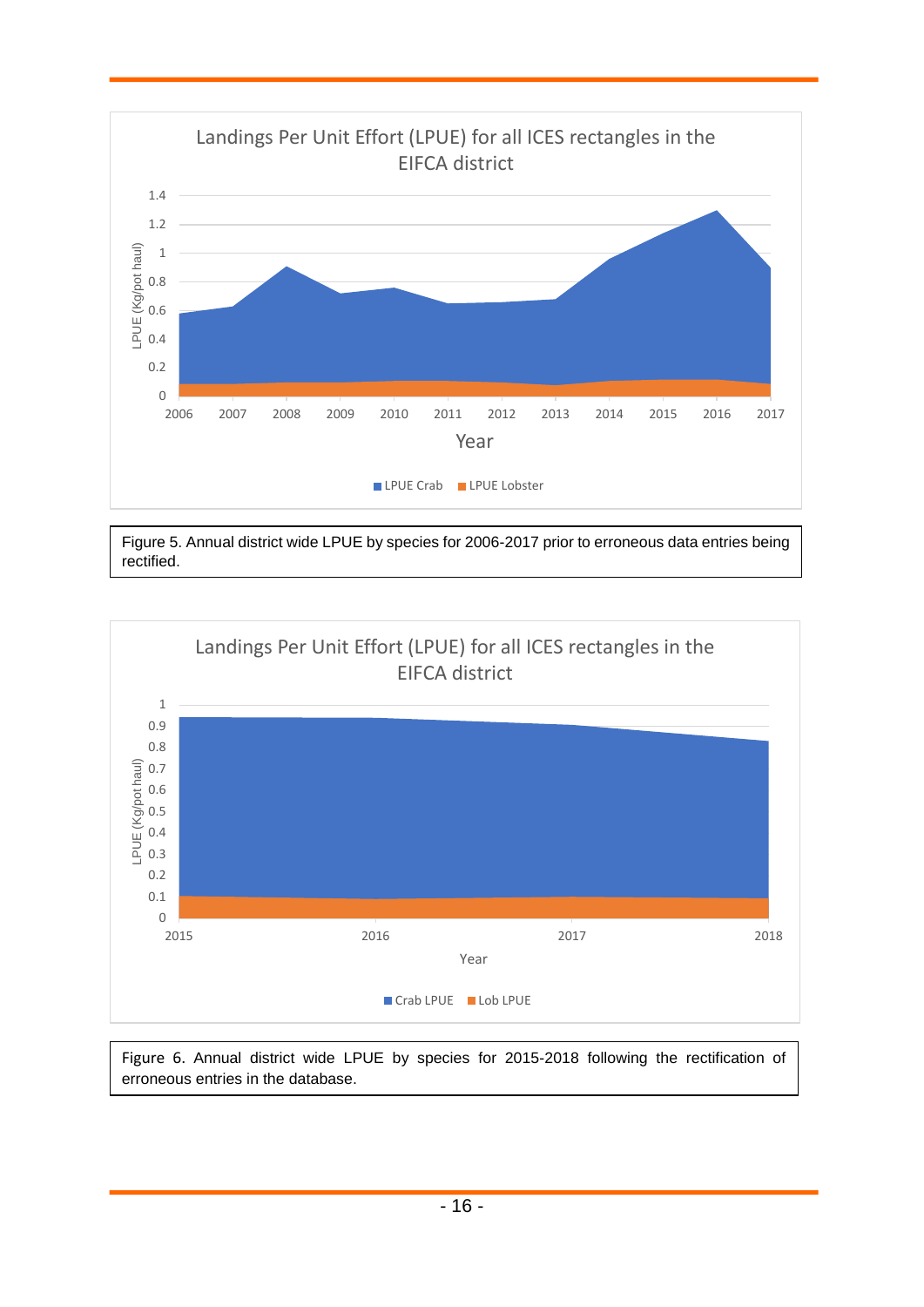LPUE (pot hauls) has remained relatively stable throughout the dataset period, for both *C. pagurus* and *H. gammarus*. Effort when fishing for crab has decreased slightly across the reported data period from a peak of 0.944Kg/pot in 2015 to 0.832Kg/pot in 2018. The average mean is 0.906Kg/pot).

LPUE for *H*. *gammarus* has remained more stable throughout the dataset and continues to do so in 2018 (0.095Kg/pot), decreasing marginally from 2015 (0.106Kg/pot), however this is representative of minor fluctuations around the annual mean (0.098Kg/pot).

Historically, higher market values for *H. gammarus* (£10-16.50/Kg) than *C*. *pagurus*  (0.90p/£1.30/Kg) has offset disparity in landed weight when considering catch value. Landings are dominated annually by *C. pagurus*, however significant differences in market value per Kg mean that economically lobster is worth more to the fishery than crab, by an average of approximately £230,000 annually across the reporting period. The crab landings of 875 tonnes in 2015 and 915 tonnes in 2016 significantly exceed the dataset mean of 696 tonnes.

Landings of crab in 2017 were more representative of landings pre-2014 before landings began to climb to a peak in 2016. Landings of 693 tonnes in 2017 were similar to the dataset average of 696 tonnes. Landings of *H. gammarus* has remained relatively stable, displaying less variability across the dataset period.

| Year        | Crab<br>(Kg) | Lobster<br>(Kg) | Crab<br>value<br>range<br>(90p-<br>£1.30) | Lobster<br>value<br>range<br>$(E10 -$<br>£16.50) | Crab value<br>(£) | Lobster<br>value $(f)$ | <b>Combined</b><br>species $(f)$ |
|-------------|--------------|-----------------|-------------------------------------------|--------------------------------------------------|-------------------|------------------------|----------------------------------|
|             |              |                 | per Kg                                    | per Kg                                           |                   |                        |                                  |
| 2015        | 875,000      | 98,200          | $787,500 -$                               | $982,000 -$                                      | 962,500           | 1,301,150              | 2,263,650                        |
|             |              |                 | 1,137,500                                 | 1,620,300                                        |                   |                        |                                  |
| 2016        | 915,000      | 89,100          | $823,500 -$                               | $891,000 -$                                      | 1,006,500         | 1,180,575              | 2,187,075                        |
|             |              |                 | 1,189,500                                 | 1,470,150                                        |                   |                        |                                  |
| 2017        | 693,000      | 77,700          | $623,700 -$                               | $777,000 -$                                      | 762,300           | 1,029,525              | 1,791,825                        |
|             |              |                 | 900,900                                   | 1,282,050                                        |                   |                        |                                  |
| 2018        | 301,500      | 34,500          | $271,350 -$                               | $345,000 -$                                      | 331,650           | 457,125                | 788,775                          |
|             |              |                 | 391,950                                   | 569,250                                          |                   |                        |                                  |
| <b>Mean</b> | 696,125      | 74,875          | n/a                                       | n/a                                              | 765,738           | 992,094                | 1,757,831                        |

Table 2. Annual value of district potting fisheries by species.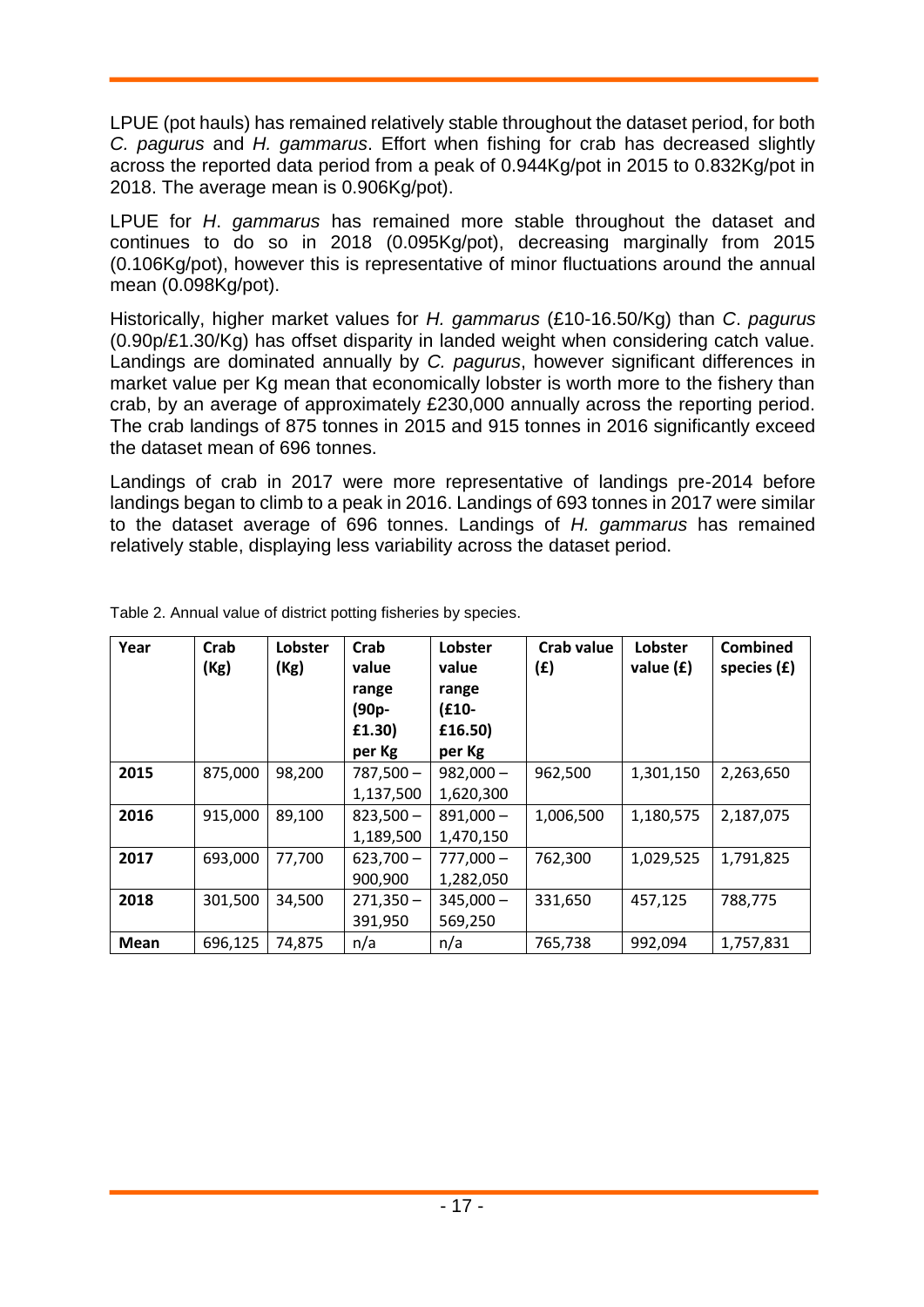



The overall trend in ICES statistical rectangle 32F1 indicates a decrease in landings and effort, however LPUE has steadily climbed since 2017. Landings have significantly declined for *C. pagurus* from 4.55 tonnes in 2015 to 0.43 tonnes in 2016. Landings remained low in 2017 with 0.94 tonnes and this pattern appears to continue into 2018. Effort was at its highest in 2017 with 5942 pot hauls, however a steep decline in effort in 2016 was matched by record low landings across the dataset period.

Effort was increased significantly in 2017, almost matching that seen in 2015, with 5921 pot hauls, however, landings remained low indicating that growth overfishing had potentially occurred in the 2015 fishery, with a significant impact seen in the 2016 fishery. This is supported by an increase in the fishing mortality estimate in 2016 derived from the LCCC model (figures 19 and 20), greatly reducing the number of individuals on the fishing grounds. Effort dropped in 2018 following low landings figures in the preceding years, potentially indicating a redirection or reduction of effort by the fishermen, however this is an assumption and no evidence is available in support of this theory.

Landings for *H. gammarus* are less pronounced in decline when compared to *C. pagurus,* and landings remain more stable across the dataset. Landings exceeded a tonne in 2015 when effort was highest, however in 2016 it dropped to 0.2 tonnes and has remained relatively low into the current reporting year of 2018.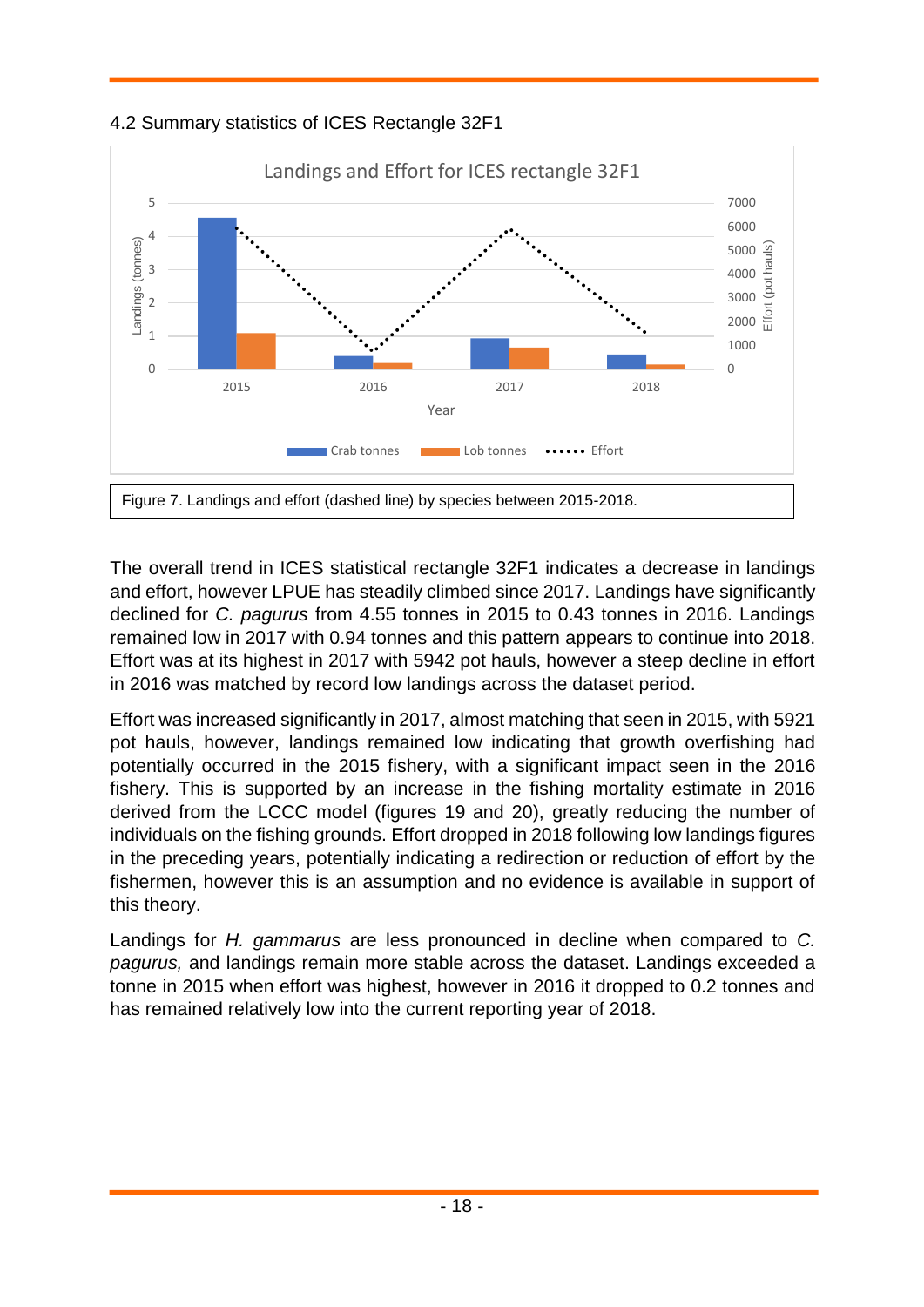| Table 3. Summary of effort and landings in ICES statistical rectangle 32F1 |         |                          |                             |                           |  |
|----------------------------------------------------------------------------|---------|--------------------------|-----------------------------|---------------------------|--|
| Year                                                                       | Effort  | Crab<br>Landings<br>(Kg) | Lobster<br>Landings<br>(Kg) | Combined<br>landings (Kg) |  |
| 2015                                                                       | 5942    | 4,558                    | 1092.5                      | 5,650.5                   |  |
| 2016                                                                       | 743     | 430                      | 191.75                      | 621.75                    |  |
| 2017                                                                       | 5921    | 939                      | 664.35                      | 1,603.35                  |  |
| 2018                                                                       | 1528    | 453                      | 147                         | 600                       |  |
| <b>Mean</b>                                                                | 3,533.5 | 1,595                    | 523.9                       | 2,118.9                   |  |



LPUE for *C. pagurus* in 2015 was highest at 0.767Kg/pot when both landings and effort were at their highest for the reported dataset. This trend declined in 2016 to 0.579Kg/pot as both effort and landings declined steeply. In 2017, effort rose sharply to similar levels seen in the 2015 fishery however landings remained low producing an LPUE of 0.159Kg/pot, an indication that the number of individuals available to be fished on the ground had greatly reduced as effort had returned to a high level. In 2018 indicative results show that effort again dropped as landings have remained low, increasing the LPUE from 0.159Kg/pot to 0.297Kg/pot, a figure closer to the dataset average of 0.451Kg/pot.

LPUE for *H. gammarus* has remained relatively stable across the dataset period as landings have remained consistent, even though effort has fluctuated. LPUE peaked in 2016 at 0.251Kg/pot, however it has steadily decreased since below the dataset average of 0.160Kg/pot.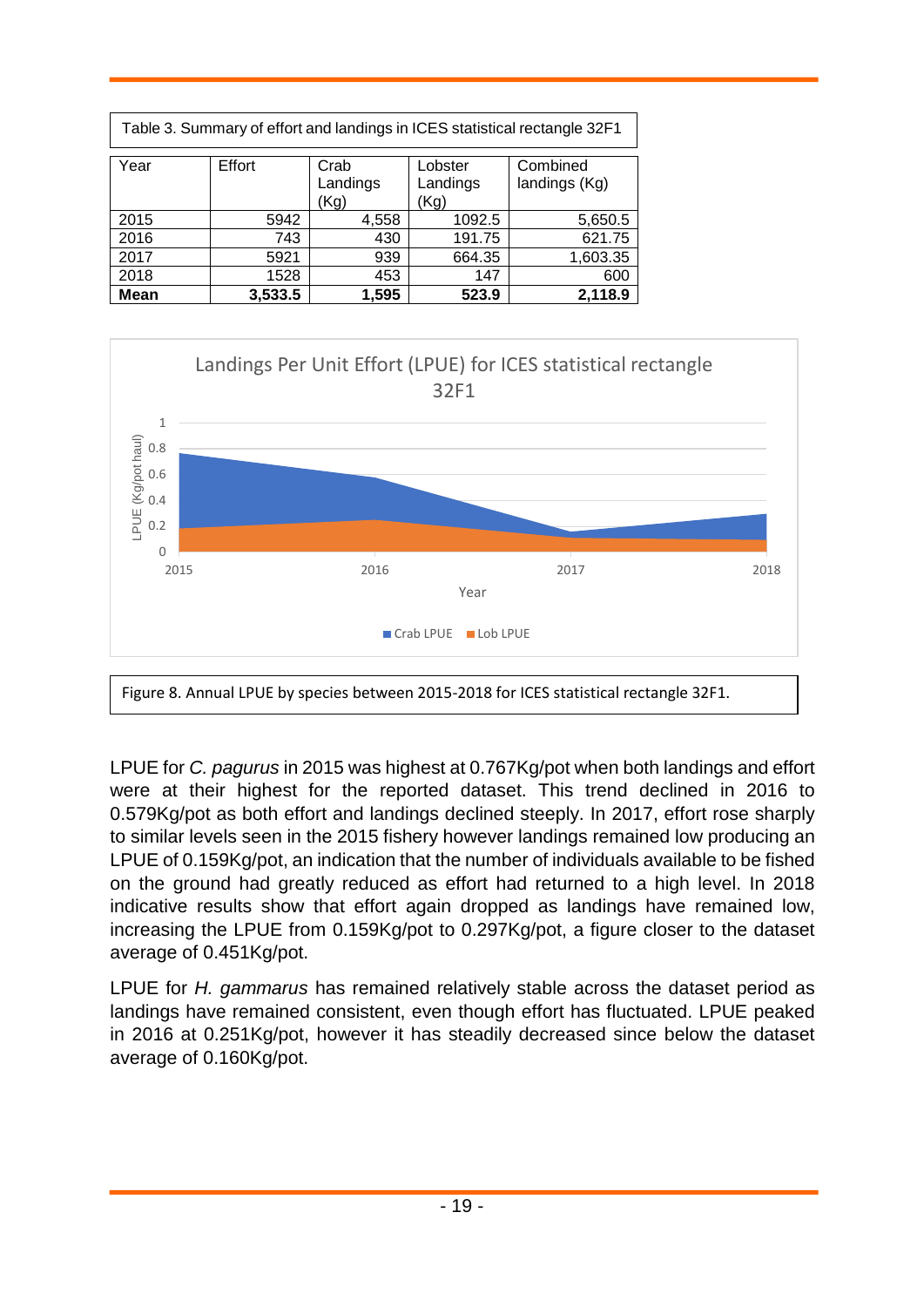



The overall trend in ICES statistical rectangle 33F1 indicates a decrease in landings and effort, however LPUE has steadily climbed since 2017. Landings for *C. pagurus*  peaked in 2016 with a value of 27.8 tonnes, increasing from 16 tonnes the previous year. Effort also increased between 2015-2016 to 75,386 pot hauls, however not as steeply as landings. Following this peak in 2016, landings for *C. pagurus* dropped steeply to 13 tonnes, closer to the average across the dataset of 16 tonnes. Indicative figures already collated for the 2018 fishery show similar landings figures as effort continues to drop in the rectangle.

Landings for *H. gammarus* have remained relatively stable across the dataset, fluctuating around the average mean for the dataset period of 3.9 tonnes.

| Table 4. Summary of effort and landings in ICES statistical rectangle 33F1 |                             |                           |         |           |  |
|----------------------------------------------------------------------------|-----------------------------|---------------------------|---------|-----------|--|
| Year                                                                       | Lobster<br>Landings<br>(Kg) | Combined<br>landings (Kg) |         |           |  |
| 2015                                                                       | 70,131                      | 16,066                    | 5292    | 21,358    |  |
| 2016                                                                       | 75,386                      | 27,791                    | 5013.6  | 32,804.6  |  |
| 2017                                                                       | 49,902                      | 13,030                    | 3398.35 | 16,428.35 |  |
| 2018                                                                       | 19,849                      | 6,929.5                   | 1903.25 | 8,832.75  |  |
| <b>Mean</b>                                                                | 53,817                      | 15,954.1                  | 3,901.8 | 19,855.9  |  |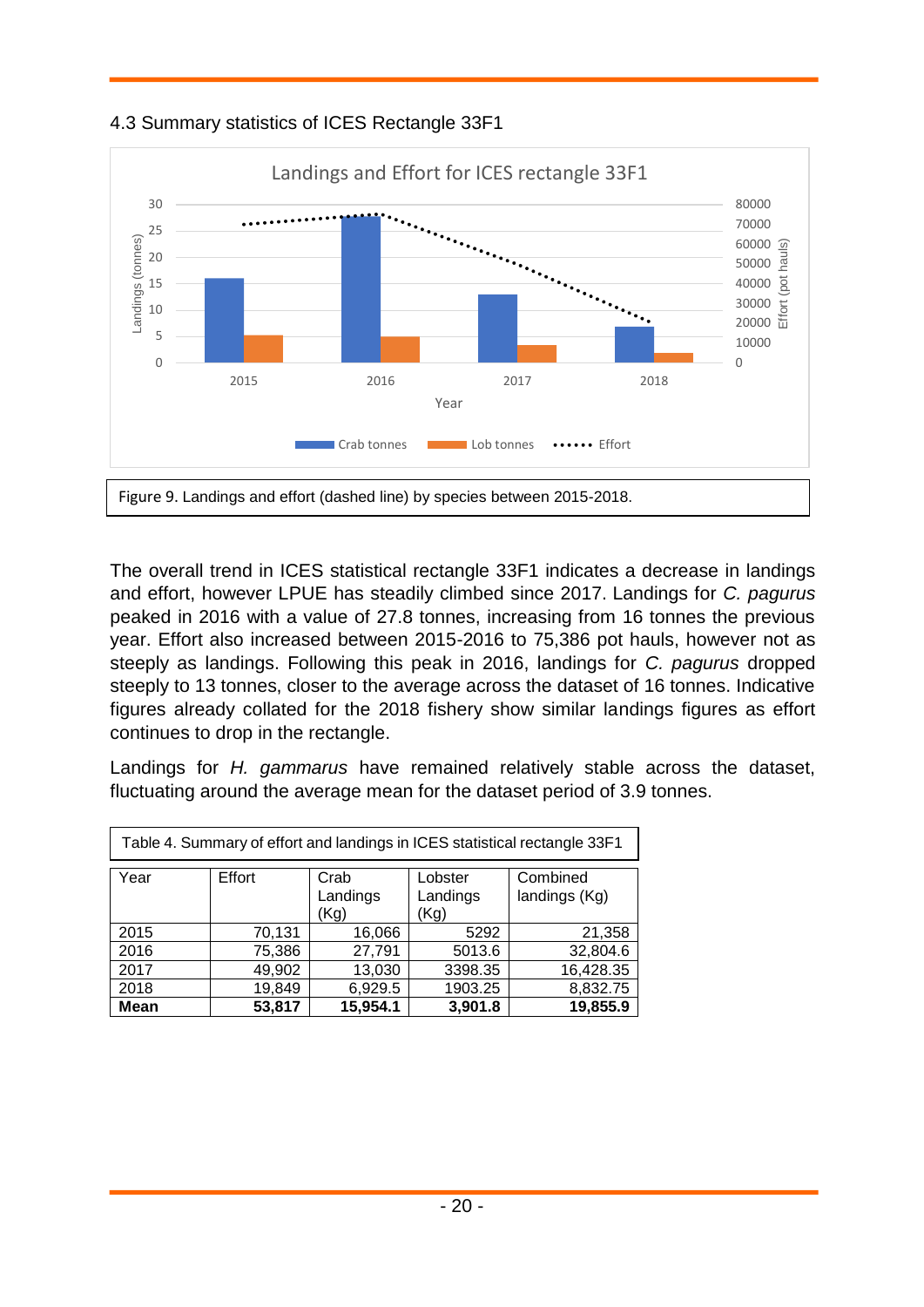

LPUE for *C. pagurus* in ICES statistical rectangle 33F1 has fluctuated across the dataset period with a peak in 2016 of 0.369Kg/pot when both landings and effort were at the highest. Landings and effort have been decreasing since 2016 and in 2017. Indicative results in the 2018 fishery show that both landings and effort remain low, however LPUE has risen from 0.261Kg/pot to 0.349Kg/pot indicating that less effort has been exerted to catch more weight of crab.

LPUE has remained relatively stable across the dataset for *H. gammarus* with a slight increase in 2018 from 0.068Kg/pot in 2017 to 0.096Kg/pot. *H. gammarus* has fluctuated around the average mean of 0.076Kg/pot.



#### 4.4 Summary statistics of ICES Rectangle 34F0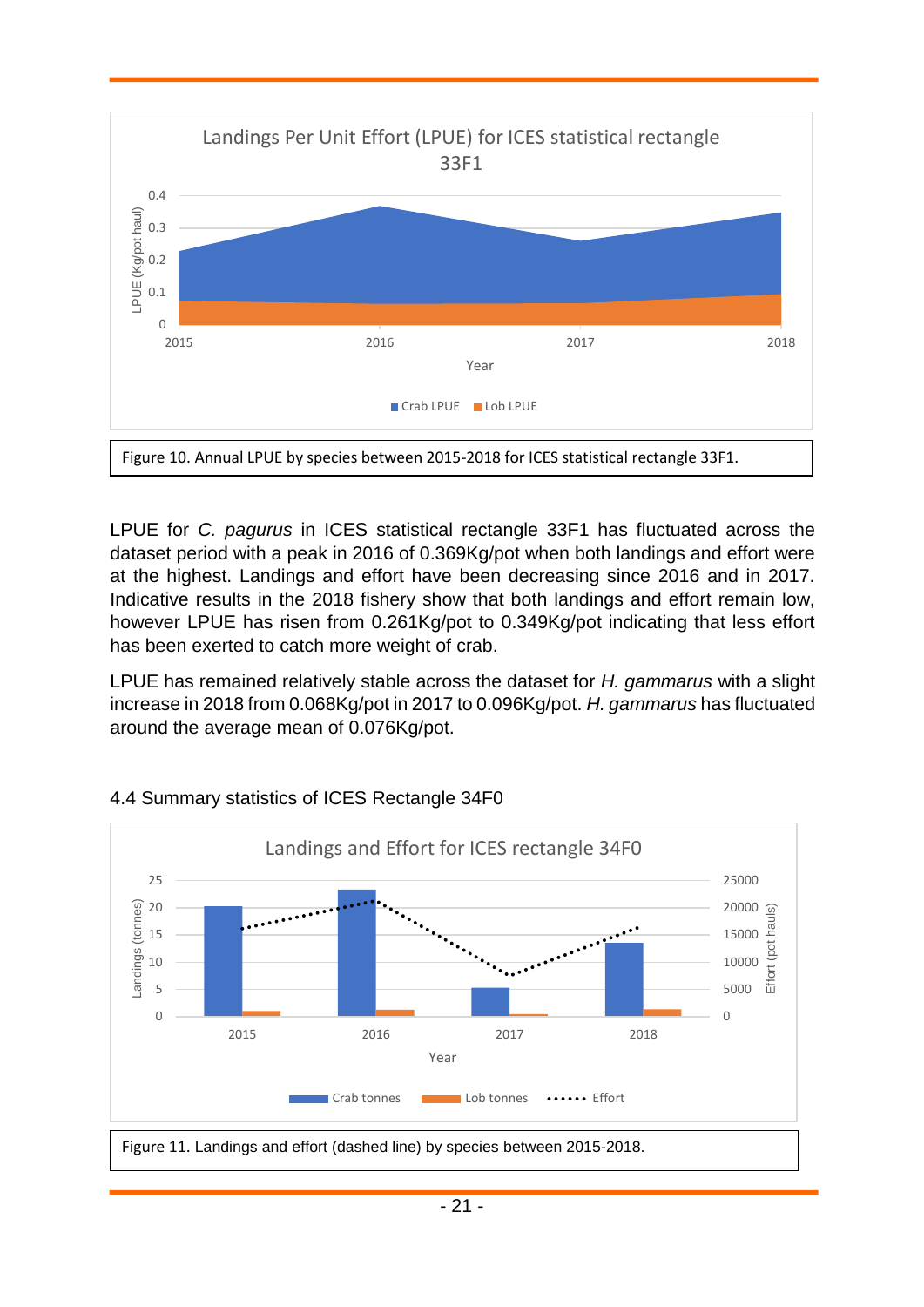The overall trend in ICES statistical rectangle 34F0 indicates an increase in landings and effort, and LPUE has steadily climbed since 2017. Landings for *C. pagurus* climbed steadily between 2015-2016, rising from 20.2 tonnes in 2015 to a peak in the dataset of 23.3 tonnes in 2016. This was matched by an equally steady climb in effort, rising from 16,186 pot hauls in 2015 to 21,290 pot hauls in 2016. Landings dropped significantly in the 2017 fishery to a dataset low of 5.3 tonnes, matched by a significant decrease in effort to 7,516 pot hauls. Both landings and effort have increased significantly in the 2018 fishery to 13.5 tonnes and 16,735 pot hauls respectively. Indicative results currently suggest that the 2018 fishery is now close to the average dataset mean of 15.6 tonnes.

Landings for *H. gammarus* have remained relatively stable across the dataset, fluctuating around the average mean for the dataset period of 1.05 tonnes.

| Table 5. Summary of effort and landings in ICES statistical rectangle 34F0. |           |                          |                             |                           |  |
|-----------------------------------------------------------------------------|-----------|--------------------------|-----------------------------|---------------------------|--|
| Year                                                                        | Effort    | Crab<br>Landings<br>(Kg) | Lobster<br>Landings<br>(Kg) | Combined<br>landings (Kg) |  |
| 2015                                                                        | 16,186    | 20,258                   | 1038.67                     | 21,296.67                 |  |
| 2016                                                                        | 21,290    | 23,339                   | 1314.15                     | 24,653.15                 |  |
| 2017                                                                        | 7516      | 5,326                    | 485.3                       | 5,811.3                   |  |
| 2018                                                                        | 16735     | 13,535                   | 1376                        | 14,911                    |  |
| <b>Mean</b>                                                                 | 15,431.75 | 15,614.5                 | 1,053.53                    | 16,668                    |  |



LPUE for *C. pagurus* showed a decreasing trend between 2015 and 2017 from 1.25Kg/pot to 0.709Kg/pot whilst landings and effort peaked in 2016. Both landings and effort decreased significantly in 2017 and this is represented by a drop of LPUE to 0.709Kg/pot. Landings and effort increased significantly in 2018 reflected in an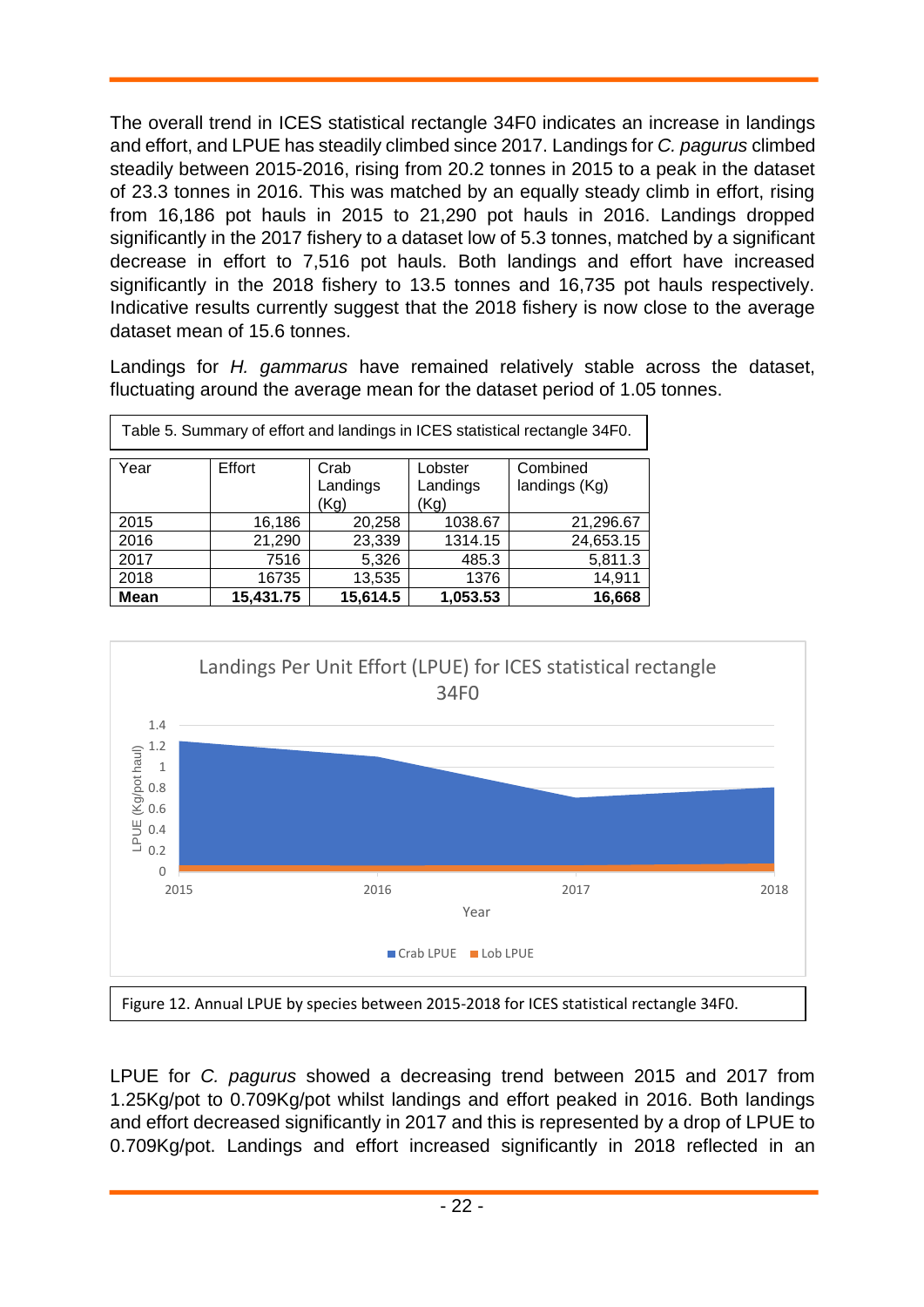increase in LPUE to 0.809Kg/pot for the fishery which is approaching the average mean of 0.967Kg/pot.

LPUE for *H. gammarus* has remained stable across the dataset fluctuating slightly around the average mean of 0.068Kg/pot.



#### 4.5 Summary statistics of ICES Rectangle 34F1

Figure 13. Landings and effort (dashed line) by species between 2015-2018.

The overall trend in ICES statistical rectangle 34F1 indicates a decrease in landings and effort, and LPUE has steadily decreased since 2017. Statistical rectangle 34F1 remains the predominant fishing ground for crustacean within the Eastern IFCA district. Landings peaked in 2016 for *C. pagurus* at 441 tonnes, up from 421 tonnes in 2015, whilst effort decreased between the years. Following 2016, landings have decreased in 2017 to 360 tonnes, closer to the average mean of 336 tonnes. Indicative results show that both effort and landings have continued to drop in the 2018 fishery.

Landings for *H. gammarus* have remained relatively stable across the dataset, fluctuating around the average mean for the dataset period of 35.7 tonnes.

| Table 6. Summary of effort and landings in ICES statistical rectangle 34F1. |           |                          |                             |                           |  |
|-----------------------------------------------------------------------------|-----------|--------------------------|-----------------------------|---------------------------|--|
| Year                                                                        | Effort    | Crab<br>Landings<br>(Kg) | Lobster<br>Landings<br>(Kg) | Combined<br>landings (Kg) |  |
| 2015                                                                        | 468,498   | 420,610                  | 46,084.32                   | 466,694.32                |  |
| 2016                                                                        | 438,963   | 440,839                  | 41,572.7                    | 482,411.7                 |  |
| 2017                                                                        | 350,350   | 360,160                  | 38,427                      | 398,587                   |  |
| 2018                                                                        | 147,707   | 123,355                  | 16,823.25                   | 140,178.25                |  |
| <b>Mean</b>                                                                 | 351,379.5 | 336,241                  | 35,726.8                    | 371,967.8                 |  |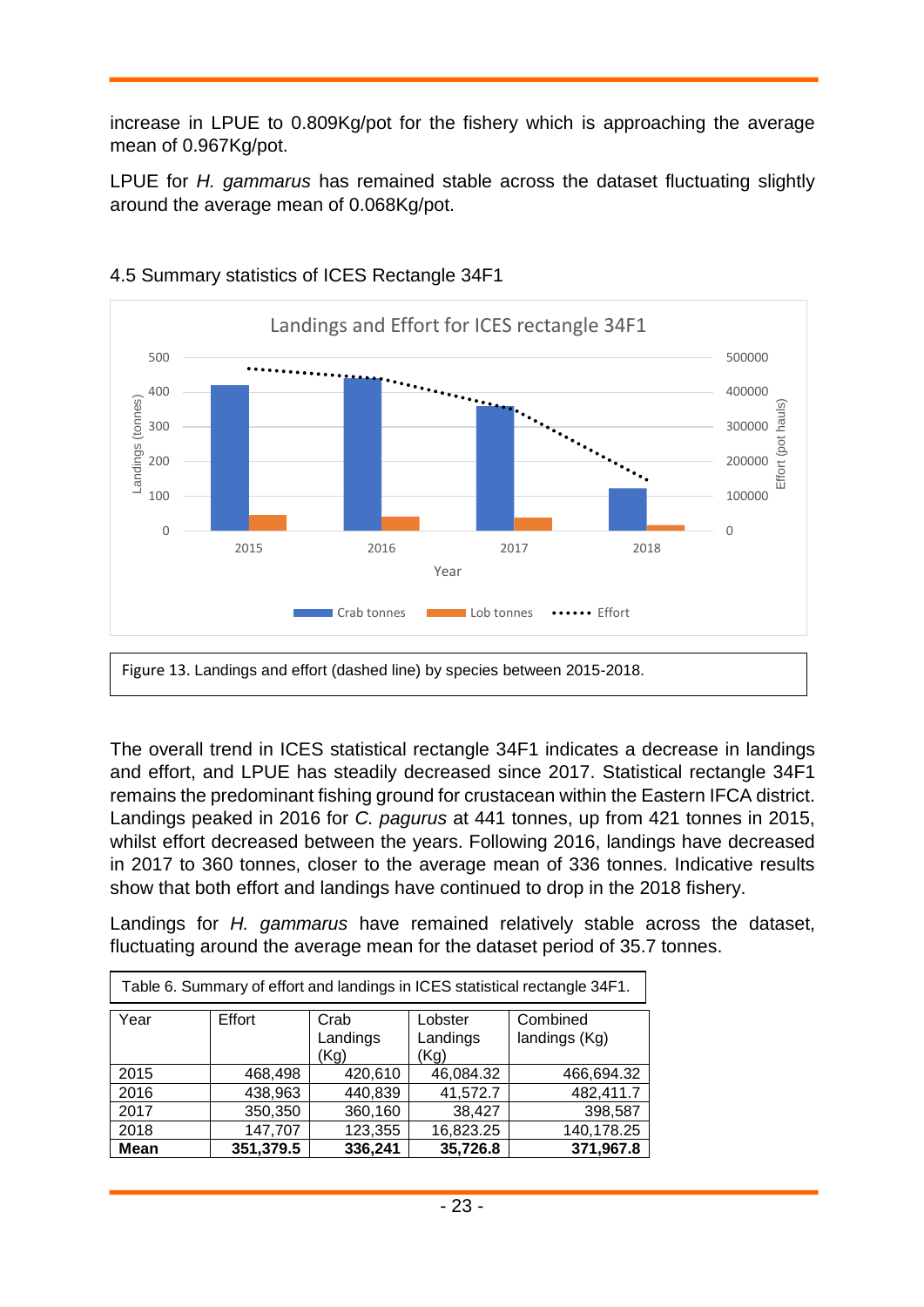

Although effort has been steadily decreasing since 2015, with a steeper decrease between 2017 and 2018 landings peaked in 2016. LPUE continued to rise between 2016 and 2017 to a peak of 1.028Kg/pot whilst effort and landings were dropping. LPUE dropped in 2018 to 0.835Kg/pot reflecting the decrease in both landings and effort. The mean for crab was 0.941Kg/pot.

LPUE for *H. gammarus* remained stable across the dataset fluctuating around the average mean of 0.104Kg/pot.



#### 4.6 Summary statistics of ICES Rectangle 35F0

Figure 15. Landings and effort (dashed line) by species between 2015-2018.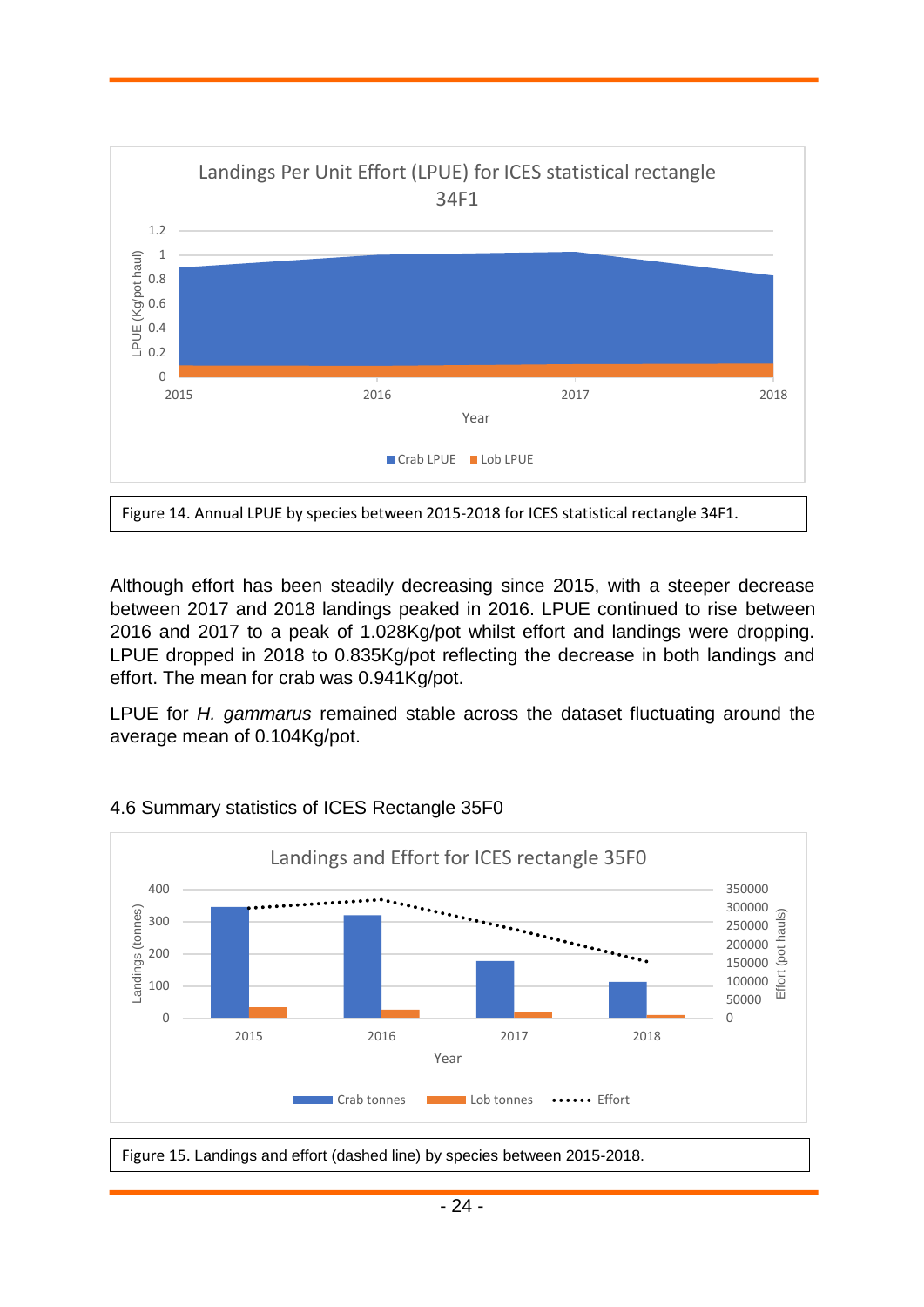The overall trend in ICES statistical rectangle 35F0 indicates a decrease in landings and effort, and LPUE has remained stable since 2017. Landings for *C. pagurus* steadily decreased between 2015 and 2016 347 tonnes in 2015 to 321 tonnes in 2016. Effort rose between 2015 and 2016 to a peak in the dataset of 322,940 pot hauls whilst landings were dropping. Following 2016 both landings and effort dropped significantly in 2017 to 177 tonnes and 242,391 respectively. Indicative landings and effort data for the 2018 fishery show a similar trend in landings and effort reduction.

Landings for *H. gammarus* have remained relatively stable across the dataset, fluctuating around the average mean for the dataset period of 22.7 tonnes.

| Table 7. Summary of effort and landings in ICES statistical rectangle 35F0.                            |           |           |           |            |  |  |
|--------------------------------------------------------------------------------------------------------|-----------|-----------|-----------|------------|--|--|
| Year<br>Effort<br>Combined<br>Crab<br>Lobster<br>Landings<br>landings (Kg)<br>Landings<br>(Kg)<br>(Kg) |           |           |           |            |  |  |
| 2015                                                                                                   | 300,077   | 346,960   | 34,601.25 | 381,561.25 |  |  |
| 2016                                                                                                   | 322,940   | 320,810   | 26,896.4  | 347,706.4  |  |  |
| 2017                                                                                                   | 242,391   | 176,987   | 18,641.4  | 195,628.4  |  |  |
| 2018                                                                                                   | 154,550   | 113,085   | 10,589.5  | 123,674.5  |  |  |
| <b>Mean</b>                                                                                            | 254,989.5 | 239,460.5 | 22,682.13 | 262,142.6  |  |  |



Landings dropped steadily between 2015 and 2016 and then dropped significantly in 2017 and indicative results show similar figures for 2018. Effort peaked in 2016 even though landings were dropping and then effort continued to drop in 2017 and 2018.

LPUE for *C. pagurus* dropped from 1.16Kg/pot in 2015 to 0.73Kg/pot in 2017, plateauing at this value into the 2018 fishery. Effort increased in the fishery in 2016,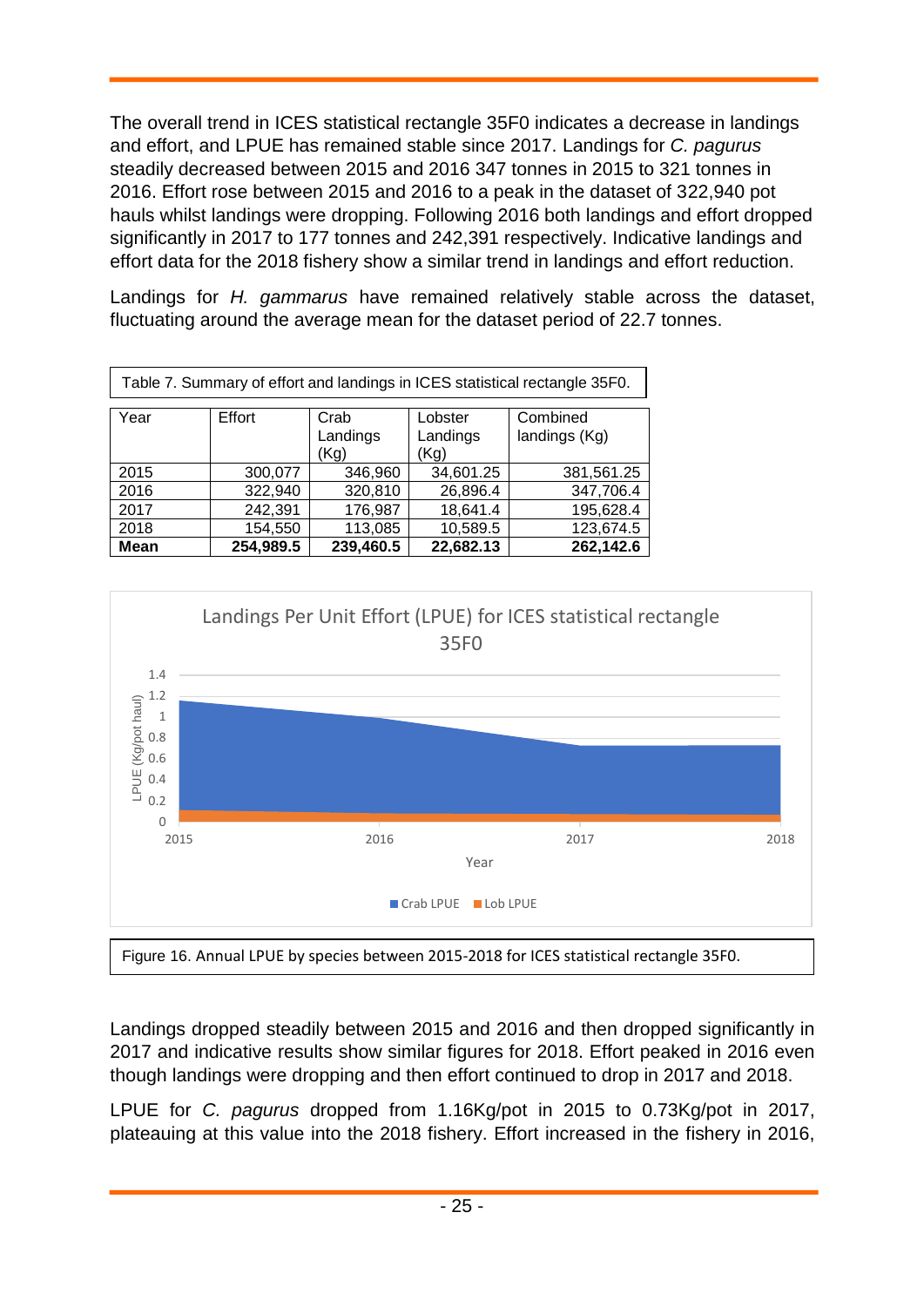however LPUE continued to drop indicating less individuals on the fishing grounds. Average mean was 0.904Kg/pot.

LPUE for *H. gammarus* remained stable across the dataset, showing a slight but steady decline from 0.115Kg/pot in 2015 to 0.069Kg/pot in 2018.



# 4.7 Summary statistics of ICES Rectangle 35F1

The overall trend in ICES statistical rectangle 35F1 indicates a sharp decrease in landings and effort, and a sharp rise in LPUE since 2017. Landings for *C. pagurus* steadily increased between 2015 and 2017 from 66.4 tonnes in 2015 to 136.4 tonnes in 2017. Effort increased between 2015 and 2016 to a peak of 113,148 pot hauls, steadily decreasing to 106,762 pot hauls even though landings continued to rise. This indicates that there has been an increase in individuals available to be fished on the ground. Indicative results in the 2018 fishery currently suggest that landings and effort have decreased significantly. The return of the remaining MSAR forms will increase both landings and effort somewhat, however due to timing in the year, the majority of forms have been returned therefore values are not expected to exceed the dataset mean of 87.1 tonnes.

Landings for *H. gammarus* have remained relatively stable across the dataset, however there has been a slight increase in landings between 2015-2017 suggesting the potential for more individuals on the fishing grounds.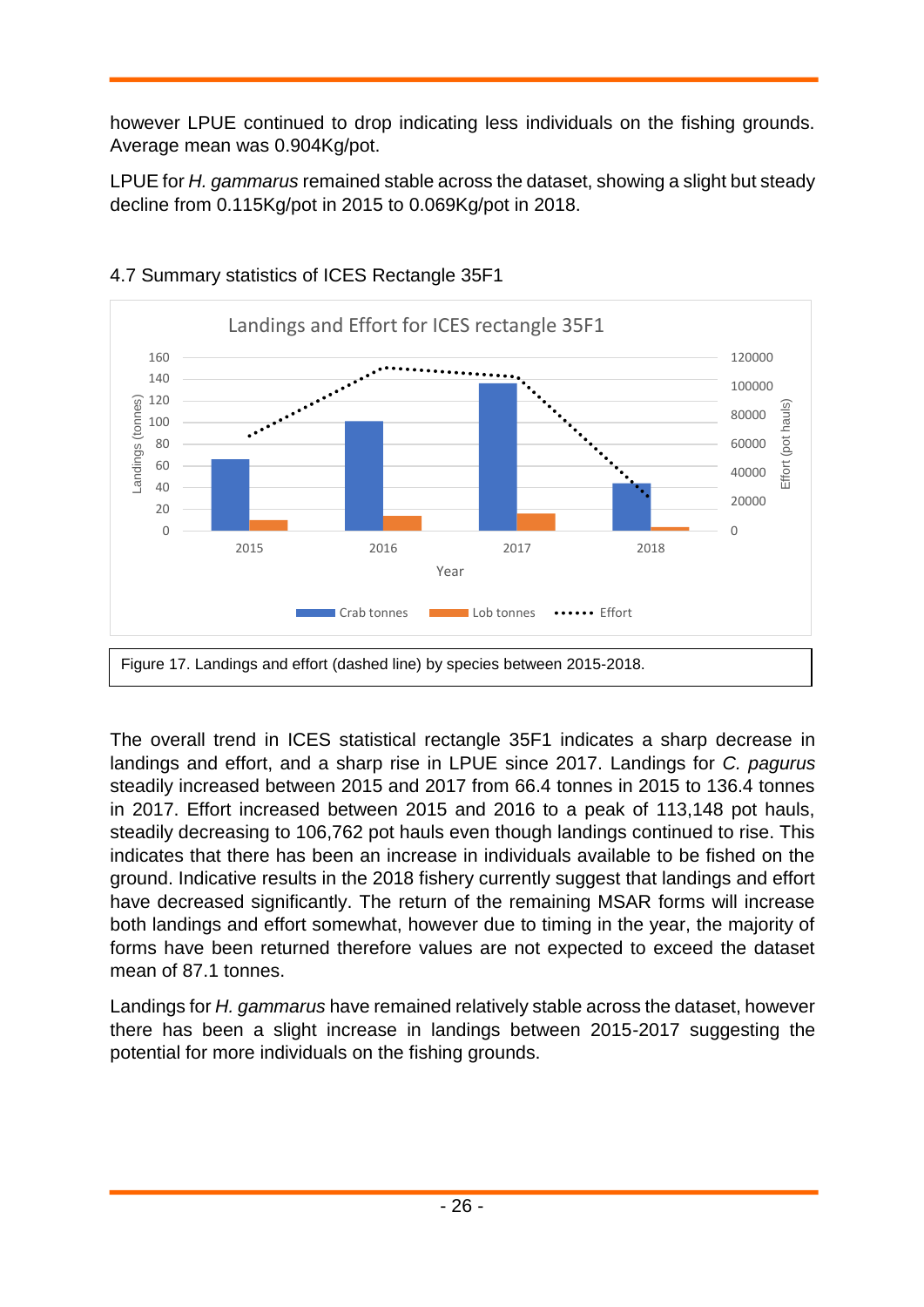| Table 8. Summary of effort and landings in ICES statistical rectangle 35F1. |                                                                                                |           |           |            |  |  |
|-----------------------------------------------------------------------------|------------------------------------------------------------------------------------------------|-----------|-----------|------------|--|--|
| Year                                                                        | Effort<br>Combined<br>Crab<br>Lobster<br>Landings<br>Landings<br>landings (Kg)<br>(Kg)<br>(Kg) |           |           |            |  |  |
| 2015                                                                        | 65,927                                                                                         | 66,384    | 10,101.27 | 76,485.27  |  |  |
| 2016                                                                        | 113,148                                                                                        | 101,458   | 14,106    | 115,564    |  |  |
| 2017                                                                        | 106,762                                                                                        | 136,376   | 16,060.34 | 152,436.34 |  |  |
| 2018                                                                        | 22,088                                                                                         | 44,185    | 3,665.7   | 47,850.7   |  |  |
| <b>Mean</b>                                                                 | 76,981.25                                                                                      | 87,100.75 | 10,983.3  | 98,084.07  |  |  |



Landings have increased significantly between 2015 and 2017, with an indicative decrease in 2018 to figures closer to 2015-2016 as the data currently shows. Effort rose from 2015 to 2016 then dropped slightly between 2016 and 2017 and dropped significantly in 2018.

LPUE for *C. pagurus* was 1.007Kg/pot in 2015 when landings and effort were lowest. Landings and effort increased significantly in 2016 however LPUE reduced further to 0.9Kg/pot indicating there were less individuals on the ground to be fished. LPUE began to climb following 2016, reaching 1.277Kg/pot in 2017 whilst effort began to drop slightly, and landings reached a peak for the dataset. LPUE has continued to climb in 2018, reaching a peak of 2Kg/pot whilst indicative results for 2018 current suggest that landings and effort have decreased significantly. Average mean 1.296Kg/pot for crab across the dataset.

LPUE for *H. gammarus* remained stable across the dataset fluctuating around the average mean of 0.149Kg/pot.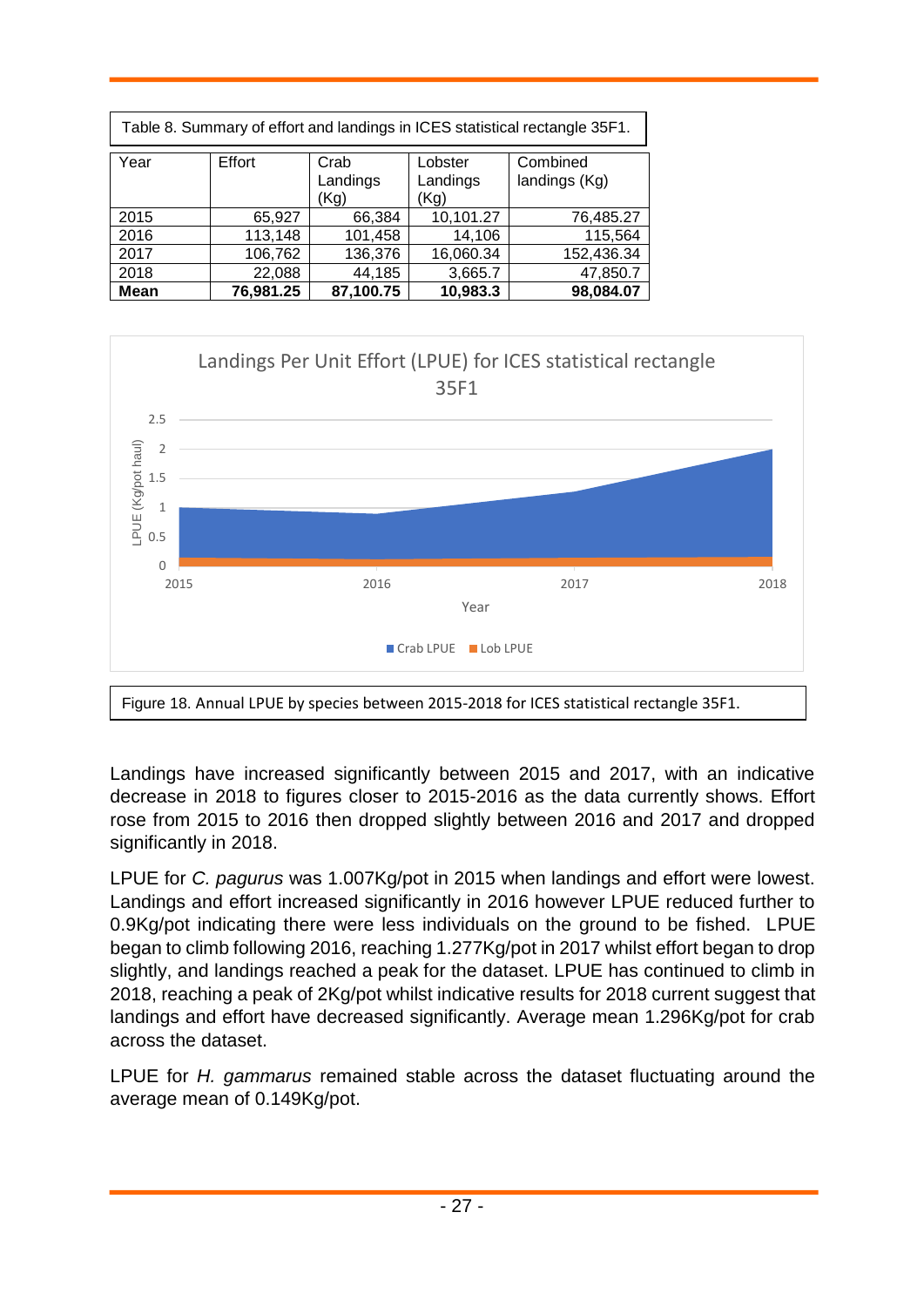#### 5. *Bio-sampling mortality estimates*

Length converted catch curve (LCCC) was used to quantify total mortality (Z), and the rate at which the frequency of individuals in a population declines with size, attributing decline to death (mortality) either naturally or through fishing. Fishing mortality (F) can then be calculated by subtracting natural mortality (M) from Z. Estimates of mortality from bio-sampling conducted in 2018 are presented in table 9. Sampling effort remains significantly higher for *C. pagurus* in 2018, when compared to *H. gammarus*, attributable to significantly lower landings of the species providing very little sampling opportunity. Of those individuals sampled for both species, approximately double the number of males were sampled when compared to females.

#### 5.1 Whole fishery dataset approach

Mortality estimates in previous Eastern IFCA stock assessments were based on the whole dataset approach where both inshore and offshore data were grouped together for the purposes of analysis in both the LCCC and YPR models and the following results are in keeping with this method of modelling exploitation in the fishery.

Table 9: Total Mortality (Z) & Fishing Mortality (F) estimates from 2018 bio-sampling data for C. pagurus male (CM), C. pagurus female (CF), H. gammarus male (HM) and H. gammarus female  $(HF)$ .

| Species/Sex   Sample | Size (n) | $Z$ (rate) | Z (%) | F (rate) | F(% ) |
|----------------------|----------|------------|-------|----------|-------|
| <b>CF</b>            | 3207     | 1.682      | 62    | 1.482    | 53    |
| <b>CM</b>            | 3835     | 1.348      | 61    | 1.148    | 53    |
| <b>HF</b>            | 261      | 0.578      | 44    | 0.378    | 31    |
| <b>HM</b>            | 410      | 0.412      | 34    | 0.212    | 19    |

#### Yield per recruit analysis of inshore/offshore fishery combined



Figure 19: YPR Curves for *C. pagurus* females (CF) estimating exploitation rate for 2018 in comparison to estimates from 2016 and 2017, against target reference points Fmax and F0.1.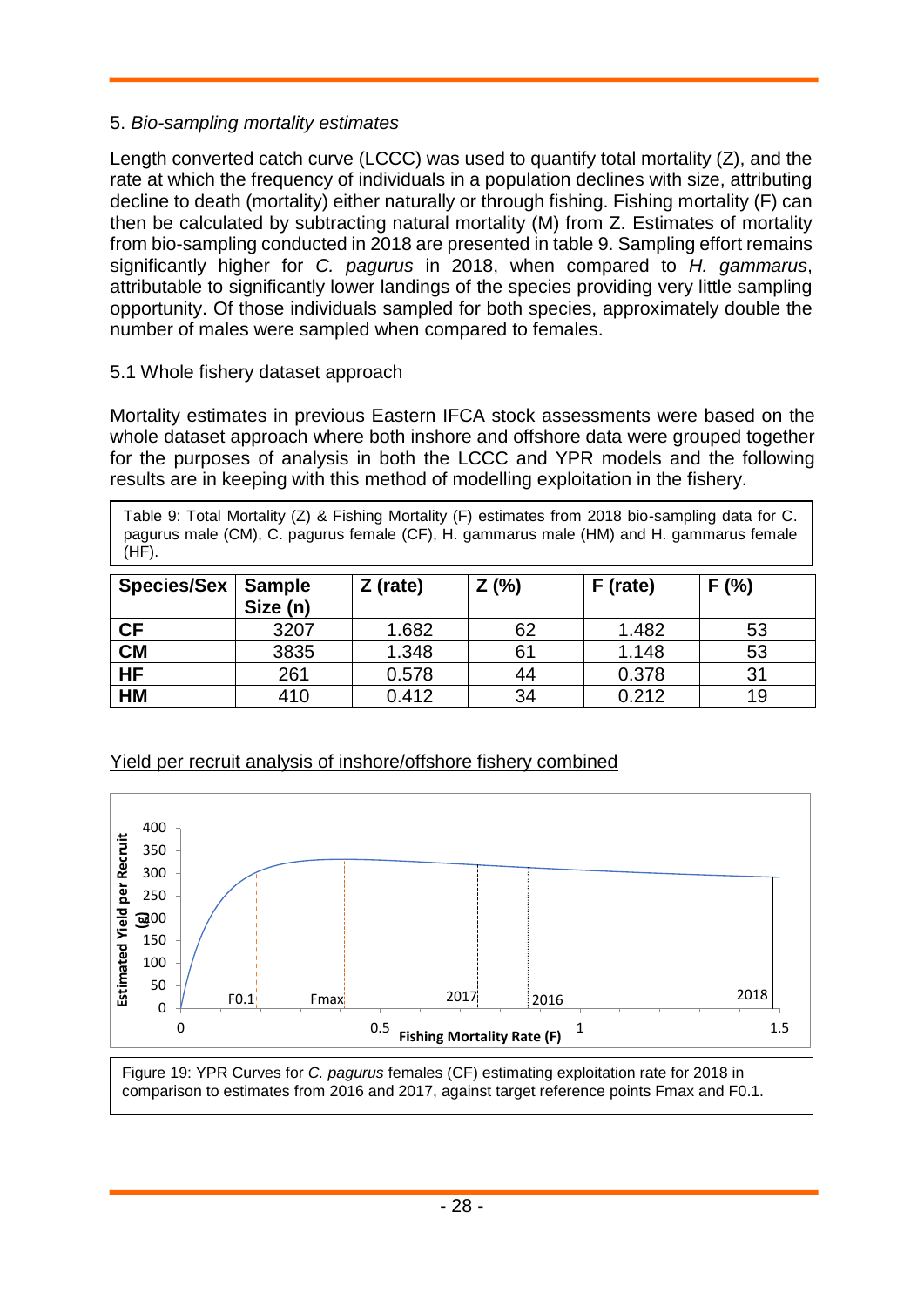

Figure 20: YPR Curves for *C. pagurus* males (CM) estimating exploitation rate for 2018 in comparison to estimates from 2016 and 2017, against target reference points Fmax and F0.1.



Figure 21**:** YPR Curves for *H.* gammarus females (HF) estimating exploitation rate for 2018 in comparison to estimates from 2016 and 2017, against target reference points Fmax and F0.1.



Figure 22: YPR Curves for *H. gammarus* males (HM) estimating exploitation rate for 2018 in comparison to estimates from 2016 and 2017, against target reference points Fmax and F0.1.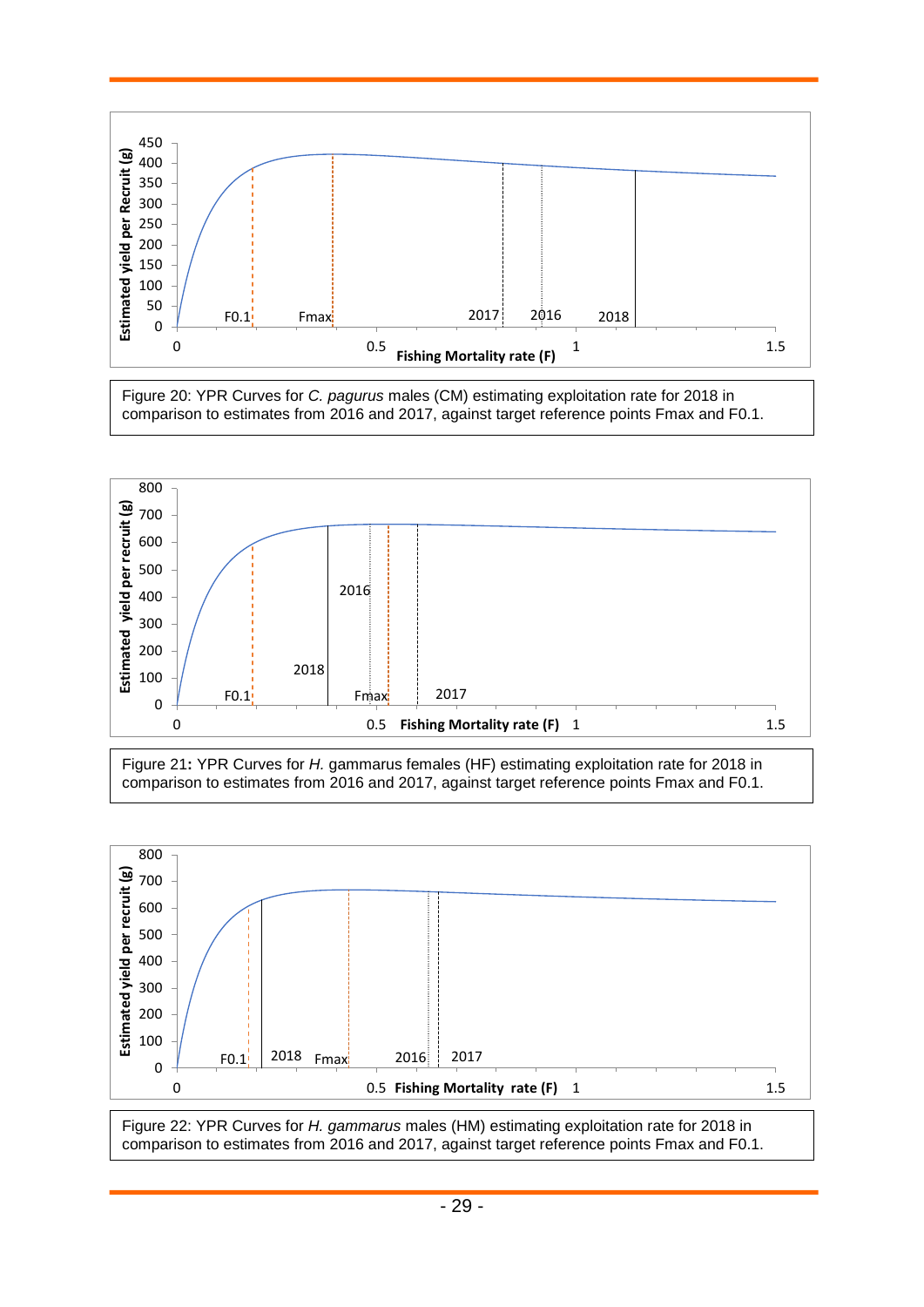Table 10: Estimated Changes in Fishing Mortality (F) required to reach reference points Fmax and F0.1 and expected yield per recruit change when the data was modelled as a whole fishery.

| <b>Species/Se</b><br>X | <b>Fma</b><br>X<br>rate | <b>Fishing</b><br><b>Mortalit</b><br>y(F)<br>rate | $\frac{0}{0}$<br>reductio<br>$n$ in $F$<br>required | % yield<br>per<br>recruit<br>chang<br>е | F <sub>0</sub> .<br>rate | %<br>reductio<br>$n$ in F<br>required | % yield<br>per<br>recruit<br>chang<br>е |
|------------------------|-------------------------|---------------------------------------------------|-----------------------------------------------------|-----------------------------------------|--------------------------|---------------------------------------|-----------------------------------------|
| <b>CF</b>              | 0.41                    | 1.48                                              | 32                                                  | 4.26                                    | 0.19                     | 45                                    | $-4.73$                                 |
| <b>CM</b>              | 0.39                    | 1.15                                              | 31                                                  | 4.41                                    | 0.19                     | 44                                    | $-4.07$                                 |
| HF*                    | 0.53                    | 0.38                                              | $-0.05$                                             | 0.94                                    | 0.19                     | 0.17                                  | $-9.27$                                 |
| HM*                    | 0.43                    | 0.21                                              | $-0.24$                                             | 6.12                                    | 0.18                     | 0.03                                  | $-3.46$                                 |

\*Based on insufficient sampling data for lobster, Eastern IFCA were unable to develop mortality estimates for the species which can confidently be reported on.

\*Mortality estimates and subsequent % reduction in F values required to attain  $F_{\text{max}}$  provided in the table above do not account for recruitment into the fishery, additional non-fishing mortality and the growth patterns and population dynamics including migration of *C. pagurus*, therefore these values are significantly higher than would be expected for fishing mortality and are not representative of fishing mortality alone.

Table 10 presents changes to fishing mortality needed to meet target reference points. The greatest change will be required by stock experiencing the highest mortality rate to attain the necessary target values. It is expected that all changes to exploitation rate to meet Fmax will result in increased yield per recruit. In contrast the opposite is expected for F0.1.

5.2 Inshore/offshore fishery dataset approach for the Brown crab fishery

The brown crabs caught from the offshore fishery are significantly larger than those caught from the inshore fishery. When the data from both fisheries are pooled in the LCCC models, there is a danger that disparities in the sampling effort and the differences in the population size structures between these two fisheries could combine to create sampling artefacts resulting in erroneous outputs. In years where a higher proportion of samples have been collected from the inshore fishery (where crab tend to be smaller) the slope of the LCCC line will be steeper, and therefore indicate higher mortality, than years when higher proportions of crab have been sampled from the offshore fishery. To remove this potential artefact, the data have recently been split by port of origin, coupled with expert IFCO knowledge, to create separate datasets for the inshore and offshore fisheries. These data have then been re-analysed using the LCCC models to create outputs for each fishery. The mortality estimates produced from this re-analysis are shown in table 11.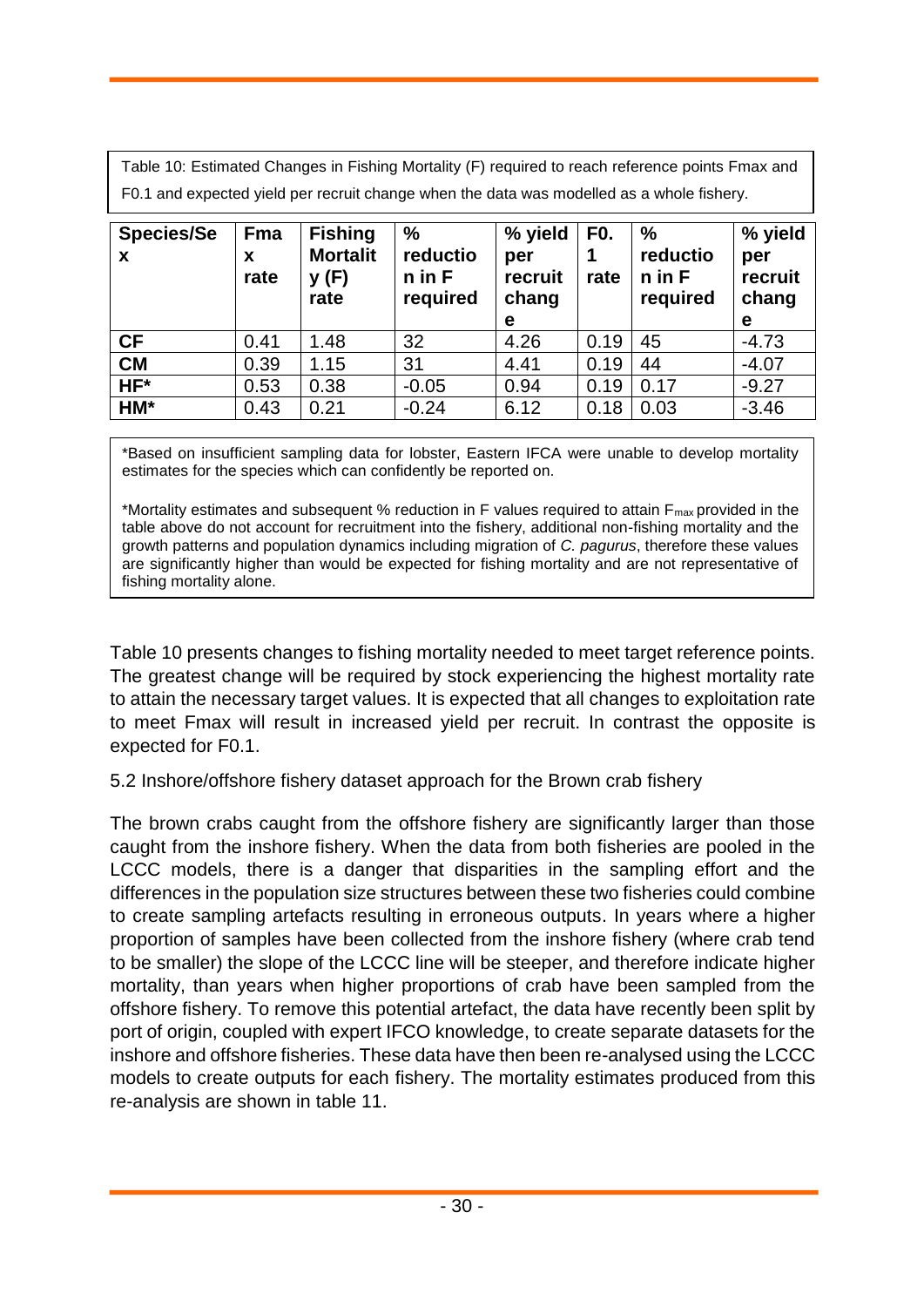Table 11: Total Mortality (Z) & Fishing Mortality (F) estimates from 2018 bio-sampling data for C. pagurus male (CM), C. pagurus female (CF), H. gammarus male (HM) and H. gammarus female (HF) using the split fishery data.

| Year | <b>Sex/location</b> | <b>Sample</b><br>Size (n) | $Z$ (rate) | Z(%) | F (rate) | F(% ) |
|------|---------------------|---------------------------|------------|------|----------|-------|
| 2015 | <b>CF</b> Inshore   | 805                       | 1.1915     | 70   | 0.9915   | 63    |
|      | CF Offshore         | 690                       | 0.7169     | 51   | 0.5169   | 40    |
|      | <b>CM</b> Inshore   | 1079                      | 1.5381     | 79   | 1.3381   | 74    |
|      | <b>CM Offshore</b>  | 1405                      | 0.9994     | 63   | 0.7994   | 55    |
| 2016 | <b>CF</b> Inshore   | 343                       | 0.7403     | 52   | 0.5403   | 42    |
|      | <b>CF Offshore</b>  | 1263                      | 0.6065     | 45   | 0.4065   | 33    |
|      | <b>CM</b> Inshore   | 1252                      | 0.7857     | 54   | 0.5857   | 44    |
|      | <b>CM Offshore</b>  | 1152                      | 0.8717     | 58   | 0.6717   | 49    |
| 2017 | <b>CF</b> Inshore   | 1292                      | 1.4589     | 77   | 1.2589   | 72    |
|      | <b>CF Offshore</b>  | 990                       | 0.6902     | 50   | 0.4902   | 39    |
|      | <b>CM</b> Inshore   | 1460                      | 1.1782     | 69   | 0.9782   | 62    |
|      | <b>CM Offshore</b>  | 2043                      | 0.7695     | 54   | 0.5695   | 43    |
| 2018 | <b>CF</b> Inshore   | 951                       | 2.1305     | 88   | 1.9305   | 85    |
|      | <b>CF Offshore</b>  | 2536                      | 1.5311     | 78   | 1.3311   | 74    |
|      | <b>CM</b> Inshore   | 2004                      | 1.5596     | 79   | 1.3596   | 74    |
|      | <b>CM Offshore</b>  | 2119                      | 0.9066     | 60   | 0.7066   | 51    |

#### Yield per recruit analysis for inshore/offshore split fishery

In addition to analysing the data as a whole fishery dataset, the data was separated into an inshore and offshore fishery and yield per recruit analysis used to model exploitation on the stock through fishing mortality on the population. Results of the analysis are presented below alongside target reference points Fmax and F0.1.

*Inshore fishery -* Results of the yield per recruit analysis indicate that fishing mortality rates for 2018 exceeded maximum recommended exploitation rates (F<sub>max</sub>) for both sexes of *C*. *pagurus*. Results indicate that crab females and males in the inshore fishery are furthest from achieving Fmax, with mortality at its highest across the inshore/offshore data split reporting period of 2015-2018.

*Offshore fishery -* Results of the yield per recruit analysis indicate that fishing mortality rates for 2018 exceeded maximum recommended exploitation rates ( $F_{\text{max}}$ ) for both sexes of *C*. *pagurus*. The yield per recruit analysis indicates that the overall trend in fishing mortality is lower in the offshore fishery than the inshore fishery, however crab females were significantly higher than the preceding 3 years of the dataset which saw fishing mortality hover closer to Fmax, in particular 2016 which indicated that fishing mortality was at the Fmax threshold and was the only year where Fmax was not exceeded. Crab males were positioned closer to F<sub>max</sub>, and close to the preceding years exploitation rates.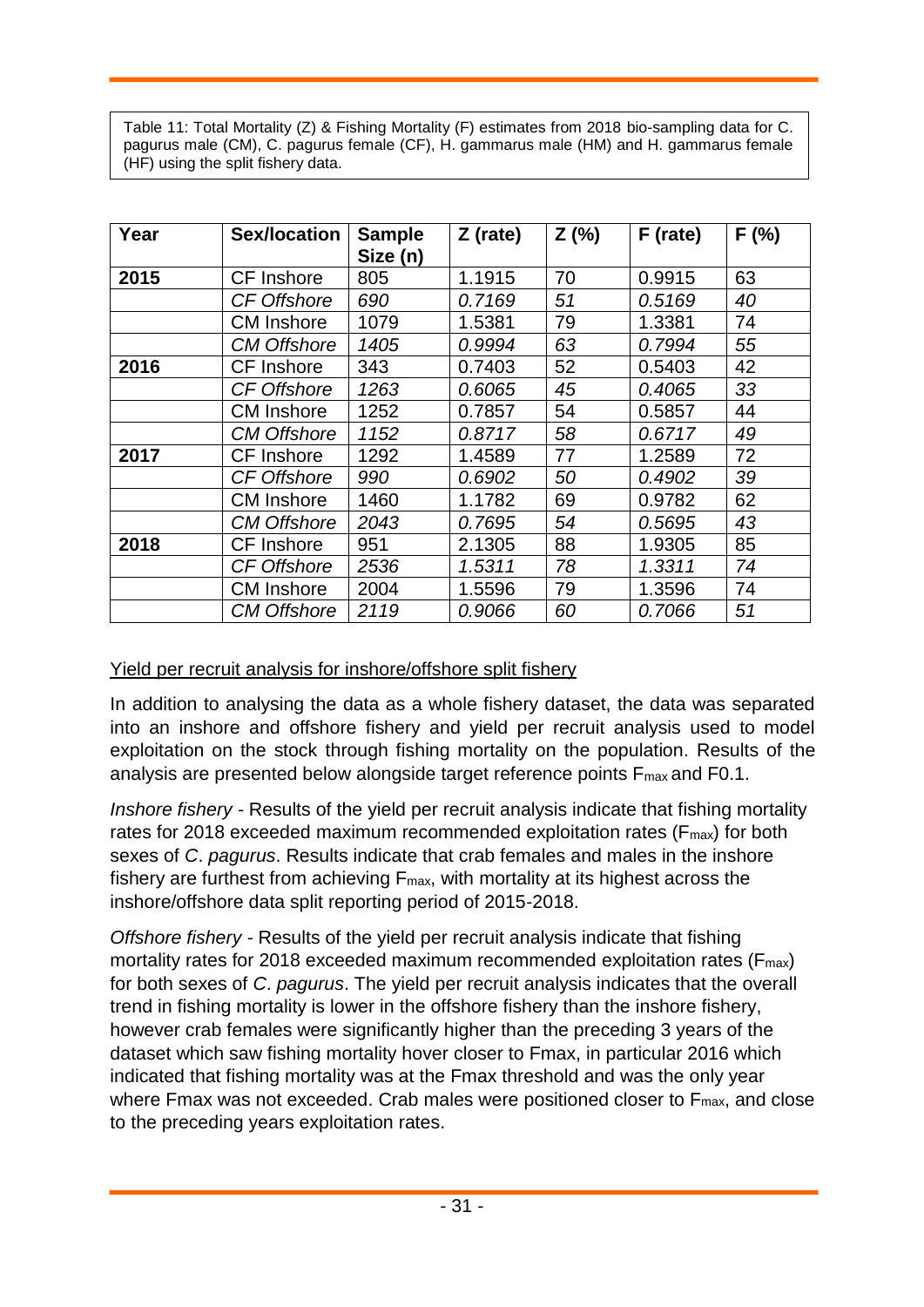

Figure 23. Yield Per Recruit (YPR) curves for Edible crab (*C. pagurus*) females (CF) in the inshore fishery indicating estimated exploitation rates for 2015-2018, against target reference points Fmax and F0.1.



Figure 24. Yield Per Recruit (YPR) curves for Edible crab (*C. pagurus*) males (CM) in the inshore fishery indicating estimated exploitation rates for 2015-2018, against target reference points Fmax and F0.1.



Figure 25. Yield Per Recruit (YPR) curves for Edible crab (*C. pagurus*) females (CF) in the offshore fishery indicating estimated exploitation rates for 2015-2018, against target reference points Fmax and F0.1.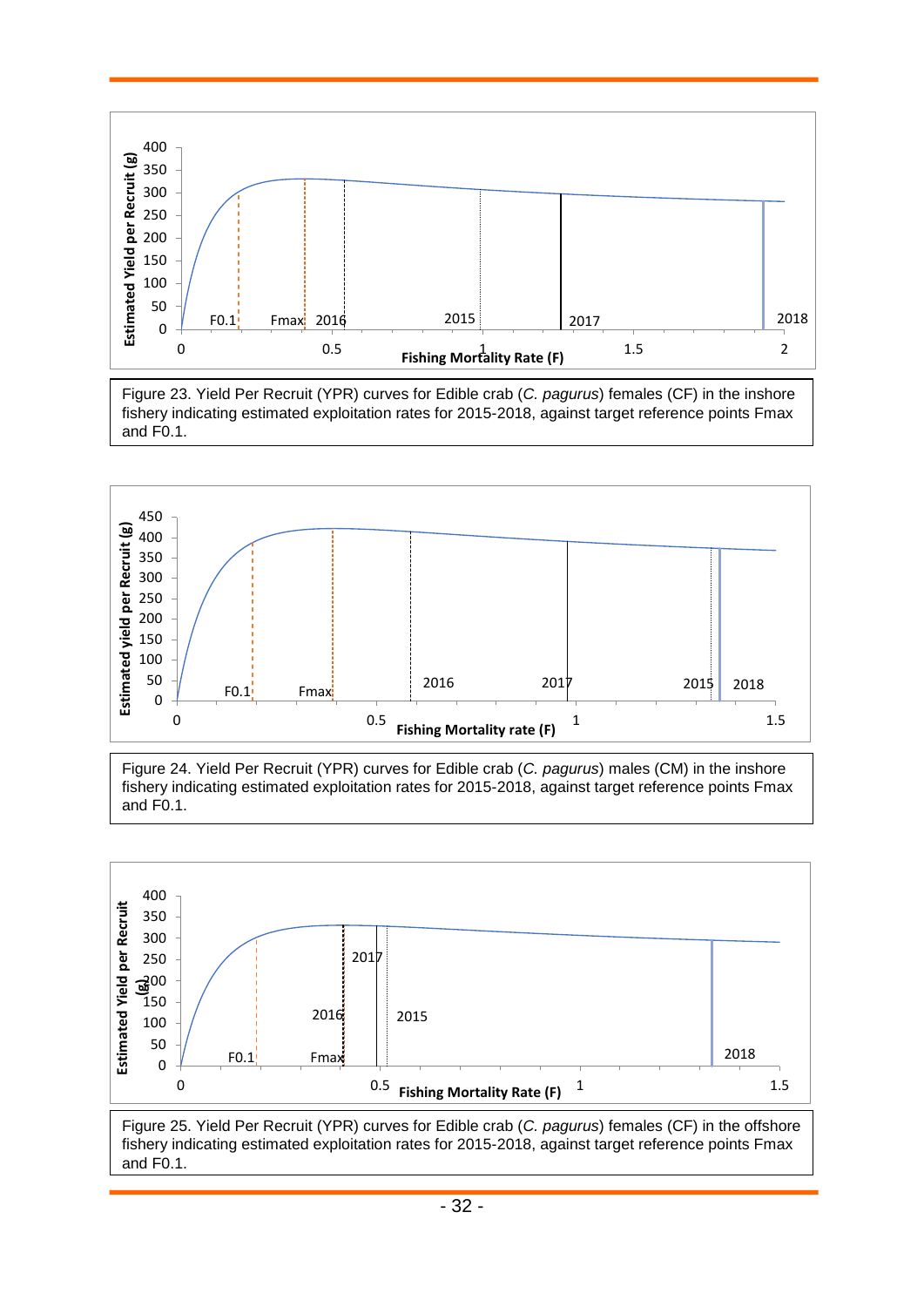

Figure 26. Yield Per Recruit (YPR) curves for Edible crab (*C. pagurus*) males (CM) in the offshore fishery indicating estimated exploitation rates for 2015-2018, against target reference points Fmax and F0.1.

Table 12. Estimated Changes in Fishing Mortality (F) required to reach reference points Fmax and F0.1 and expected yield per recruit change when the data was split into an inshore and offshore fishery for 2018.

| <b>Species/Se</b><br>X | <b>Fma</b><br>X<br>rate | <b>Fishing</b><br><b>Mortalit</b><br>y(F)<br>rate | $\frac{0}{0}$<br>reductio<br>$n$ in $F$<br>required | % yield<br>per<br>recruit<br>chang<br>е | FO.<br>rate | $\frac{0}{0}$<br>reductio<br>$n$ in F<br>required | % yield<br>per<br>recruit<br>chang<br>е |
|------------------------|-------------------------|---------------------------------------------------|-----------------------------------------------------|-----------------------------------------|-------------|---------------------------------------------------|-----------------------------------------|
| <b>CF Inshore*</b>     | 0.41                    | 1.93                                              | 93                                                  | 17.23                                   | 0.19        | 100                                               | 7.12                                    |
| <b>CF</b>              | 0.39                    | 1.33                                              | 66                                                  | 11.8                                    | 0.19        | 76                                                | 2.23                                    |
| Offshore*              |                         |                                                   |                                                     |                                         |             |                                                   |                                         |
| <b>CM</b>              | 0.39                    | 1.36                                              | 68                                                  | 13.06                                   | 0.19        | 77                                                | 3.87                                    |
| Inshore*               |                         |                                                   |                                                     |                                         |             |                                                   |                                         |
| <b>CM</b><br>Offshore* | 0.39                    | 0.71                                              | 27                                                  | 3.79                                    | 0.19        | 41                                                | $-4.66$                                 |

\*Mortality estimates and subsequent % reduction in F values required to attain  $F_{max}$  provided in the table above do not account for recruitment into the fishery, additional non-fishing mortality and the growth patterns and population dynamics including migration of the species, therefore these values are significantly higher than would be expected for fishing mortality and are not representative of fishing mortality alone.

Table 12 presents changes to fishing mortality needed to meet target reference points. The greatest change will be required by stock experiencing the highest mortality rate to attain the necessary target values. It is expected that all changes to exploitation rate to meet Fmax will result in increased yield per recruit. In contrast the opposite is expected for F0.1.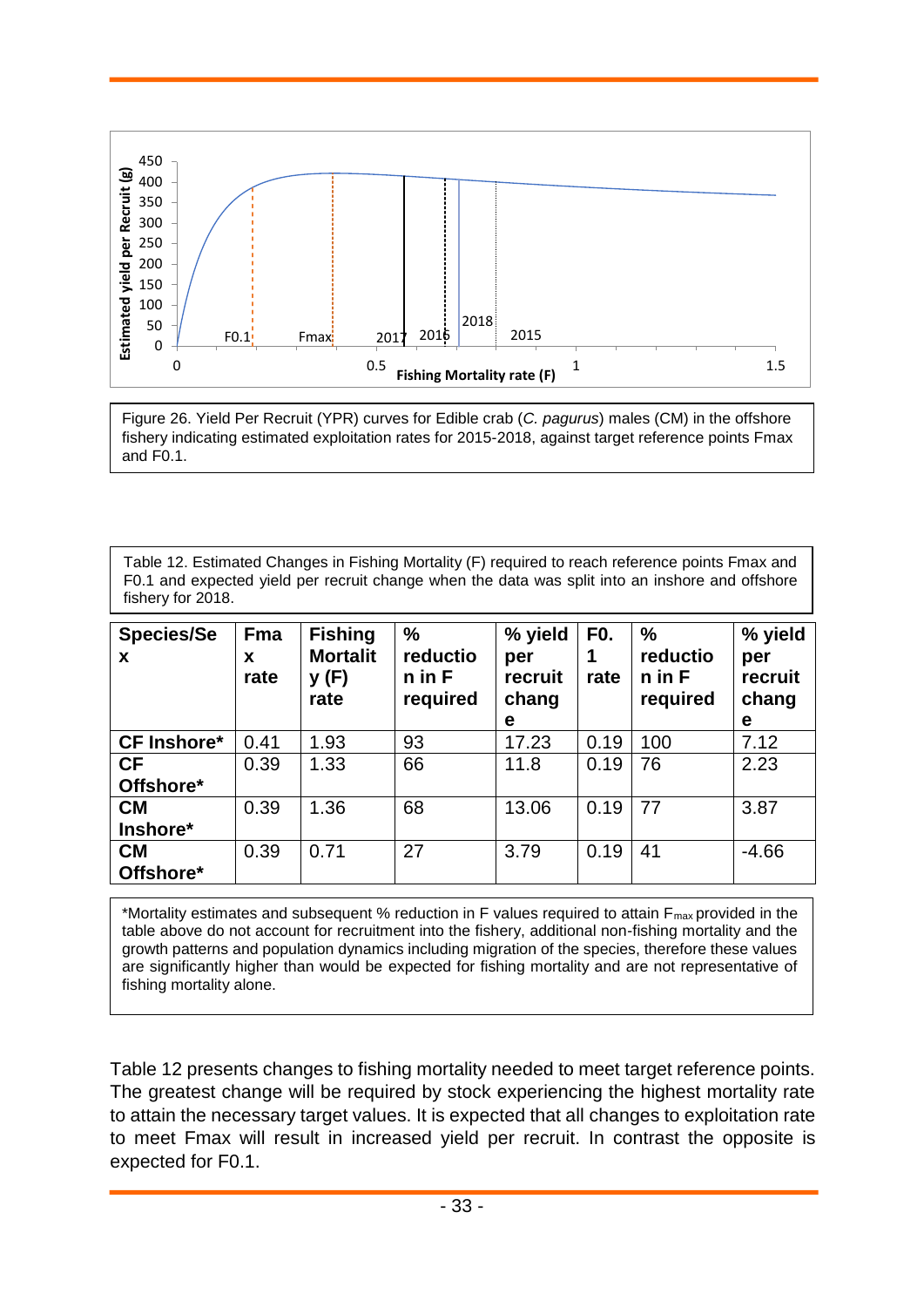#### 6. DISCUSSION

Eastern IFCA utilise a multi-metric approach to crustacean stock assessments including LPUE and LCCC. LPUE measures overall stock sustainability, resilience and recoverability whereas LCCC is used to assess how the fishery effects stock structure, population dynamics and age (size) classes. LPUE looks at the fishery effect over the whole stock, assessing whether or not the stock as a whole can sustain current harvest levels. LPUE results suggest that the stock currently recovers from annual depletion with recruits maintaining LPUE. Fishing mortality estimates (F) derived from the LCCC model consider the frequency of sizes to estimate the depletion over time of individuals, represented as mortality rate. This is based on the difference between how many small (young) and big (old) individuals are in the population. LCCC results currently indicate that mortality estimates are above recommended indicators. Larger numbers of small individuals with a rapid decline with increasing size (age) suggests high mortality of early recruits. When individuals are removed from the fishery at a bigger size they have more time and energy to reproduce and provide recruits to replenish stocks. Recommendations for an increase in MLS will look to address this, as will other measures that protect smaller individuals increasing the efficacy of the spawning stock helping to shift mortality to focus on larger individuals in the fishery. Although results of the LPUE and LCCC appear to be contradictory, they are in fact measuring different metrics of the population and are therefore noncomparable.

LCCC models were originally developed to overcome issues with conducting stock assessments on tropical finfish that, like crustacea, do not produce distinctive growth rings in their otoliths from which they can be aged. LCCC determines age (pseudo age) from size using known (estimated) growth parameters, but also has the assumption that recruitment and natural mortality occur at steady rates and that there is no emigration from the population. These assumptions, and the fact that crustacea grow in steps rather than at a steady rate, mean the LCCC model is less than ideal for crustacean stock assessment. Nevertheless, while this method is not tailored to the specifics of crustacean biology it is currently the best tool available for estimating fishing mortality for this stock; providing an indication of stock health and a means of monitoring and quantifying any changes resulting from management actions. Recent examination of the modelled data has revealed additional issues with the way the data was being used in the model. LCCC models calculate mortality rates by measuring the slope of the regression line drawn through the size frequency of the population. As mentioned earlier, the model assumes a constant rate of recruitment, which does not actually occur. This means that in years of particularly good recruitment, the slope of the line measuring mortality will be artificially steep due to the large proportion of small individuals compared to large individuals. Due to this, the output of the model can confuse high mortality with good recruitment. The way the data is collected and pooled may also be creating a further artefact that can affect the model's outputs. This was a primary driver in separating the inshore and offshore fisheries and modelling the rate of exploitation (mortality) in isolation of each other.

While quantifying Maximum Sustainable Yield (MSY) in the district's crustacean fishery is not directly stated as a MSFD term objective, it does state that 'stocks should be exploited sustainably consistent with high long-term yields which implies the same desired outcome as achieving MSY, however there are limitations in using the LCCC model for establishing this threshold in crustacean populations. Consequently,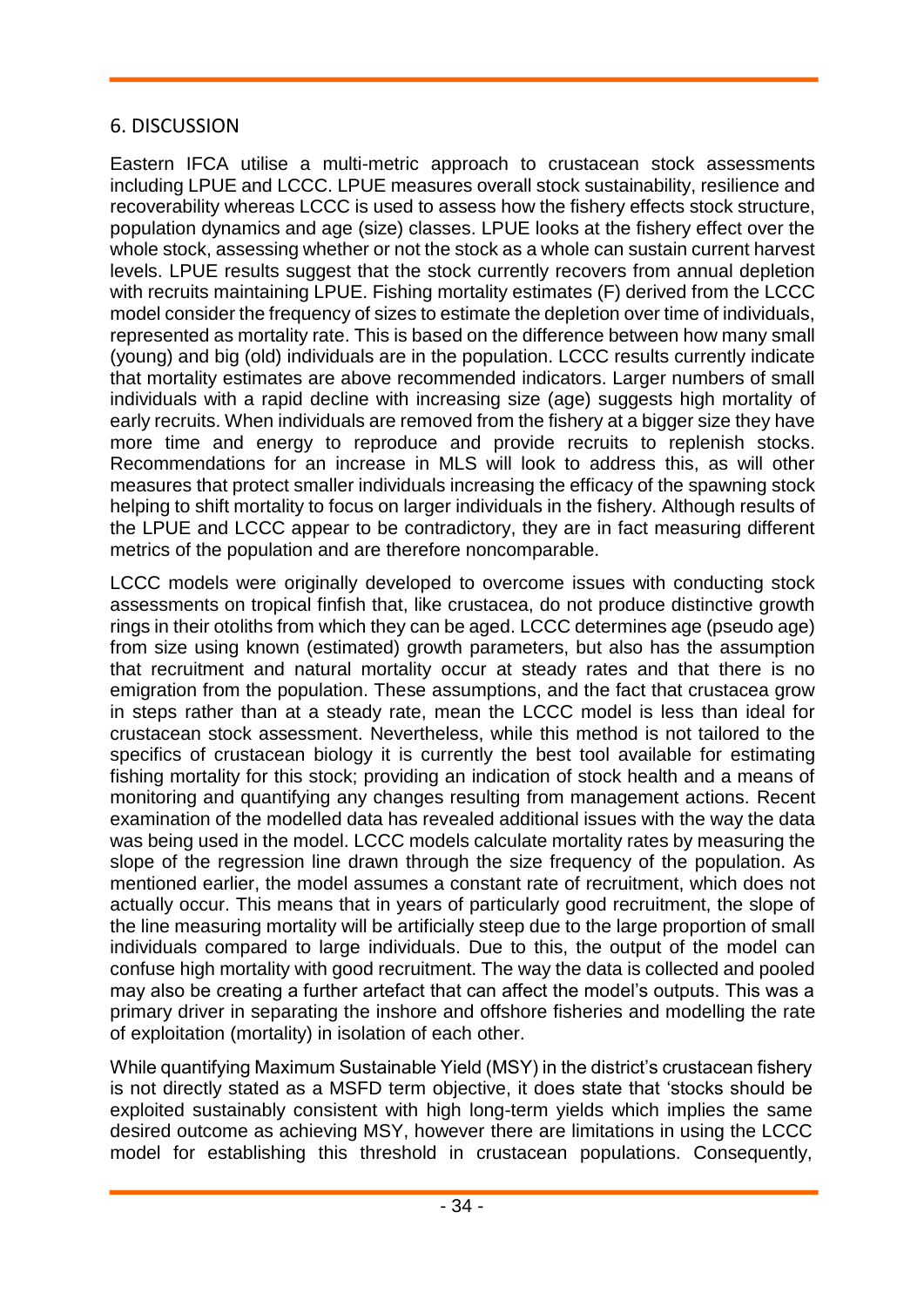alternative methods have been employed to set and monitor progress towards sustainability in the fishery using LCCC as the primary driver for management and LPUE to provide an overview of stock health. MSFD descriptors and mortality estimates and reference points can be used as proxies for indicating stock health and assessing progress towards  $F_{\text{max}}$ . Used in this way, long-term stability in LPUE would indicate contemporary levels of effort were not having an observable impact on the stock, while declining LPUE would suggest effort is too high. Reference points derived from the YPR models can provide objectives to work towards and annual mortality estimates can be used as a monitoring tool and measure of success in achieving the MSFD Descriptor 3 targets. Progress towards the reference points will be achieved through a suite of management options that look to address MSFD descriptor criteria, and in doing so improve the health and productivity of the stock. Recommendations based on the current stock assessment aim to fulfil Descriptor 3: Commercial Fish and Shellfish, as described in the MSFD.

Increases in sampling effort since 2015, primarily through access to processors has increased the acquisition of data, allowing for a greater quantity of individuals to be measured during each sampling occasion. This enables length converted catch curve and yield per recruit analysis to be carried out to evaluate fishing mortality and its effect on stock in quantifiable terms. This provides a robust method for monitoring stock dynamics, assessing how responsive a stock is to exploitation and identifying reference point objectives from which necessary changes in fishing mortality can be estimated. Whilst sampling effort has increased for *C*. *pagurus* through this approach, providing higher confidence in mortality rate estimates it has not been as beneficial for *H*. *gammarus* as sampling effort has remained low in 2018. Lower landings of *H*. *gammarus* coupled with salt water tank storage enabling mixing of individuals makes sampling difficult with the potential for erroneous results. This presents fewer opportunities to measure individuals, with approximately 10 times as many *C*. *pagurus* sampled in both 2017 and 2018 when compared with *H. gammarus*. This is supported by the recent Cefas stock assessment (Cefas 2018) of the species in East Anglian waters highlighting that inconsistencies in sampling coupled with insufficient data are making confident analysis of current stock levels difficult. It is widely acknowledged that variability of this magnitude when assessing mortality estimates is most likely the result of low sampling effort. Consequently, low confidence in mortality estimates derived from the yield per recruit models provides a driver for Eastern IFCA to establish a revised sampling approach for *H. gammarus,* increasing the number of individuals sampled to build confidence in the mortality estimates of the stock. Management objectives based on the confidence in current results for *H*. *gammarus* would not afford the correct level of protection.

Confidence in mortality estimates for *C*. *pagurus* are significantly higher, driven by higher sampling effort and consistency of results between years. *H. gammarus*  displayed the lowest estimate of F with males and females experiencing losses to the population through fishing mortality of 19% and 31% respectively. Comparatively, fishing mortality for male and female *H. gammarus* in 2017 were significantly higher, equating to 48% and 45% respectively. Although confidence in these results is lower than those for *C. pagurus*, these figures suggest exploitation in the fishery in 2018 has reduced since 2017. Estimates of 53% fishing mortality for both sexes of *C*. *pagurus*  were slightly higher in 2018 compared to 49% and 51% for males and females respectively in 2017, indicating that exploitation of the stock is above the sustainable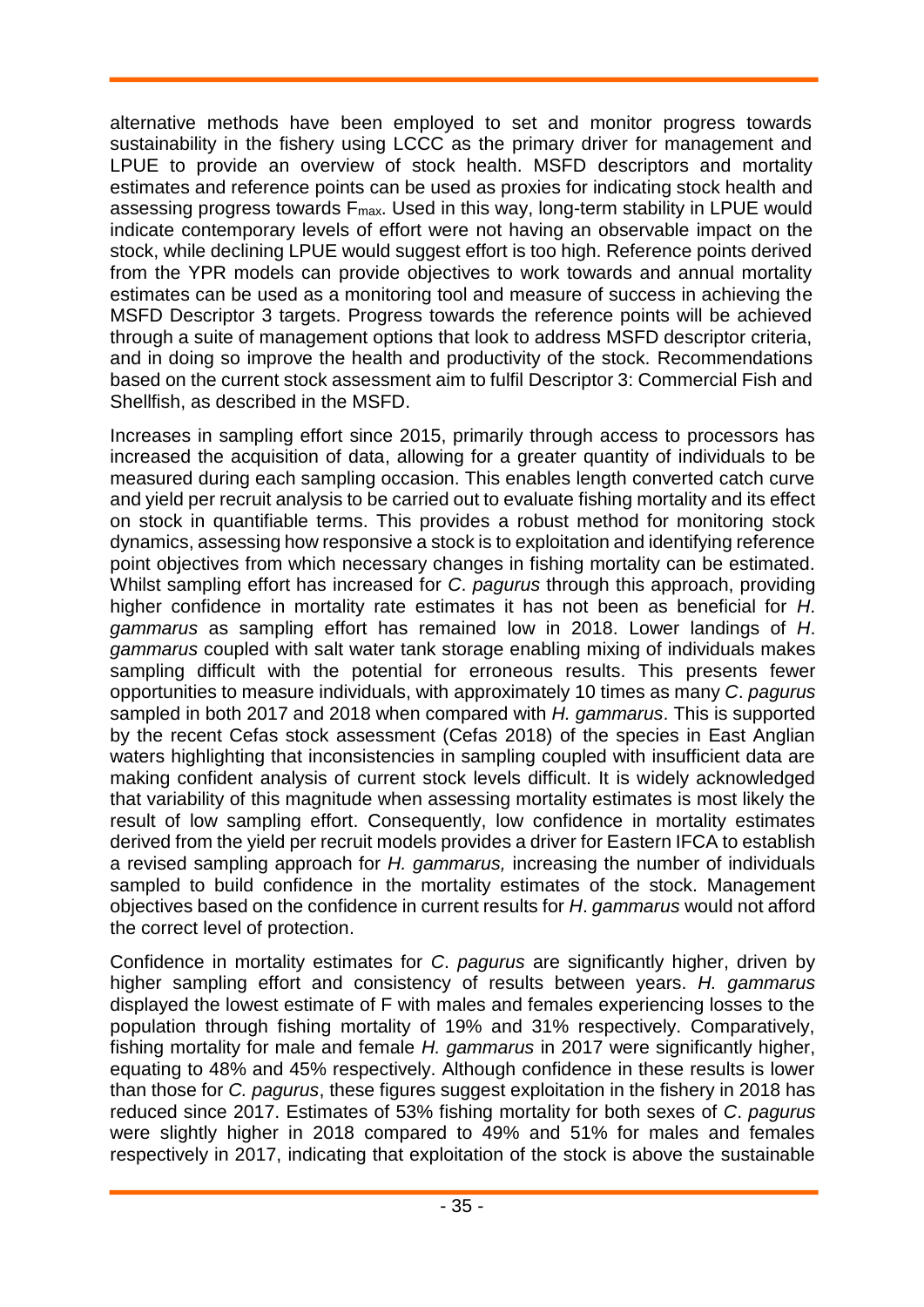Fmax reference point, however they remain consistently close to each other. Similarity in fishing mortality estimates for *C*. *pagurus* males and females suggest that neither sex is particularly susceptible to exploitation with equal opportunity of mortality through fishing.

The yield per recruit analysis indicate that fishing mortality rates for 2018 exceeded maximum recommended exploitation rates (Fmax) for both sexes of *C*. *pagurus*. Results for *H*. *gammarus* indicate that stock exploitation has passed the optimum recommended level of fishing and is approaching F0.1, however confidence in these results is low due to insufficient sampling to create strong modelled outputs. Variation in *C*. *pagurus* is most likely representative of realistic changes in exploitation rate and population dynamics. Both sexes of *C. pagurus* are currently under pressure from growth overfishing due to high rates of exploitation on stocks. Inconsistent mortality estimates for *H. gammarus* represented by significant fluctuations in exploitation rate further reduce confidence in results for the species providing an additional driver to revise the sampling approach.

Based on the YPR analysis fishing mortality for *C. pagurus* would need to be reduced by ~32% to achieve maximum recommended exploitation rates (Fmax), and by ~45% to ensure maximum protective effect on the stock (F0.1). Important caveats accompany the mortality estimates and subsequent % reduction in F values required to attain F<sub>max</sub> derived from the LCCC and YPR models. The models do not account for recruitment into the fishery, additional non-fishing mortality and the growth patterns and population dynamics including migration of the species, therefore these values are significantly higher than would be expected for fishing mortality and are not representative of fishing mortality alone.

Stock assessments for the District's crab fishery have historically grouped bio-sampling data from all ports into one database. This has not considered differences in the size frequencies of crabs that are caught from different parts of the fishery, whereby high proportions of small crab are landed from the North Norfolk inshore fishery and larger crabs from the offshore fishery. Although these are technically both part of the same Southern North Sea population, statistically their population size frequencies are behaving as two separate populations. Population dynamics, including recruitment and migration are widely unknown in the North Norfolk fishery, however research has shown that the North Norfolk crab population migrates through the Eastern IFCA district, eventually moving offshore as size increases, confirming that the inshore and offshore fishery target the same population. This theory is supported by anecdotal evidence provided by fishermen that crabs migrate from the inshore area once reaching a certain size, into the deeper water of the offshore area thus limiting the size of crab available to be fished by the inshore fishery and increasing the size of crab available to be targeted by the more substantial vessels on the offshore grounds. This has been attributed to a lack of suitable substrate for the larger individuals inshore, particularly when moulting and the need for protection.

Brown Crab (*Cancer pagurus*) were the only species included in the revised data approach due to insufficient lobster data. Data for the revised analysis was extracted from the full crab/lobster bio-sampling database based on year (2015-2018), separated into an inshore/offshore fishery by vessels port of origin and vessel size indicating a vessels capacity to fish inshore or offshore and by sex (Crab Female, CF and Crab Male, CM). The offshore fishery was categorised by vessels launching from Wells and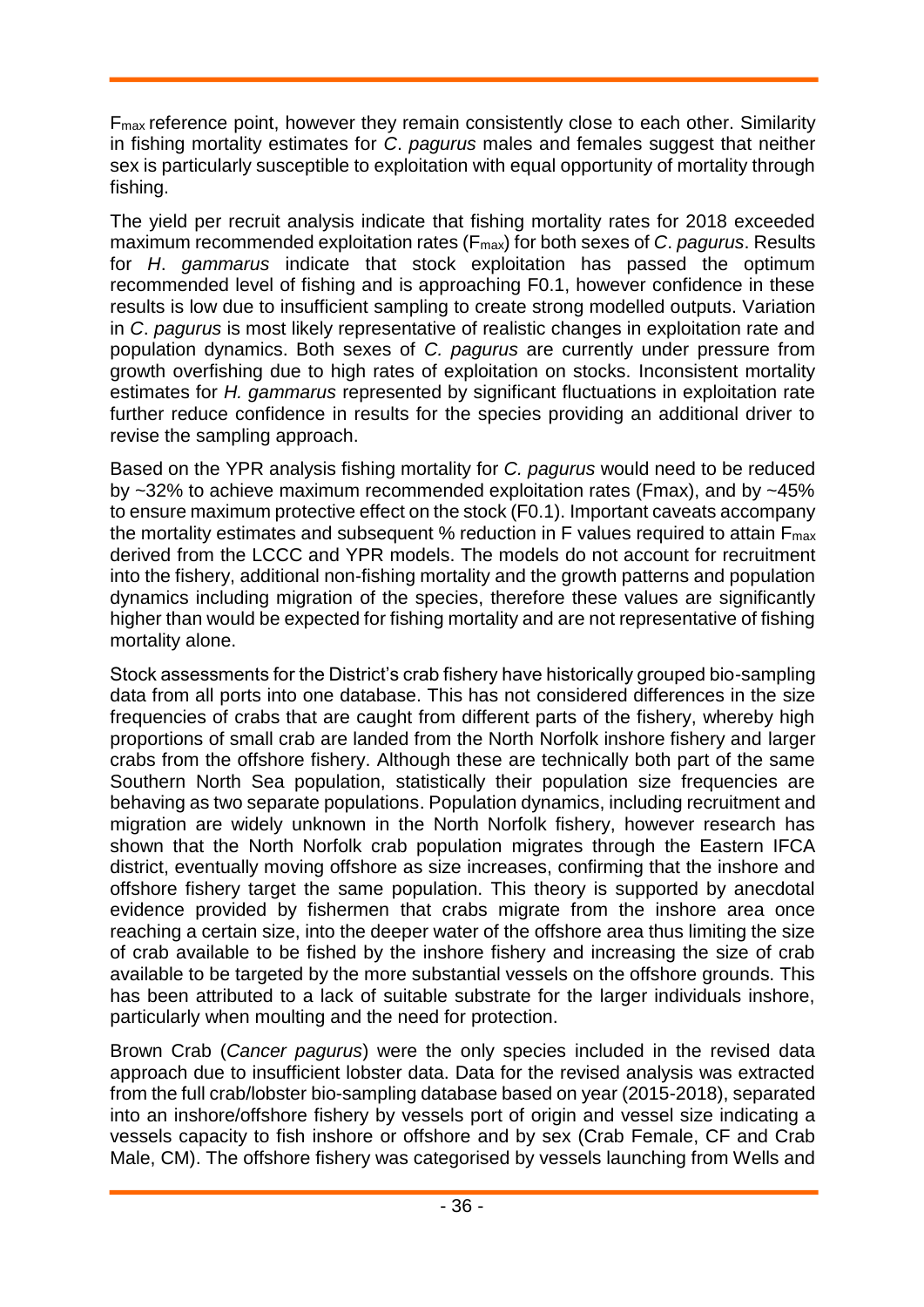Brancaster and the inshore fishery categorised by vessels launching from Cromer, East/West Runton, Cley, Overstrand, Morston, Sheringham and Weybourne. Size/frequency data was then extracted for each category based on the aforementioned parameters in preparation for the LCCC model. The majority of the potting fishery fleet consists of vessels 6m or less in length and these are thought to be limited to the inshore fishing grounds due to limited engine capacity, deck space and a reduced ability to handle offshore sea states. We identified in the inshore/offshore screening process that there is potential for larger vessels that are 6m and over to fish both the inshore and offshore fishery, providing a mixed catch from both and rendering them unassignable to either the inshore or offshore fishery. This reduces our confidence somewhat in the accuracy of the split fishery data, however we are able to maintain a moderate level of confidence in the data as the majority of vessels in the fleet are of a smaller size and almost certainly fish the inshore grounds exclusively whereas a very small number of vessels have the ability to fish both.

Mortality estimates for crab were significantly higher when the dataset was split into an inshore and offshore fishery, in particular the inshore fishery and females sampled from the offshore fishery. Results indicate that females were impacted hardest in 2018, 85% for CF inshore and 74% CF offshore. CM inshore were significantly impacted with 74% fishing mortality, although not as significantly as CF inshore, however, in contrast CM offshore appear to have been impacted less with 51% fishing mortality. It should be considered that splitting the data further for the fishery creates more chance for the introduction of error and bias, amplifying any erroneous modelled outputs created in the LCCC and YPR models. In early 2018 there was an extreme weather event, termed the 'Beast from the East' which potentially had a large impact on crustacean stocks throughout the district. The east coast of England saw unprecedented numbers of individuals washed up on the shore, supported by anecdotal accounts of fishermen who recounted that catch for crab and lobster around Feb/March/April were the lowest they had seen in a very long time. This was also reflected in Eastern IFCAs biosampling programme in the early months at the beginning of the season in 2018. Visits to both processors and the quayside for sampling provided very few individuals when compared to previous years, with one processor stating that they were 40% down on crab compared with the same time the previous year and to cover orders they were needing to source crab from Scotland. This is further supported by anecdotal evidence received from the fishermen that saw very poor landings in this particular period. Significantly higher mortality for crab females in the offshore fishery could also support the theory that during the Beast from the East weather event, it was the females that were most susceptible to the event, and that males were perhaps undercover moulting and the females were in the shallower water and exposed having moulted and were more susceptible to the impacts of the Beast from the east. Potentially, this is supported by the significantly lower mortality for 2018 for crab males offshore.

#### *Conclusions*

The district wide analysis identified that the overall trend in landings, effort and LPUE decreased since 2017, however there was variability in individual ICES statistical rectangles. Generally, decreases in both landings and effort were observed in each with the exception of ICES statistical rectangle 34F0. In contrast all but one of the rectangles demonstrated a rise in LPUE. When assessing all ICES rectangle together LPUE indicates that the fishery is operating sustainably and currently is not being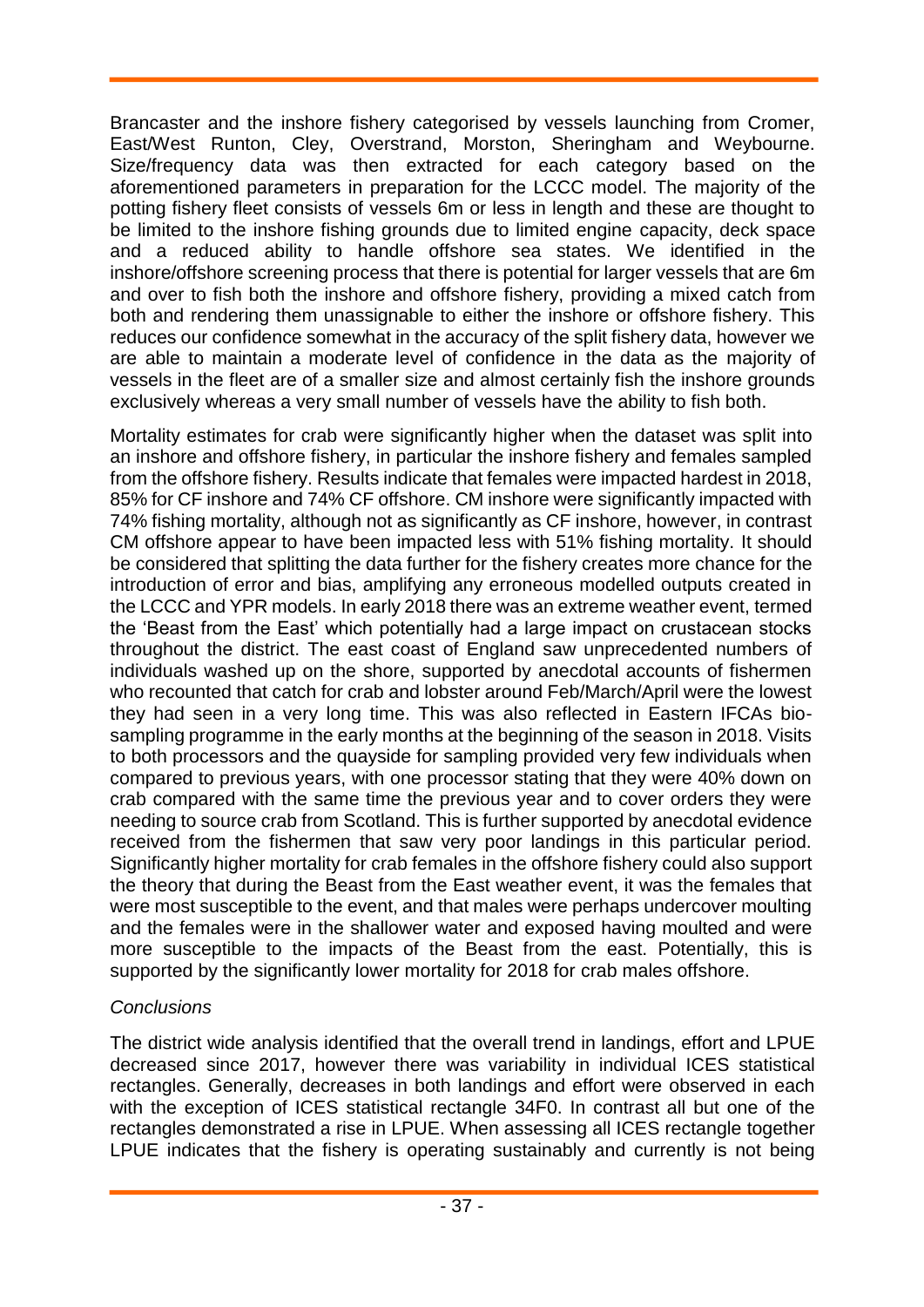impacted by the level of effort and landings. In contrast, LPUE has risen in individual ICES rectangles expressing increased exploitation on the stock. This is the result of landings and effort data being more representative of individual fishing grounds and providing a finer resolution of exploitation in each of the ICES rectangles.

Addison and Bennett (1992) suggests that observable trends of increased landings correlate closely to strong recruitment years, which was identified as the potential catalyst for the highest recorded peak in landings for crab since the introduction of MSARs in 2016, therefore it is possible that significant reductions in landings for 2017, and subsequently in 2018 for *C. pagurus* is a result of lower recruitment to the district.

Offshore areas (35F0 and 35F1) are influenced by recruitment patterns taking place in inshore waters which receives larval recruits from the north as it provides settlement substrate seldom found along the district's coastline. These fishing grounds link intrinsically with what is occurring in the inshore area. Landings have continued to decrease in these areas since a peak in 2015 suggesting less individuals on the fishing grounds, potentially due to the peaks seen inshore in 2015-2016 which have removed some of the stock that would otherwise migrate offshore.

Estimates of mortality for *C*. *pagurus* identify high levels of exploitation in the districts stock, indicating the presence of growth overfishing. Annual landings for both *C. pagurus* and *H. gammarus* have continued to decrease in the district since 2016 and effort has decreased concurrently, however this said it is important to note that MSAR data will continue to be sent in until mid-year and the cut off point for the 2018 study is mid-March, with data included in the study representing all data that has been collected thus far.

Mortality estimates indicate that both target species are being fished beyond recommended maximum exploitation levels, although a higher level of confidence can be afforded to *C*. *pagurus*. Following an increasing trend in landings for *C*. *pagurus*  between 2014-2016, uncertainty surrounded the rapid growth of the fishery. Continued increases in landings and effort in 2017 and 2018 would infer the need for a number of questions surrounding the sustainability of the fishery however, landings have reduced significantly since the high of 2016.

The split inshore/offshore and whole fishery data analysis approach have provided very different results when modelled using the LCCC and YPR methods. Mortality estimates and subsequent % reduction in F values required to attain F<sub>max</sub> do not account for recruitment into the fishery, additional non-fishing mortality and the growth patterns and population dynamics including migration of the species, therefore these values are significantly higher than would be expected for fishing mortality and are not representative of fishing mortality alone. Splitting the data further for the fishery creates more chance for the introduction of error and bias, amplifying any erroneous modelled outputs created in the LCCC and YPR models.

Deficiency in data gives low confidence in mortality estimates for *H*. *gammarus,*  however the most recent stock status report published by Cefas (2014) indicate that exploitation levels remain high, a pattern which has been consistent throughout the duration of reporting (Cefas 2004). Furthermore, Cefas (2014) highlight that data for *H*. *gammarus* is inconsistent and insufficient for assessments required to assess accurately the current level of stock, however they tentatively suggest that the species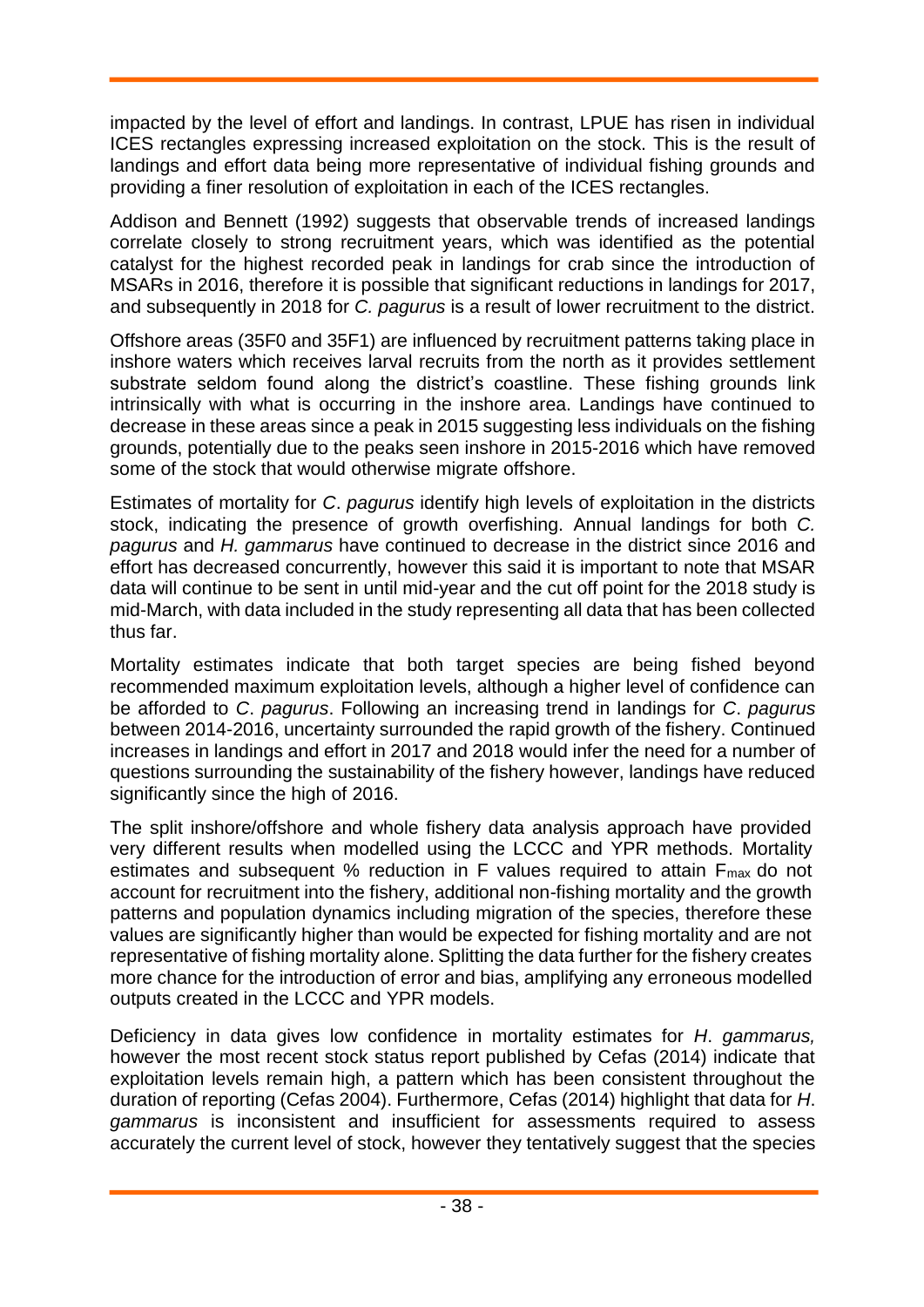is more heavily exploited than *C*. *pagurus* within the district and that growth overfishing is occurring.

Comparatively, landings and LPUE for *H*. *gammarus* are stable throughout the district for the dataset period, with minor fluctuations around the annual mean. This indicates that fishing activity is not influencing recruitment to the point of reducing contemporary levels of stock biomass, however fishing activity may be inhibiting potential increase in species abundance through recruitment overfishing.

Fisheries targeting both species operate as mixed fisheries; using the same gear in the same area to catch both species concurrently. Candidate measures will need to be proportionate. Any measures implemented on one species has the potential to impact on the other, influencing the fishery with potential detriment. A robust monitoring regime should accompany management measures, focusing on catch data from returns and sampled landings.

The fishery needs some management to meet sustainability objectives, however stocks are not in imminent danger of collapse and there is no strong driver for a particular management measure. Eastern IFCA will approach the development and implementation of management measures using a method of monitoring, assessing and modifying measures introduced as necessary over time.

#### *Data Gaps and Future Research Priorities*

Sampling effort of *C*. *pagurus* has reached a point where data requirements are achievable, with a high level of confidence in results. In contrast, sampling for H. *gammarus* falls short of this target and as yet has failed to provide a confidence level in results from which appropriate control measures could be based. A revised approach for surveying *H*. *gammarus* at processors will be an intrinsic part of recommendations moving forward. Fisheries stock assessment modelling methods are evolving with increased usability for specific species. Active involvement in the development and progression of these modelling methods moving forward will ensure accurate and species-specific modelling techniques for future stock assessments through close liaison with Cefas.

#### *Recommendations*

The following recommendations are based on the current stock assessment and aim to fulfil Descriptor 3: Commercial Fish and Shellfish, as described in the Marine Strategy Framework Directive (MSFD).

Descriptor 3 implies the following 3 objectives to meet requirements, numbered 1-3 and these are followed by recommended technical measures to fulfil these requirements.

1. Stock exploited sustainably consistent with high long-term yields

*Recommendation*: High fishing mortality to be addressed through capped effort at contemporary levels, thus lowering the rate of exploitation.

2. The stock to have full reproductive capacity in order to maintain stock biomass.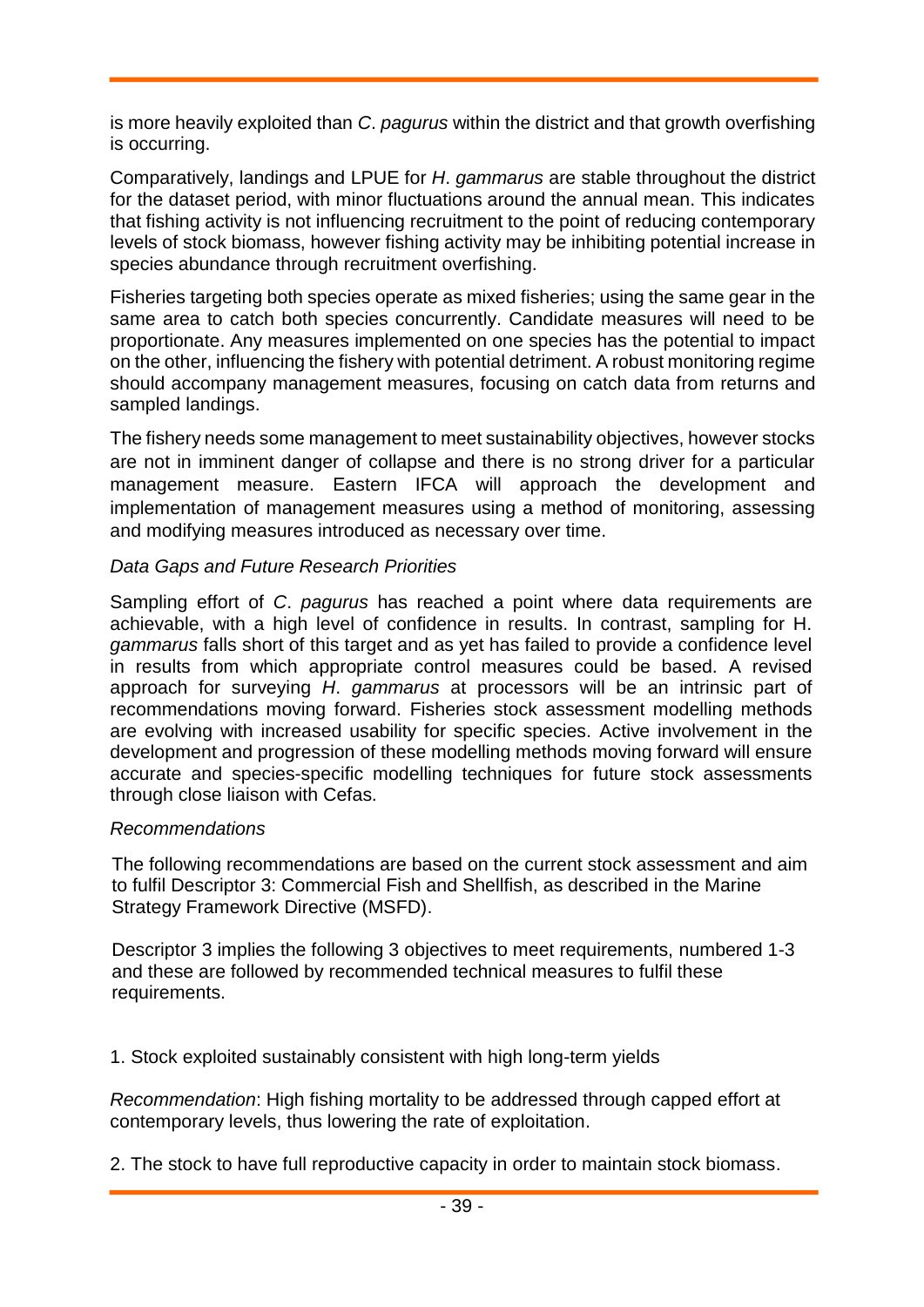*Recommendation*: Increase of 5mm in Minimum Landing Size, from 115mm to 120mm, affording increased protection to the spawning stock which will improve spawning potential and subsequent recruitment within the stock and reduce mortality on immature individuals.

3. The proportion of older and larger fish/shellfish should be maintained (or increased) being an indicator of a healthy stock.

*Recommendation*: Introduction of a maximum landing size to afford protection to older and larger shellfish.

There are many different management options which could achieve some or all of the above and Eastern IFCA seek the view of the industry to help in determining the most appropriate and effective management solutions.

#### *Further recommendations*:

- Improve availability of information to inform management decisions through focused and meaningful engagement with stakeholders.
- Continuation of Bio-sampling and MSAR data acquisition and analysis to facilitate management and the subsequent monitoring of necessary measures, including monitoring of data to establish patterns in migration and recruitment.
- Ensure analysis toolkits, in particular modelling methods for crustacean for the stock assessment are current, providing opportunity to promote better working relationships between organisations and maintain and build relationships with industry members to promote knowledge sharing and inclusion in decision making.

# 7. REFERENCES

Addison, J.T., Bennett, D.B., (1992). *Assessment of minimum landing sizes of the edible crab, Cancer pagurus L., on the east coast of England*. Fish. Res. 13: 67–88.

Addison, J.L. & Lovewell, S.R.J., (1991) Size composition and pot selectivity in the lobster (Homarus gammarus L.)) and crab (Cancer pagurus L.) fisheries on the east coast of England*. ICES Journal of Marine Science* 48: 79-90.

Bennett, D.B., (1995). *Factors in the life history of the edible crab (Cancer pagurus L.) that influence modelling and management*. ICES Marine Science Symposia. 199: 89-98.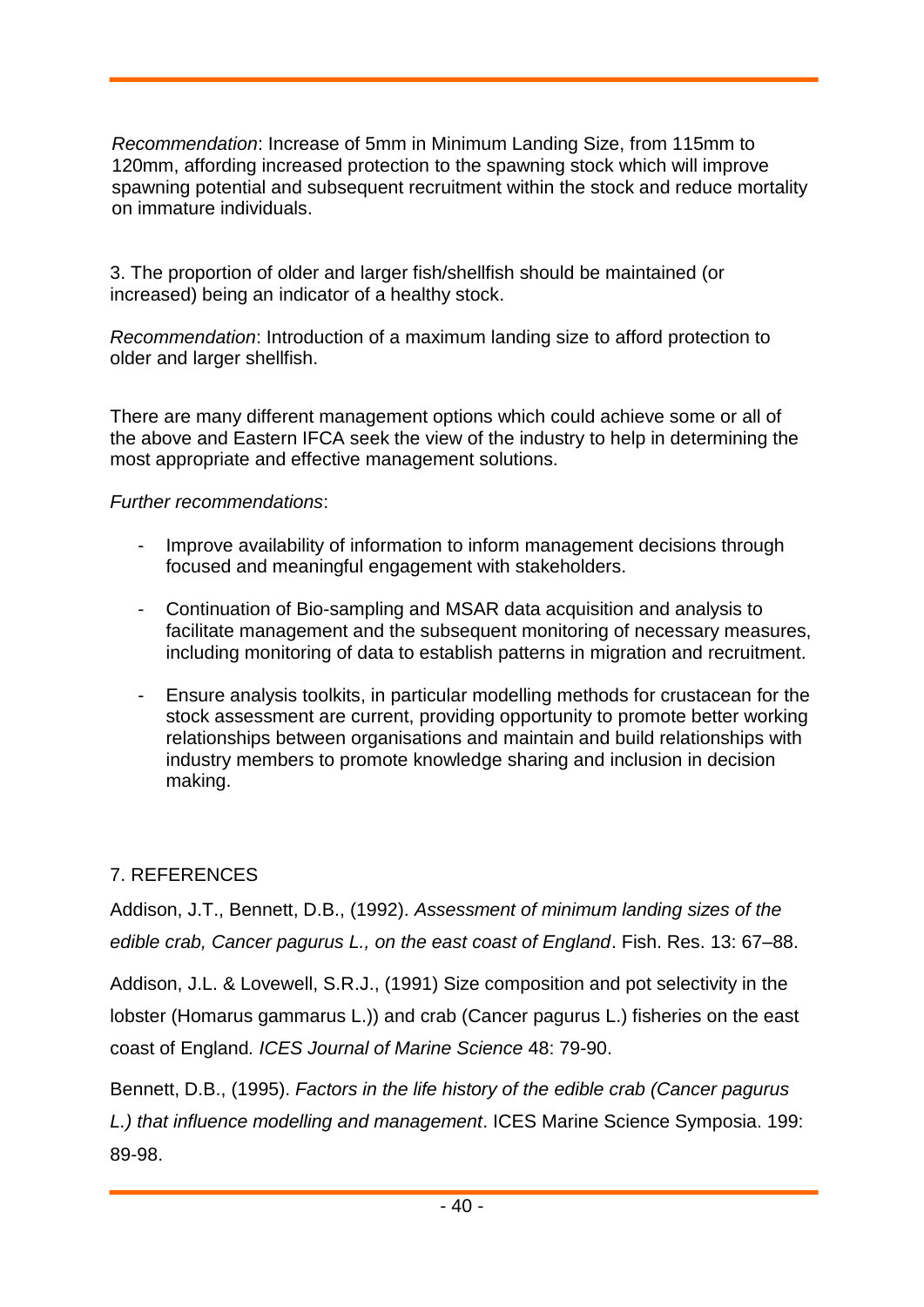Bridges, T.J (2017) Crab and lobster stock assessment. Eastern Inshore Fisheries and Conservation Authority Annual Research Report**.** 

Centre for Environment, Fisheries and Aquaculture Science, Cefas (2017) Edible Crab (*Cancer pagurus):* Cefas Stock Status Report.

Centre for Environment, Fisheries and Aquaculture Science, Cefas (2017) European Lobster (*Homarus gammarus):* Cefas Stock Status Report.

Chapman, C.J., (1994) *Assessment on crab and lobster (Scotland)*, FRS Marine Laboratory.

Hilborn, R., Walters, C.J., (1992). *Quantitative Fisheries Stock Assessment: Choice, Dynamics and Uncertainty*. Chapman & Hall, New York.

Howard, A.E., (1980) *Substrate controls on the size composition of lobster* 

*(Homarus gammarus) populations.* ICES Journal of Marine Science*.* 39: 30-133.

Howard, A.E., (1982) *The distribution and behaviour of ovigerous edible crabs* 

*(Cancer pagurus) and consequent sampling bias*. Journal du Conseil*.* 

MAFF (1975) *The Norfolk Crab Investigations*. Laboratory leaflet No. 30, Fisheries Laboratory, Lowestoft, Suffolk.

Rodrigues, E., Bell, M., Mesquita, C. (2015) Discard survival and condition in Orkney brown crabs (*Cancer pagurus*). *Fishing Industry Science Alliance (FISA).* 

Seitz, R.D., Wennhage, H., Bergstrom, U., Lipcius, R.N., Ysebaert, T., (2014). *Ecological value of coastal habitats for commercially and ecologically important species.* ICES Journal of Marine Science. 71: 648-665.

Turner R.A., Hardy M.H., Green J., and Polunin N.V.C., (2009) *Defining the Northumberland Lobster Fishery***.** Report to the Marine and Fisheries Agency, London.

UK Sea Fisheries Statistics (2018) Available online at:

[https://www.gov.uk/government/statistical-data-sets/uk-sea-fisheries-annualstatistics](https://www.gov.uk/government/statistical-data-sets/uk-sea-fisheries-annual-statistics-report-2013)[report-2013.](https://www.gov.uk/government/statistical-data-sets/uk-sea-fisheries-annual-statistics-report-2013)

Welby, P.R., (2015) *Crab and Lobster Stock Assessment***.** Eastern Inshore Fisheries and Conservation Authority Annual Research Report**.** 

Welby, P.R., (2016) *Crab and Lobster Stock Assessment***.** Eastern Inshore Fisheries and Conservation Authority Annual Research Report**.**